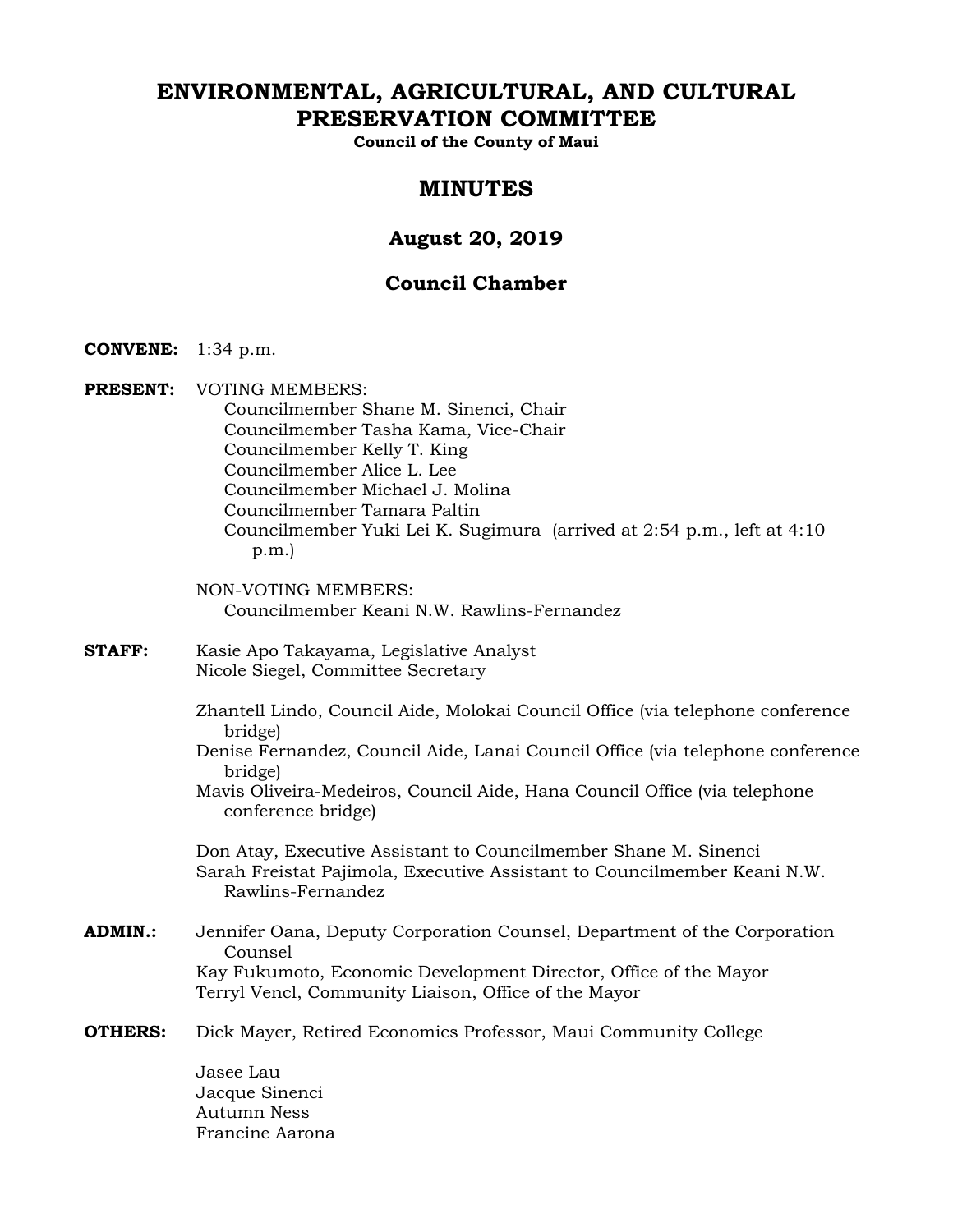#### **August 20, 2019**

 Raymond Hutaff, President, Valley Isle Excursions; Hawaii Ecotourism Association; Sustainable Tourism Association His Highness Kaua Rob Parsons Jennifer Karaca Albert Perez, Executive Director, Maui Tomorrow Foundation Moke Bergau (via telephone conference bridge, Hana Council Office)

Others (3)

**PRESS:** *Akaku: Maui Community Television, Inc.*

--------------------------------------------------------------------------------------------------------

CHAIR SINENCI: . . . *(gavel)* . . . Aloha mai kakou.

AUDIENCE: Aloha.

CHAIR SINENCI: Aloha. And will the Environmental, Agriculture [*sic*], and Cultural Preservation Committee meeting--it's August 20, Tuesday--please come to order. And it is 1:34 p.m. I'm Shane Sinenci, the Chair of the Committee. Before we begin, may I please ask that we silence all cell phones and noisemaking devices. Thank you. Introductions, today in the Chambers we have Vice-Chair Tasha Kama. Welcome.

VICE-CHAIR KAMA: Aloha.

CHAIR SINENCI: Aloha. We also have Councilmember Tamara Paltin. Aloha.

COUNCILMEMBER PALTIN: Aloha auinala, Chair.

CHAIR SINENCI: Aloha. We also have Member Alice Lee.

COUNCILMEMBER LEE: Aloha, Chair.

CHAIR SINENCI: Aloha. And from Upcountry or Makawao, Mike Molina. Welcome.

COUNCILMEMBER MOLINA: Aloha, Mr. Chairman.

CHAIR SINENCI: Welcome. And we also have joining us Chairman Kelly King.

COUNCILMEMBER KING: Aloha. Good afternoon.

CHAIR SINENCI: Aloha. And visiting us today, our non-voting Member Keani Rawlins-Fernandez. Welcome.

COUNCILMEMBER RAWLINS-FERNANDEZ: Aloha, Chair. Mahalo for having me.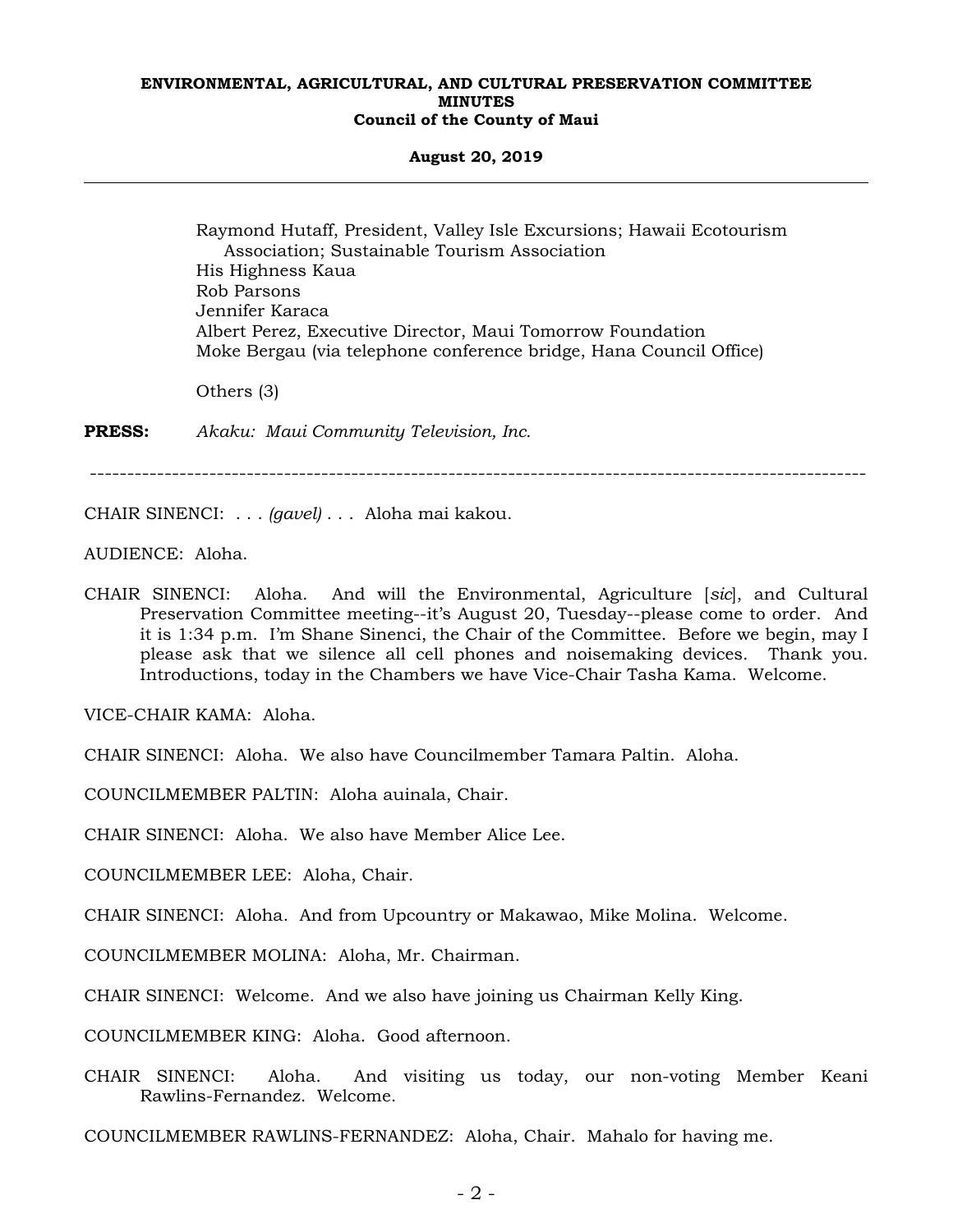### **August 20, 2019**

- CHAIR SINENCI: Hi. And Member Yuki Lei Sugimura is in route so she should be joining us soon. Also today, we have from the Department of Corporation Counsel, Ms. Jennifer Oana. Welcome.
- MS. OANA: Good afternoon, Chair.
- CHAIR SINENCI: Administration representatives, we have Ms. Terryl Vencl.
- MS. VENCL: Good afternoon, Chair.
- CHAIR SINENCI: Good afternoon. And Ms. Kay Fukumoto, Director of Office of Economic Development.
- MS. FUKUMOTO: Good afternoon, Chair.
- CHAIR SINENCI: Good afternoon. For our community resource person today, we have Mr. Dick Mayer. He's a retired economics professor from the Maui Community College, and he's going to be sharing some information with us today. Also on our Staff we have Ms. Kasie Apo Takayama, Legislative Analyst, and Nicole Siegel, our Committee Secretary. Welcome, everybody. In our District Offices, we have Ms. Mavis Oliveira-Medeiros from Hana District Office, Ms. Denise Fernandez from our Lanai District Office, and Zhantell Lindo from our Molokai District Office. So, welcome. Today, Members, we have EACP-6. Should be easy, only one item versus this morning's one. Visitor Impacts to County Environmental and Infrastructural Resources. So, if there are no objections, we'll begin today's meeting with testimony.

COUNCILMEMBERS: No objections.

CHAIR SINENCI: Okay. For individuals testifying in the Chamber, please sign up at the desk just outside the Chamber door. If testifying from one of the remote testimony sites, please sign up with District Office Staff. Testimony will be limited to the item on the agenda today. And pursuant to the Rules of the Council, each testifier will be allowed to testify for up to three minutes. When testifying, please state your name and the name of any organization you may be representing. Pursuant to the Rules of the Council, if you are a paid lobbyist please inform the Committee. So, we've established a connection to the Council District Offices, we'll go to them first. Hana, Ms. Mavis Oliveira-Medeiros?

## *. . . BEGIN PUBLIC TESTIMONY . . .*

MS. OLIVEIRA-MEDEIROS: Aloha, Chair. This is Mavis Oliveira-Medeiros from the Hana Office and there's no one here to testify --

CHAIR SINENCI: Okay, thank you.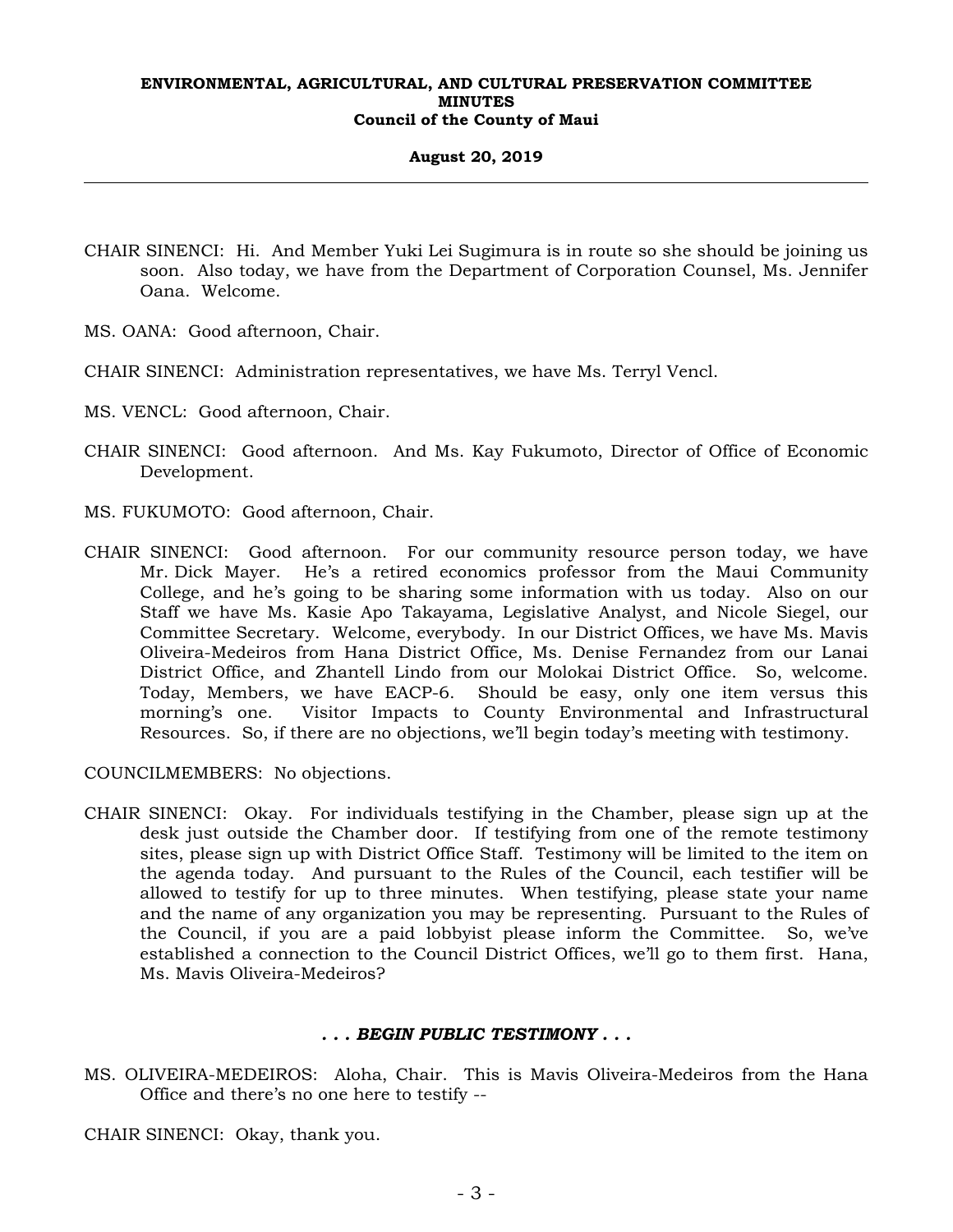### **August 20, 2019**

MS. OLIVEIRA-MEDEIROS: --yet.

- CHAIR SINENCI: Alright, we might have some later. Okay. Ms. Denise Fernandez from our Lanai District Office, do you have any testifiers there?
- MS. FERNANDEZ: Aloha, Chair. This is Denise Fernandez at the Lanai Office and there are no testifiers.
- CHAIR SINENCI: Thank you. Ms. Zhantell Lindo at our Molokai District Office, do we have any testifiers there?
- COUNCILMEMBER RAWLINS-FERNANDEZ: Chair? The Molokai Office said that they have been disconnected.

CHAIR SINENCI: Okay. We can contact…

COUNCILMEMBER RAWLINS-FERNANDEZ: And they don't have any testifiers --

CHAIR SINENCI: Oh, they don't have any. Okay, thank you.

COUNCILMEMBER RAWLINS-FERNANDEZ: --yet.

CHAIR SINENCI: Yet. Okay.

COUNCILMEMBER RAWLINS-FERNANDEZ: Just kidding.

- CHAIR SINENCI: Alright, Ms. Kasie Apo Takayama, would you please call the first testifier in the Chambers please?
- MS. APO TAKAYAMA: Chair, the first testifier is Jasee Lau testifying on EACP-6.
- MR. LAU: Aloha, Shane, everybody, all the Councilmembers and everybody out there in TV land. Thank you, *Akaku*, down in the basement for this public service announcement. There's no way of counting how many tourists have used up forks and then throw them in the rubbish can. But a conservative estimate, this is 500 forks, I'd say at least 100 of these boxes have gone to the landfill since the last time I saw you. And I was hoping that Maui would…there's a bill going through Honolulu, Bill 40, they're going to ban the plastic eating utensils, and I would hope that Maui could beat them to the punch. Thank you for your time.
- CHAIR SINENCI: Thank you, Mr. Lau. We have a question for Mr. Lau? Seeing none, thank you for your testimony. Ms. Apo Takayama?
- MS. APO TAKAYAMA: Chair, the next testifier is Jacque Sinenci testifying on EACP-6.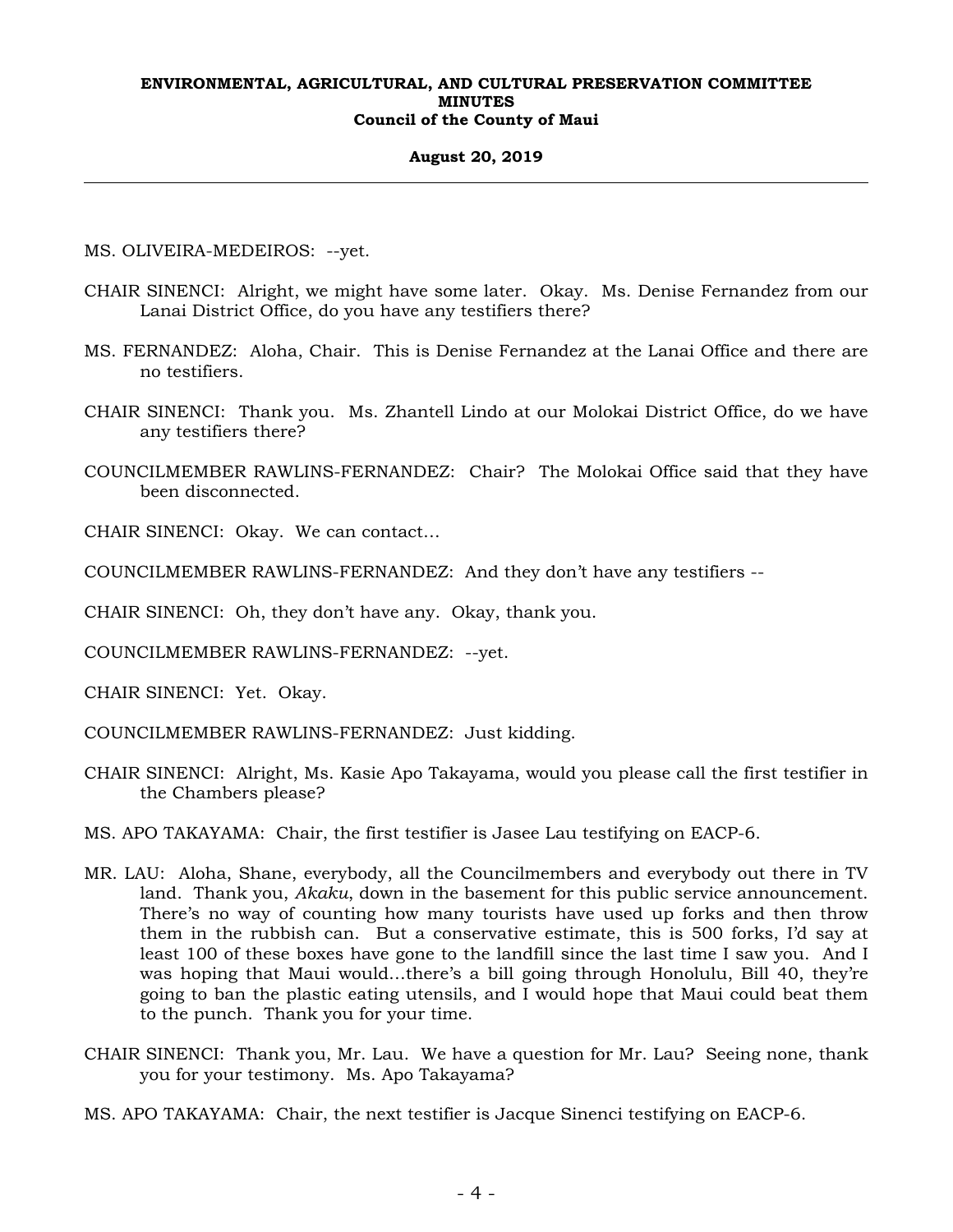#### **August 20, 2019**

MS. SINENCI: Aloha, Chair and --

CHAIR SINENCI: Aloha.

MS. SINENCI: --Councilmembers. I just wanted to bring attention on the topic EACP-6.

CHAIR SINENCI: Jacque, can you move forward? Yeah, speak into the…

MS. SINENCI: Okay.

CHAIR SINENCI: Thank you.

MS. SINENCI: Yeah. Okay, thank you. Bringing attention since the last time we got together as far as with visitor impacts. I notice that we wanted to motion for a assessment on tourism, and since the month of April of this year, I've been doing it myself. I noticed…the community has noticed a lot of the impact with Honolua Bay and they're just like going crazy, going what we can do, this and this, and I'm out there every day now because we got now eight boats in the bay and two out in Slaughterhouse waiting for the other two…two out of the eight to exit out so that the other two from Slaughter House to come in, and it's lining up. And we're noticing also during the night there's boats all over from Slaughterhouse, Honolua Bay, out to Honokohau Bay that are just sitting in there. And we don't know if they're permitted, if it's commercial, if it's personal vessels and we want to find out why. And a lot of the kupuna from Honokohau Bay approached me asking why we no can fish, they get all these guys going in the bay but we cannot even go fish. And I'm going I don't know that. I can bring it up for your folks but that is of concern right now. And as far as the helicopter rides, they're coming over the valley seven o'clock in the morning and they no stop until like 5:00 and it's crazy, it's like one after another. And, you know, I noticed on Big Island they're going through these things, and with the helicopter companies they've timed it to where it's like every seven seconds they have helicopters flying over their homes. I don't want that and for the valley, so bringing that to attention. Traffic is crazy. Now, they're parking everywhere and anywhere they can fit, and whether it's crossing the white line between the roadway and on the side of the roads, and also in the wrong directions. And it's…a great kupuna has shared with me 'cause I brought these concerns to him and he told me, Jacque, the only thing we can do, we can never stop progress, which I understand, but we can slow it down. And that was his manao and I'm going to use that manao because I look up to this kupuna very much. And that's all I have to offer. So, I do endorse urging assessment and research how we can curb this, signage and all, you know, preserving as far as the stone walls down in Honolua Bay because there is terraces down there, gravesites. We need to, yeah, just makaala.

CHAIR SINENCI: Thank you, Ms. Sinenci.

MS. SINENCI: Thank you.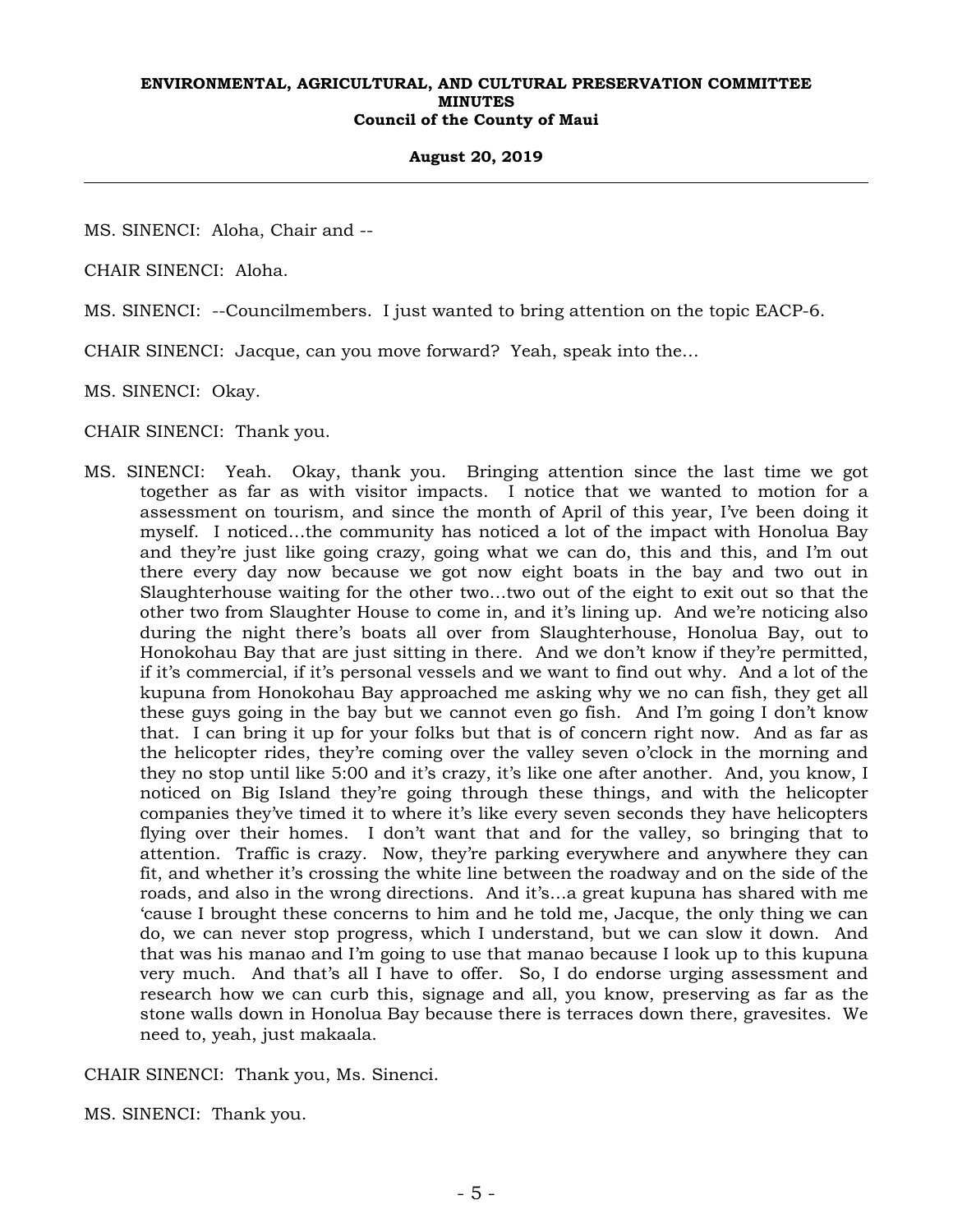#### **August 20, 2019**

CHAIR SINENCI: Members, do you have any questions? We have a question for you. Mr. Molina --

MR. MOLINA: Yeah.

CHAIR SINENCI: --and then Member Paltin.

COUNCILMEMBER MOLINA: Thank you, Chair.

MS. SINENCI: Hi.

COUNCILMEMBER MOLINA: Aloha, Jacque.

MS. SINENCI: Aloha.

COUNCILMEMBER MOLINA: You know from where you're observing all of this, traffic-wise, you see a lot of traffic going towards, in through Kahakuloa as well?

MS. SINENCI: Yes.

- COUNCILMEMBER MOLINA: Yeah.
- MS. SINENCI: If…I haven't done it yet but what I do plan to is sit at the bus stop in Honokohau and count how many cars going in and how many cars coming out. Today…well, one day I did observe 172 cars as I was going out to Napili. Now, I'm looking at this going 172 cars times 2 people, that's 300 just in that 15 minutes that I'm traveling and it's concern. And I know that they're all going out to Nakalele of course. Again, we have rescue efforts like at least once a week or some…so we want to curb that too. But I do want to, yeah, find out about Kahakuloa 'cause…
- COUNCILMEMBER MOLINA: Yeah, the reason I ask that is I know the residents have put up signage there for preferably residents coming in, and, you know, maybe over the years it's been inundated with more visitors just out of curiosity that go there and then creates all the potential problems.

MS. SINENCI: Yeah. So…

COUNCILMEMBER MOLINA: It's a dangerous roadway too, yeah, we have so much traffic yeah.

MS. SINENCI: Yeah. Yes.

COUNCILMEMBER MOLINA: Okay, thank you.

MS. SINENCI: You're welcome.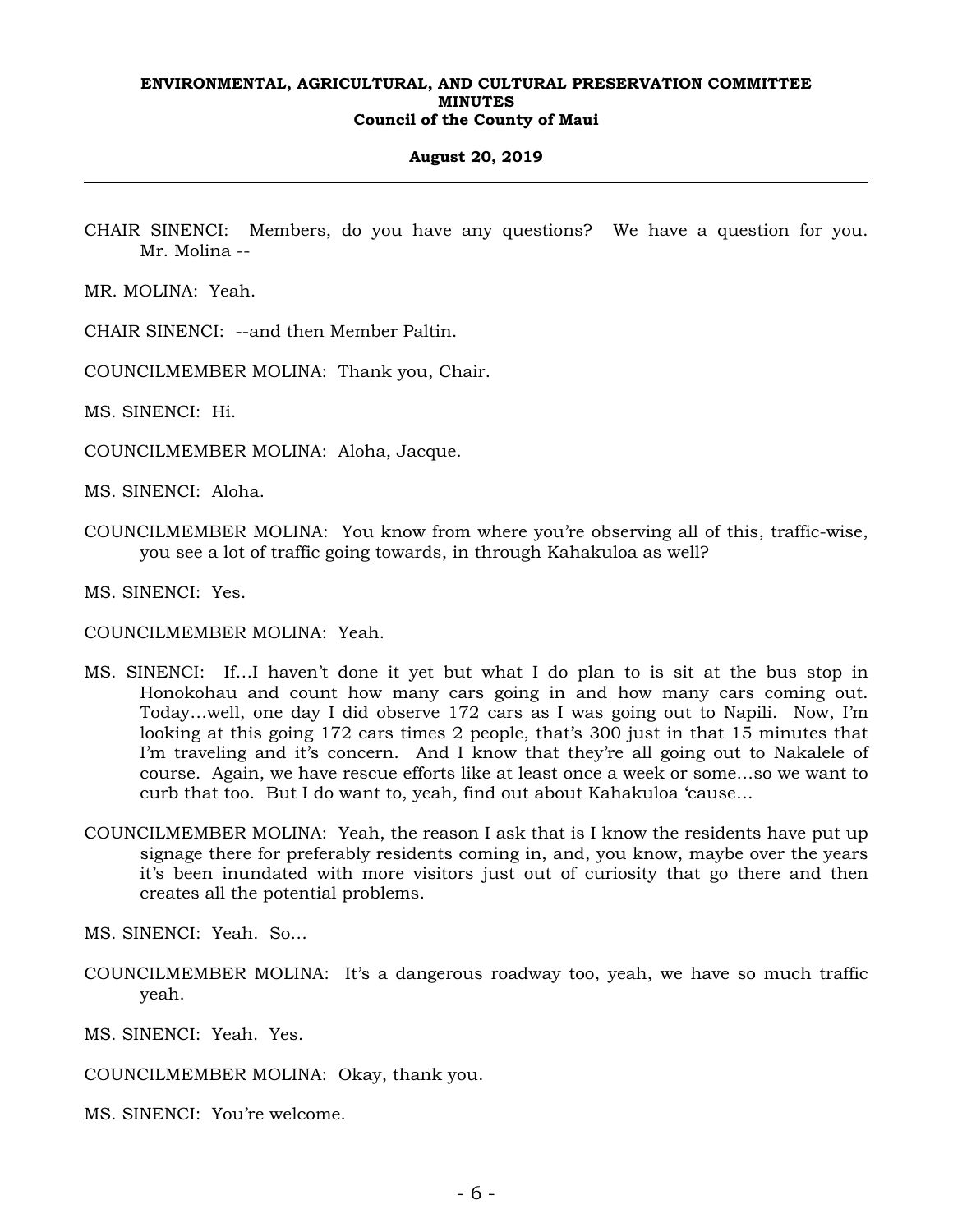#### **August 20, 2019**

COUNCILMEMBER MOLINA: Thank you, Chair.

CHAIR SINENCI: Member Paltin, you had a question?

COUNCILMEMBER PALTIN: Aloha.

MS. SINENCI: Aloha.

- COUNCILMEMBER PALTIN: Mahalo for your kilo efforts, the valuable information. I just was wondering, so I know that there are supposed to be three days' mooring buoys bow and stern. Do you report the things that you see or…
- MS. SINENCI: I just hold on to 'em because it's like…it's from…I don't know how, maybe later it's going to serve, you know, 'cause then I got the dates and the times and we're looking at with the boats 9:00 to like maybe about 5:00. Sometimes there isn't anybody in there and it looks so beautiful, but maybe, I was thinking maybe if we can put…they got to put flags on their mast. You know like okay, I'm commercial, I have the permit, you know, 'cause like sometimes when I taking…I just figure just take the picture, because yikes, we look…at one point we went look like Hanauma Bay with all the tourists. The other day I stopped there and there was someone standing on the reef. And we have the boats that bring in the tourists that is there. Instead of they educate this one individual, they just don't say anything, so I'm like trying to kapu aloha and kind of let it…let him know, can you get off, get, get off, and he's like looking at me with the camera and I'm going get off the reef, just move. You know and I have to yell at 'em like off the reef --

COUNCILMEMBER PALTIN: Yeah.

MS. SINENCI: --and then okay.

COUNCILMEMBER PALTIN: I kind of think, you know, maybe it would be helpful, there's two numbers, 643-DLNR and 244-6400 is the police non-emergency number and I mean I think if we call them more often --

MS. SINENCI: Okay.

COUNCILMEMBER PALTIN: --and just, you know, like let them know about your documentation, that might be one step in the right direction. Like, you know, I seen also some of the pictures of the cars outside of the, like into the roadway and it's just daily, every day kind of thing. Now, little bit, some people are leaving back to the continent so hopefully mellow until maybe Halloween.

MS. SINENCI: Yeah. But yes, okay.

COUNCILMEMBER PALTIN: But --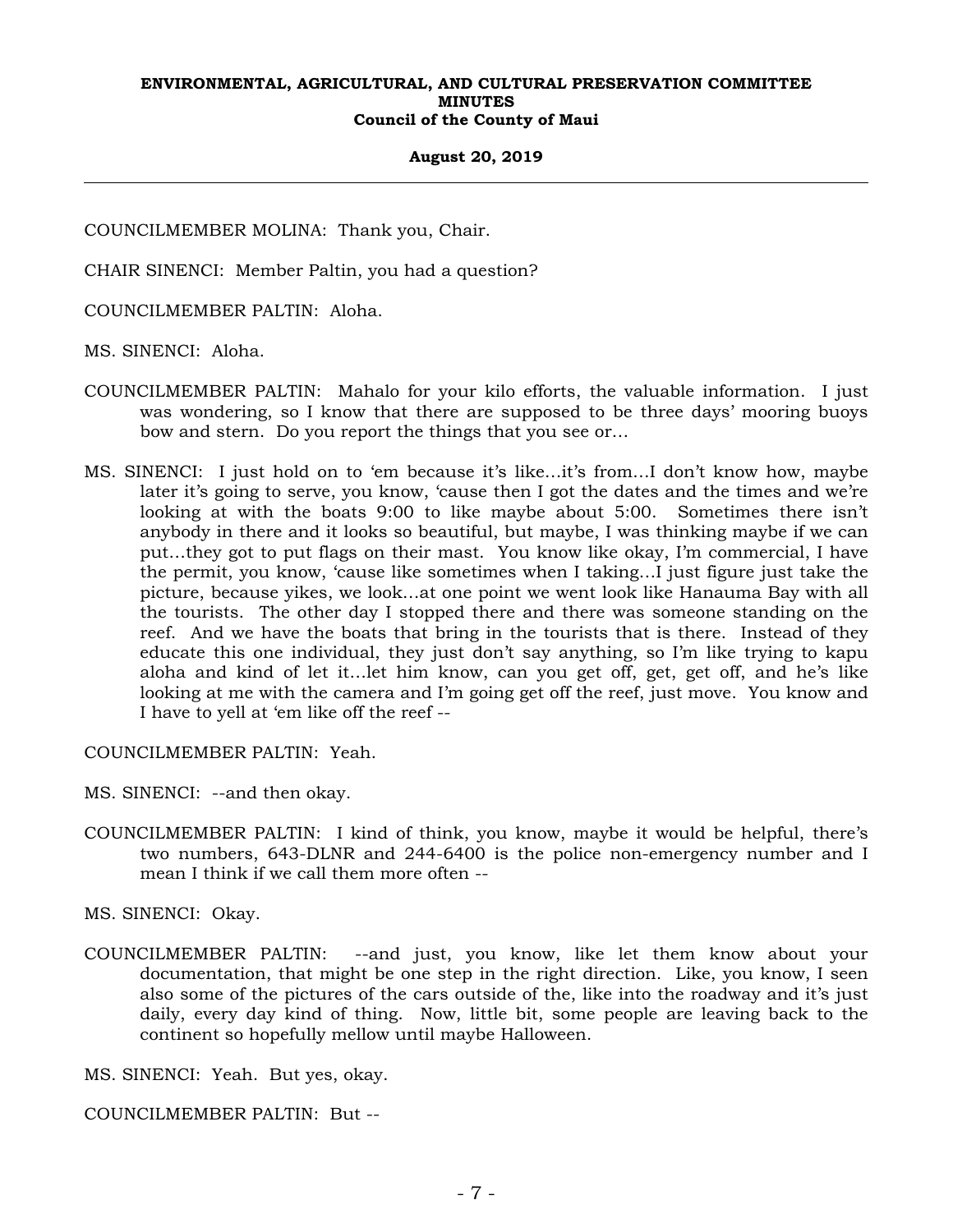## **August 20, 2019**

MS. SINENCI: Yeah, go ahead.

- COUNCILMEMBER PALTIN: --I went message you the next Honolua planning meeting for Monday if can.
- MS. SINENCI: Okay. Thank you very much --
- COUNCILMEMBER PALTIN: Thank you.

MS. SINENCI: --Councilwoman.

CHAIR SINENCI: Anyone else? Member Keani Rawlins-Fernandez?

COUNCILMEMBER RAWLINS-FERNANDEZ: Okay. Mahalo, Chair.

MS. SINENCI: Aloha.

COUNCILMEMBER RAWLINS-FERNANDEZ: Aloha, Ms. Sinenci. Mahalo for your testimony.

MS. SINENCI: Thank you.

COUNCILMEMBER RAWLINS-FERNANDEZ: Your last sentence of your testimony kind of, I was a little taken aback. So, what you described to me in your testimony sounds like an over-consumption of natural resources at the expense of our residents.

MS. SINENCI: Yeah.

COUNCILMEMBER RAWLINS-FERNANDEZ: And so, I…you said that you describe this as progress. And so, I looked up the definition of progress, and progress is forward or onward movement toward a destination.

MS. SINENCI: Okay.

COUNCILMEMBER RAWLINS-FERNANDEZ: And so, if this is what you consider progress or if you agree with the kupuna who shared that with you --

MS. SINENCI: Yes.

- COUNCILMEMBER RAWLINS-FERNANDEZ: --and it…and so this progress is toward a destination. Do you support that destination that we're heading toward in the overconsumption of our natural resources at the expense of the residents?
- MS. SINENCI: No. Progress meaning, you know, we understand about economy, we understand about…we do at times depend on tourism. But because it's being overwhelmed, it's being just so over the top, instead of…we cannot never stop it, but we can slow it down meaning if we don't slow it down now, it's going to be even more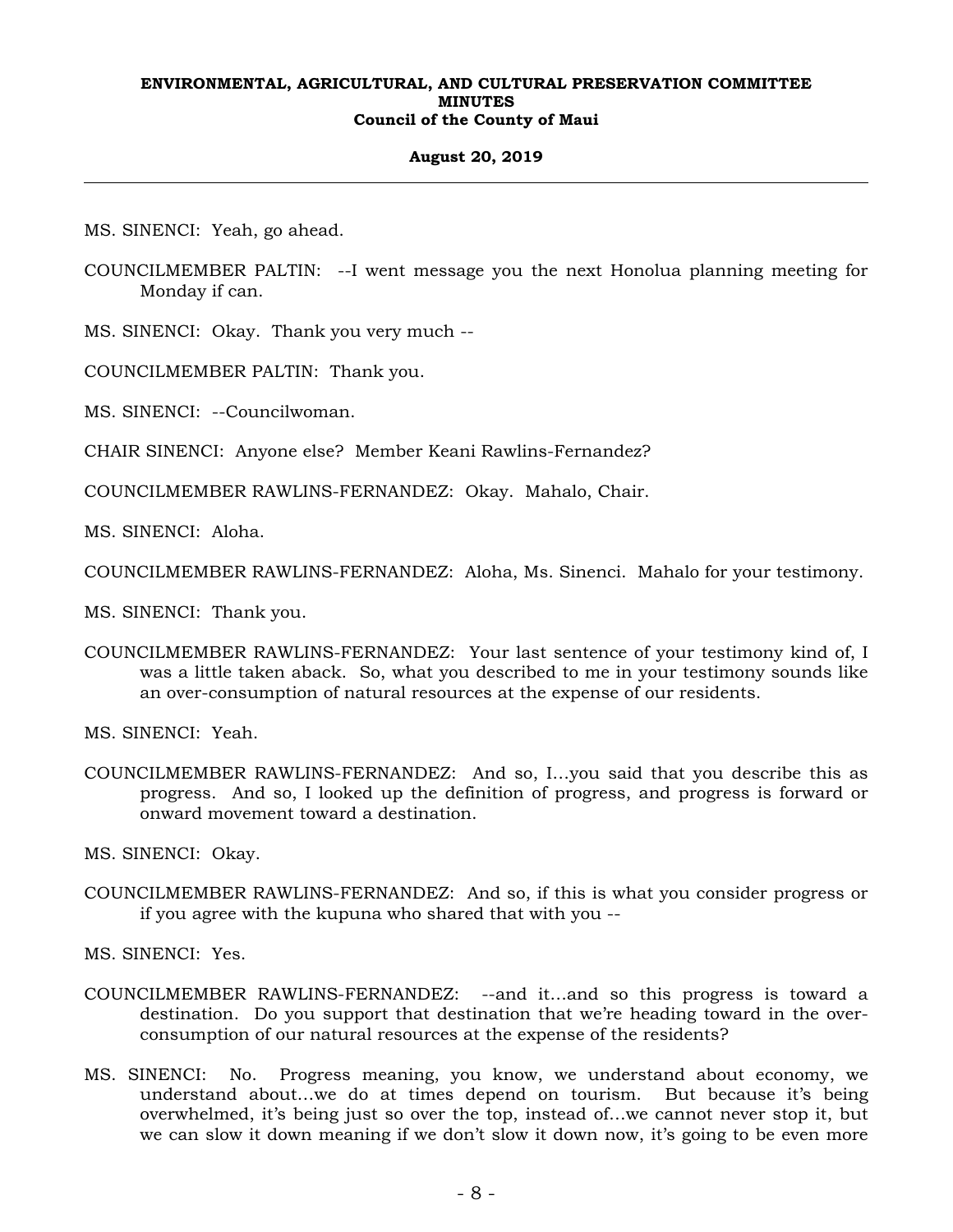## **August 20, 2019**

so. I don't know how to put…

COUNCILMEMBER RAWLINS-FERNANDEZ: So, do you…so I guess my question is do you want to just slow down the progress of this overwhelming destination that we're heading toward --

MS. SINENCI: I don't…

COUNCILMEMBER RAWLINS-FERNANDEZ: --or would you rather control it and pull back?

MS. SINENCI: Control it and pull back, yeah.

COUNCILMEMBER RAWLINS-FERNANDEZ: Mahalo.

MS. SINENCI: That would be…thank you.

COUNCILMEMBER RAWLINS-FERNANDEZ: Mahalo, Chair.

CHAIR SINENCI: Thank you. Okay, any others? Seeing none, thank you, Ms. Sinenci --

MS. SINENCI: Thank you.

CHAIR SINENCI: --for your testimony.

MS. SINENCI: Thank you very much.

CHAIR SINENCI: Ms. Apo Takayama, can you call the next testifier please?

- MS. APO TAKAYAMA: The next testier is Autumn Ness testifying on EACP-6, to be followed by Francine Aarona.
- MS. NESS: Aloha, Committee. Thanks for bringing this up, Chair. I, my name is Autumn Ness, I worked on this subject a lot when I worked with Councilmember Cochran. I have like files of research that I'd be happy to share with anybody who wants to hear about it. I'm really excited this conversation is happening now, but the needs assessment part gives me severe anxiety. We have a lot of reports and a lot of assessments and a lot of recommendations. In my hand right here, I hold the HTA strategic plan and the Maui tourism industry strategic plans, two volumes. They do a really good job of identifying all the problems, all the pukas, all the concerns, but they stop short on the plan part. I saw the part about in the resolution asking the Mayor to hold grantees accountable for specific actions that would manage tourism. That's good if I had any confidence in this Administration or the actual Tourism Authority to do so, but they've been dodging this problem for years, even dodging phone calls from Member Cochran while we were working on this. We're at a 40 percent tourism load right now which I know Mr. Mayer will go into so I'll skip that part, and it's climbing in all the studies and headlines that come out. We're breaking visitor numbers every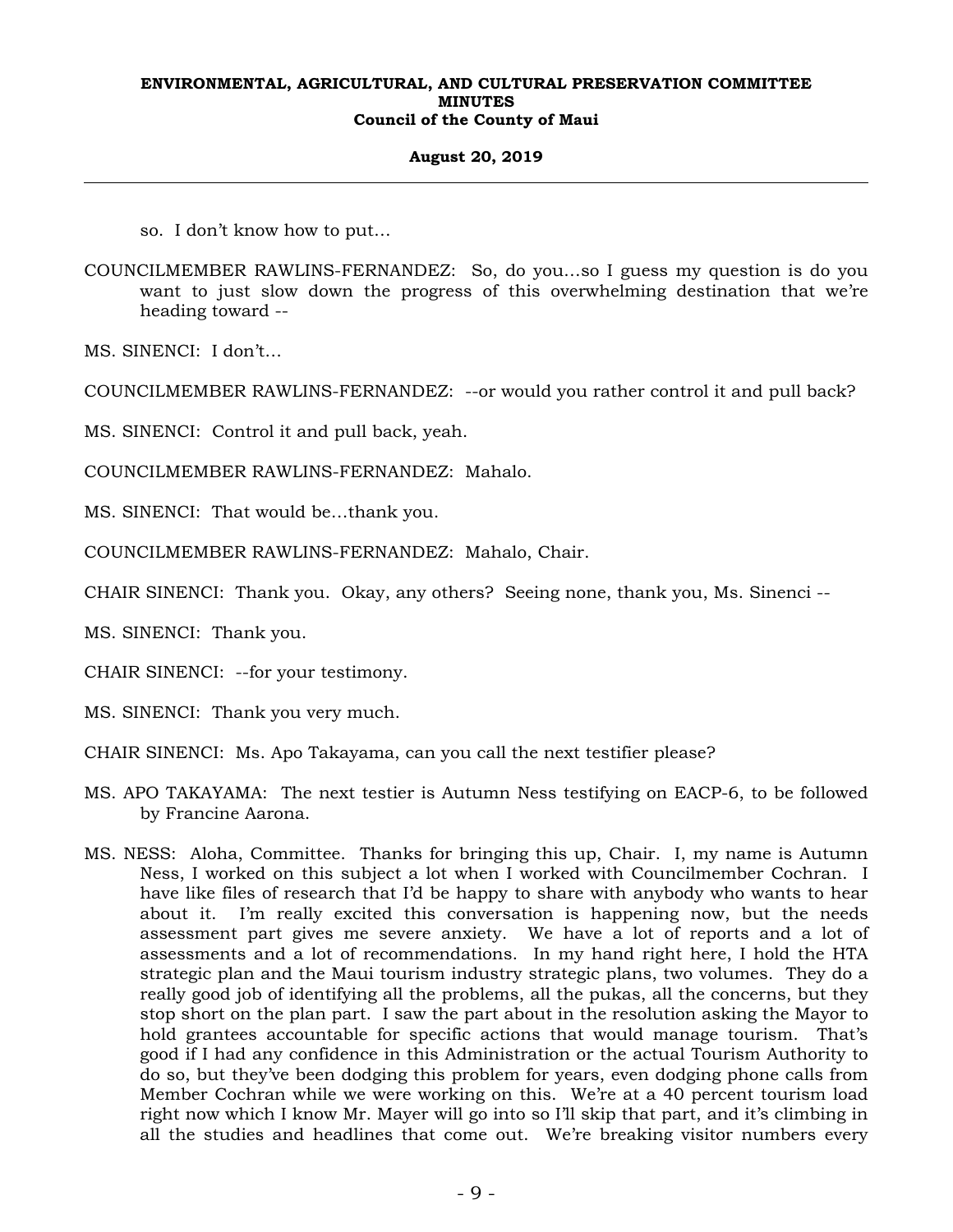**August 20, 2019** 

year and each visitor is spending less and less per capita so we are literally burying ourselves in a problem with diminishing returns. Florida State University just now released a study that puts Hawaii at the top of the list nationally for how big our tourism industry is, but at the very bottom for how much someone working in tourism earns. We're looking for concrete solutions and lines, hard lines drawn now. No more studies, no more recommendations, lines that actually affect the numbers of people that come here, the carrying capacity. And that's literally the only thing that works. If you look at Hanauma Bay, that's how they saved this bay from extinction was they drew lines of numbers of people, because the reef literally cannot handle one more person swimming there. And it's working. Something like a cap on the number of rent-a-cars that can be on Maui County roads on any given day. That's something that I think is within our purview. A moratorium on the increase of the actual numbers of tourist accommodation units, no more hotel rooms, no more short-term rentals, no more B&Bs. I worked on this really extensively with Elle and we put together a solid list. A moratorium on units expansions until A, B, and C is done, and those all came from the Maui Island Plan. I did months of research on it, and we were told by the Administration no need because there's no more hotels in the pipeline. Insert Grand Wailea expansion, South Maui's Coast Hotel expansion, and it's just happening. I'm almost done. So, I saw the letter, the reso goes to the Mayor, the Mayor sends back a response that says why don't you work with the airlines. So, he's kicking back the kuleana to you guys, why don't you guys work with the airlines to educate incoming tourists, which is not really your guys' job. So, the bottom line is the Mayor has the authority to hold grantees that are getting our County taxpayer dollars accountable to specific benchmarks which I hope he does and which I hope the Visitors Bureau takes into account. The Council has the authority to draw hard lines on things like rent-a-car numbers or units, and I think after working with this industry for so long, that's the only thing that's going to work. Resolutions and studies and recommendations, nobody's listening, and meanwhile we're drowning under our own numbers and we're not even getting the money that we expect to be getting in return. Thank you very much.

CHAIR SINENCI: Thank you, Ms. Ness. We have a question from Chairman King.

COUNCILMEMBER KING: Thank you, Chair. Thank you for being here --

MS. NESS: Yeah.

COUNCILMEMBER KING: --and I think we all have those same reports. Are those from 2019…2018 I mean?

MS. NESS: These are the…this one is for the Maui MVB 2017 to 2026 Strategic Plan.

COUNCILMEMBER KING: Oh, okay. So it's --

MS. NESS: Yeah.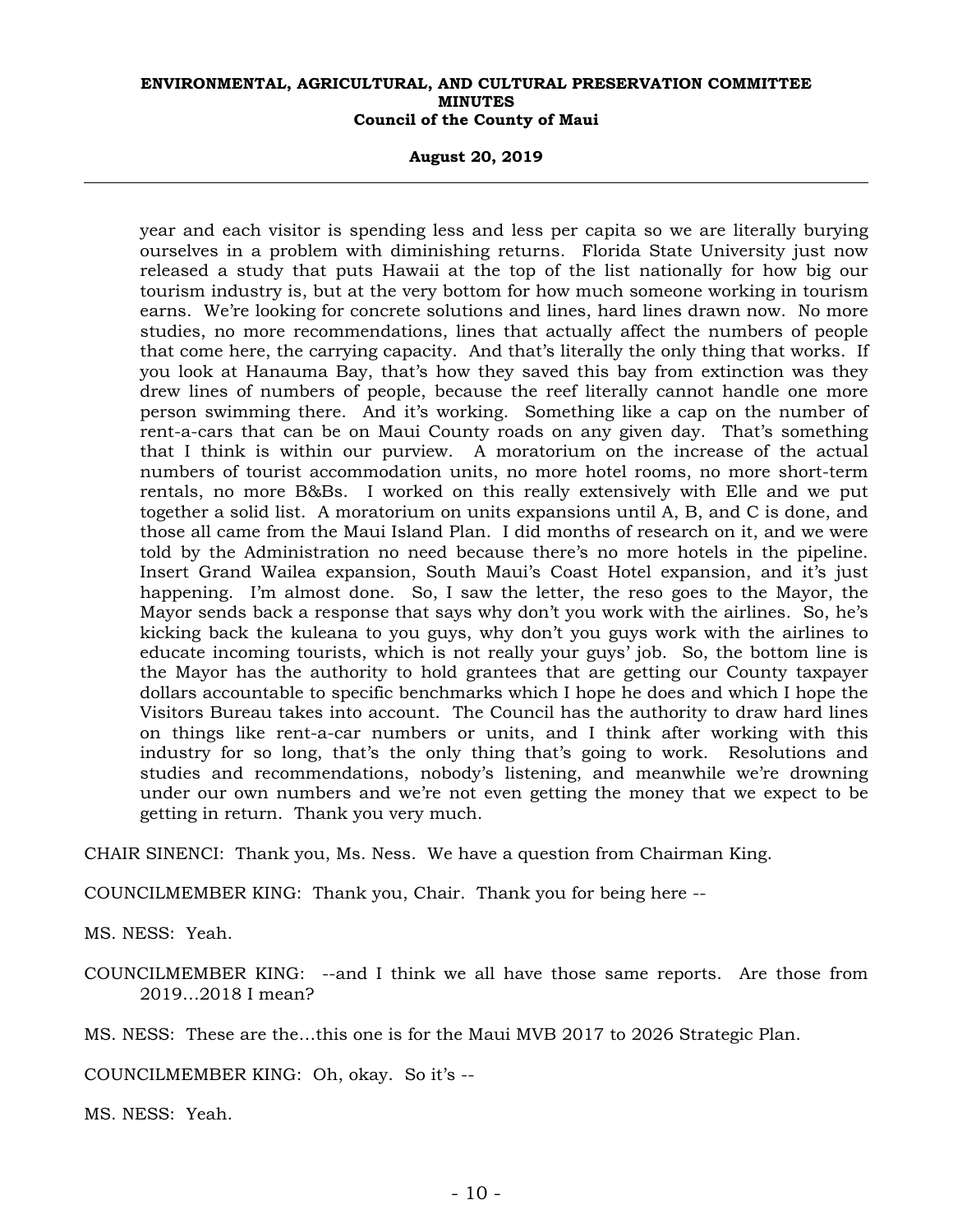## **August 20, 2019**

COUNCILMEMBER KING: --their long-term report. So, what I wanted to ask you is you said you had a list of some of the activities that we could look at halting until we get the affordable housing we need, until the numbers come down. My first question is, the numbers that are in the Maui Island Plan which I think is something like one-third --

MS. NESS: Yeah.

- COUNCILMEMBER KING: --tourists to residents. In your opinion, is that a good number to adhere to? 'Cause I don't know why we need a study to say that, we already did that apparently, but is that a good number?
- MS. NESS: I mean I defer to…I know how many hours of work went into that plan by people that know a lot more about this island than I do, so…

COUNCILMEMBER KING: But is that what you were working off of when you were doing…

MS. NESS: Yeah, that's what I…my whole…our whole project was off the Maui Island Plan and off each community plan and their specifically infrastructure benchmarks that have a nexus with tourism impacts.

COUNCILMEMBER KING: Okay.

MS. NESS: I went through all of them and picked out.

- COUNCILMEMBER KING: Okay. And then if you can share with us that list that you said you had of the items that we could address --
- MS. NESS: Yeah.
- COUNCILMEMBER KING: --within a page or two, 'cause I don't…I mean I already have all that other information. And I know you've got…I know you have boxes of…
- MS. NESS: I actually have the bill that we wrote up, I can just send it to you guys.
- COUNCILMEMBER KING: But yeah, yeah, I mean I would like to see that because I think that, I think you're right, I think a lot of what happens is, you know, it's easy to keep pushing things off and say we'll do another study. And then, you know, ask for a plan and it comes out to be more of a report than a plan --

MS. NESS: Right.

- COUNCILMEMBER KING: --so I think this Council, you know, is ready to look at, you know, take a hard look at what actions can be taken, so.
- MS. NESS: I mean if you're, if you look at what the Maui Island Plan and the community plans say --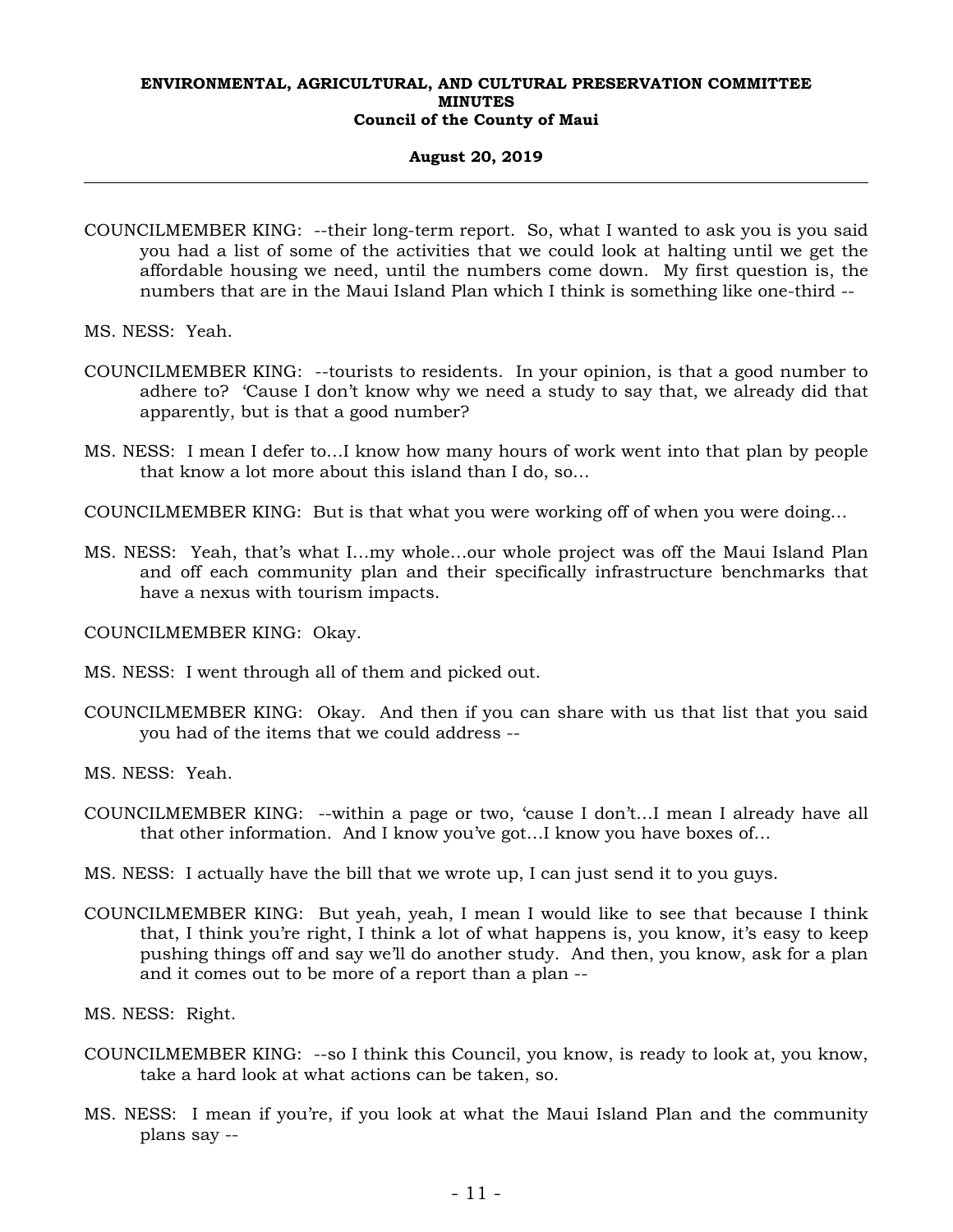#### **August 20, 2019**

COUNCILMEMBER KING: Right.

- MS. NESS: --they include all of the directives, and one of those directives is for this body and all of the administrative departments to ensure that there is no more expansion of development until the other infrastructure benchmark in there…
- COUNCILMEMBER KING: Right. But the Maui Island Plan was done a while ago so --

MS. NESS: Right.

COUNCILMEMBER KING: --you know, I'm assuming that your research is a little more current so that's why I asked you…

MS. NESS: We updated a little bit.

COUNCILMEMBER KING: Yeah.

MS. NESS: Like some of the --

COUNCILMEMBER KING: So…

MS. NESS: --collector --

COUNCILMEMBER KING: Yeah.

MS. NESS: --roads and stuff like some of the names of the roads --

COUNCILMEMBER KING: Anyway, if you can just send that, that would be great.

MS. NESS: --we updated it. Yeah.

COUNCILMEMBER KING: Okay, thank you.

MS. NESS: I will do. Okay, thank you.

CHAIR SINENCI: Okay, any other questions? Member Paltin? For the testifier.

- COUNCILMEMBER PALTIN: Thank you, Chair. I just was wondering if you had more specifics on the rental cars, like about how much we have currently, the capacity of the CONRAC, and if they're beyond the capacity of the CONRAC.
- MS. NESS: That's a great question. This is one thing I can't just speak to off the cuff. I do know that conceptually limiting the number of cars that traverse our County roads is within the power of this Council. But when we were doing the numbers, we were looking at more like infrastructure and accommodation units. We were thinking if you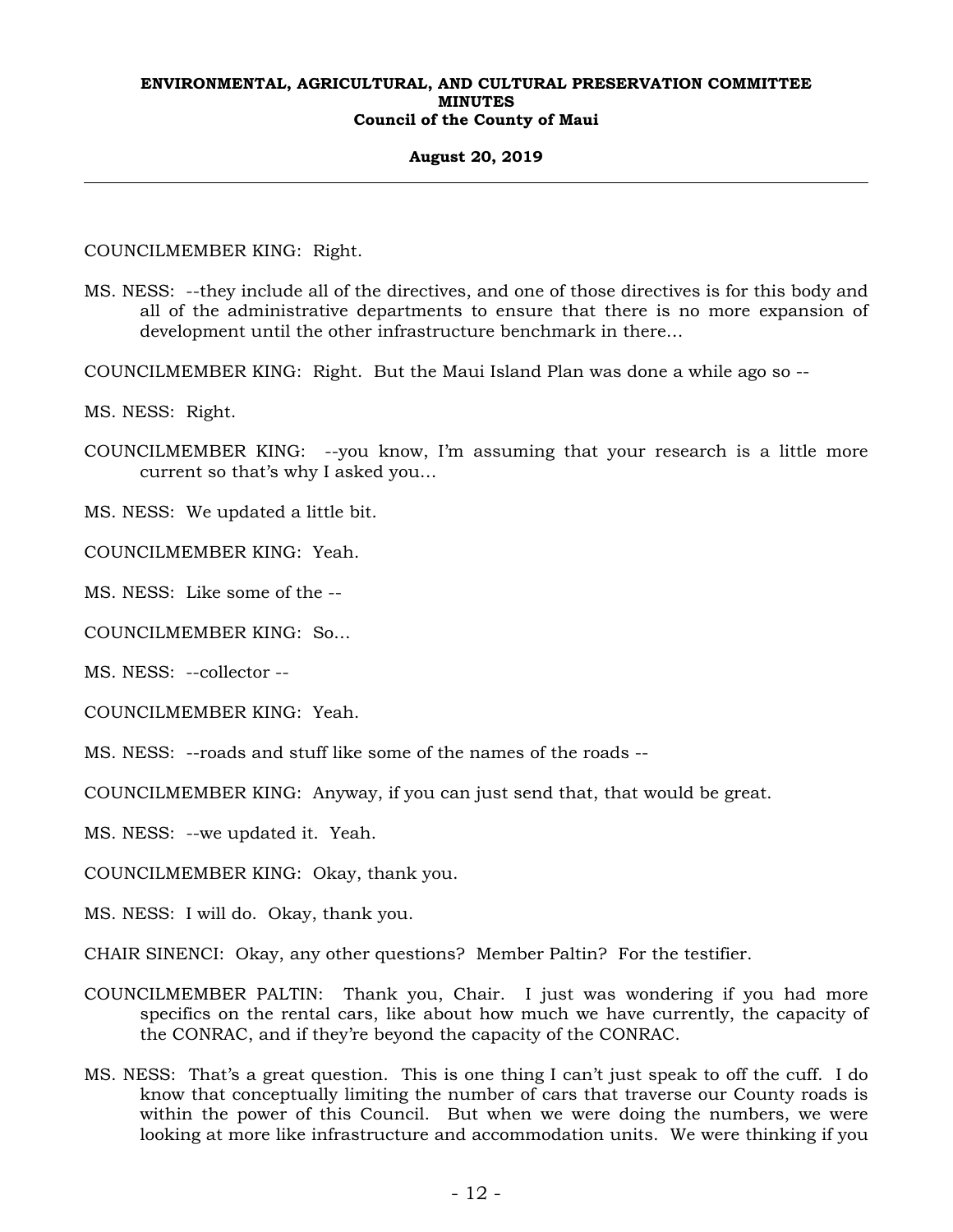#### **August 20, 2019**

can't cap the number of people arriving on Maui, if you cap the number of accommodations that are available, people won't come if they can't book a room, right? So now, if we're already past that because we have so many units being added to our current inventory, if at least we can cap the number of cars that they're being used and they're forced to take public transportation or ride share stuff, then maybe that accomplishes the same goal. But I didn't do the research on numbers. I'd be happy to help though.

COUNCILMEMBER PALTIN: Yeah. 'Cause I was thinking, you know, like if we can't fund the northern bypass, we can't fund moving the road inward, then we should right size the amount of cars --

MS. NESS: Yeah.

- COUNCILMEMBER PALTIN: --traveling the road. 'Cause like when I drive back and forth, I'm surrounded by Jeeps and Mustangs --
- MS. NESS: Yeah.
- COUNCILMEMBER PALTIN: --you know, so it's like is the road not appropriate or is it vice-versa, the car is not appropriate.
- MS. NESS: Yeah. And I'd be interested in talking to you more about…I imagine that the Council may be not…won't have the authority to cap the number of cars on State highways, but you definitely have purview over County-managed roads. So, I don't know, I'd be interested in sitting down and talking with you more about that.
- COUNCILMEMBER PALTIN: Or yeah, even just information about, you know, how much rental cars we had on island ten years ago, five years ago --
- MS. NESS: Right.
- COUNCILMEMBER PALTIN: --and now, and what's the capacity of the CONRAC.
- MS. NESS: I'm wondering if Mr. Mayer knows that. That seems right up Mr. Mayer's alley.
- COUNCILMEMBER PALTIN: Okay, I'll save it for when…
- MS. NESS: I'll sit down with him though if he doesn't.
- COUNCILMEMBER PALTIN: Yeah, okay. Cool. Thank you.

MS. NESS: Okay, yeah.

CHAIR SINENCI: Okay, one more question. Ms. Fernandez?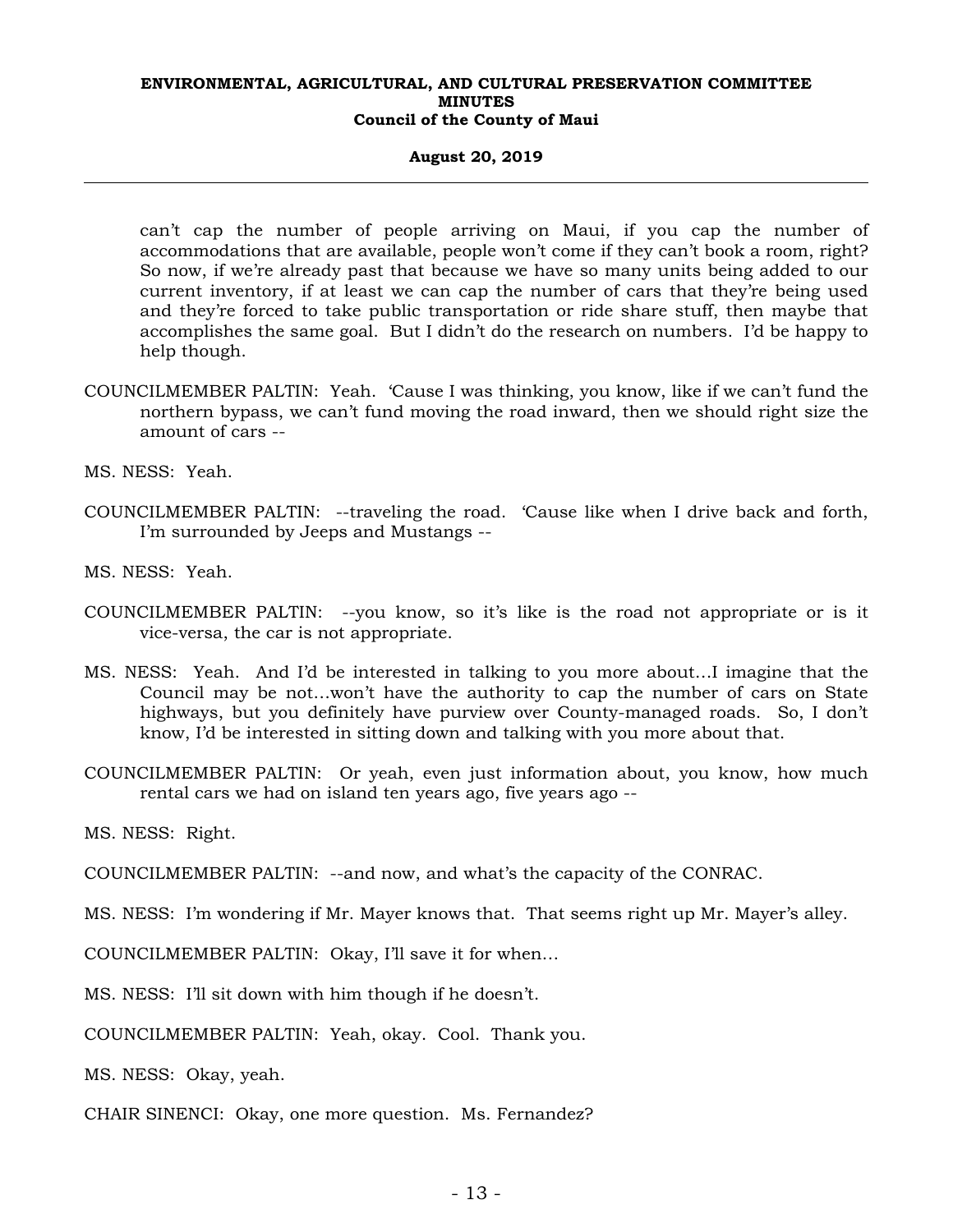## **August 20, 2019**

- COUNCILMEMBER RAWLINS-FERNANDEZ: Mahalo, Chair. Aloha, Ms. Ness, mahalo for your testimony. So, the current resolution that this Committee is considering is Urging the Administration to Conduct a Sustainable Tourism Assessment and require grant recipients to incorporate environmental and infrastructural action steps into grant objectives. That's a mouthful, sorry.
- CHAIR SINENCI: And it's…we've made some changes since that reso, so I think there's an August 8th revised version on your Granicus. We've since taken out the grant recipients. That's was one of the issues --

COUNCILMEMBER RAWLINS-FERNANDEZ: Oh, okay.

- CHAIR SINENCI: --that came up at the last meeting.
- COUNCILMEMBER RAWLINS-FERNANDEZ: So, just Urging the Administration to Conduct a Sustainable Tourism Assessment for Maui County?

CHAIR SINENCI: Yes.

COUNCILMEMBER RAWLINS-FERNANDEZ: So, that's the current reso?

CHAIR SINENCI: Yes.

- COUNCILMEMBER RAWLINS-FERNANDEZ: Sorry. It went through several iterations. So, what you showed us are two plans that have already been conducted. So, is your testimony in support or in opposition to this resolution?
- MS. NESS: My testimony is in support of doing something concrete, but I don't think a resolution is it, with all due respect, because I don't have faith in this Administration or to be frank, the tour…the Maui Visitors Bureau, because they wouldn't even attend a Committee meeting of this Committee. When Elle…when Chair…Member Cochran was the Chair, they wouldn't even come to the meeting when they were required in the Budget line items to attend the meetings talking about the visitor impacts as part of their funding. They refused to come. So, a resolution asking this Administration or them to do anything is totally moot, I think. Unless you're talking about hard lines where they follow the directions or they lose their money is the only thing that I see being worthy of this body's time at all frankly.
- COUNCILMEMBER RAWLINS-FERNANDEZ: Okay, mahalo. So, the examples of the concrete recommendations are capping tourism accommodation units until certain infrastructure is built to adequately address the needs of our residents. And 33 percent, I guess, of the population in tourism which was recommended by the Maui Island Plan, and capping the amount of rental cars.
- MS. NESS: For a start, yeah. I mean I will send you the list of things that we had in our moratorium language. Other things like requiring that CORA permit holders don't do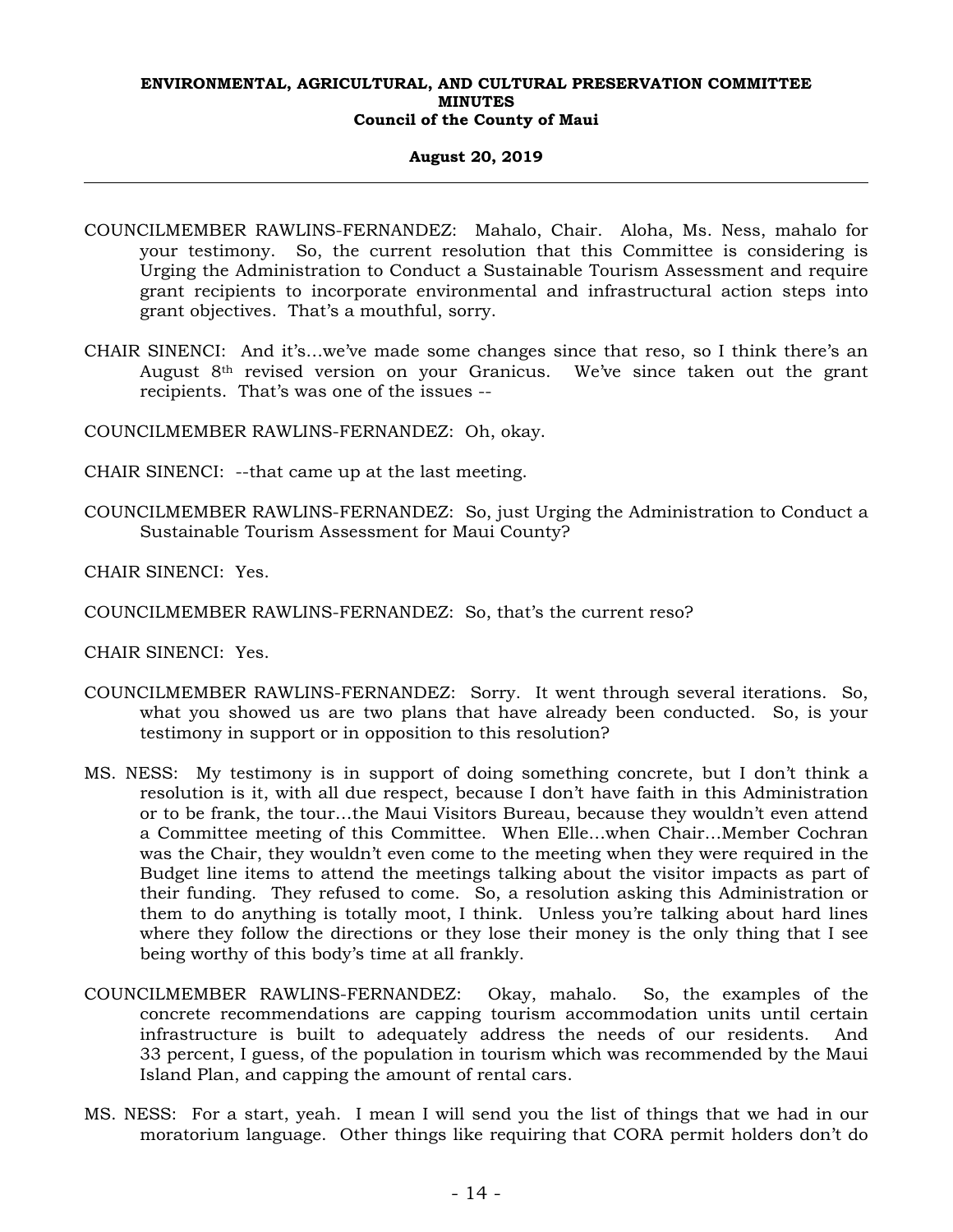#### **August 20, 2019**

certain things, don't give out reef shoes to allow their guests to walk on the reef, that they don't give out reusable water bottles, that they actually…that their guides actually know the names of the islands that they're talking about instead of just making things up, you know. That people are responsible for the parking of their guests. If you have a tour going out of somewhere and your guests are parking all over the road, that should be your responsibility. Things like that, there's a whole list I can send you guys, but.

COUNCILMEMBER RAWLINS-FERNANDEZ: Okay. Mahalo. Those are --

MS. NESS: Yeah.

COUNCILMEMBER RAWLINS-FERNANDEZ: --awesome recommendations. Mahalo, Chair.

CHAIR SINENCI: Thank you. Ms. Kama?

VICE-CHAIR KAMA: Thank you, Chair.

CHAIR SINENCI: You had a question.

- VICE-CHAIR KAMA: Thank you, Autumn, for being here again. So, I just wanted to ask you a question, who in the visitor industry refused to come to, before the Committee last year?
- MS. NESS: The Maui Visitors Bureau, the recipient of the 3 to \$4 million every year in the Budget Session. And I have written correspondence between them where we actually invited them to a meeting and they said they wouldn't be here. So, we gave them a list of the dates of the entire calendar year of every single environmental…IEM meeting, and they said they couldn't be at any of them for the entire year.

VICE-CHAIR KAMA: Thank you. Thank you, Chair.

MS. NESS: Yeah.

CHAIR SINENCI: Thank you. And I believe there may be some correspondence --

MS. NESS: Oh, it might even be in there.

CHAIR SINENCI: --still on Granicus.

MS. NESS: Yeah.

CHAIR SINENCI: Yeah. We've seen some of that.

MS. NESS: Right.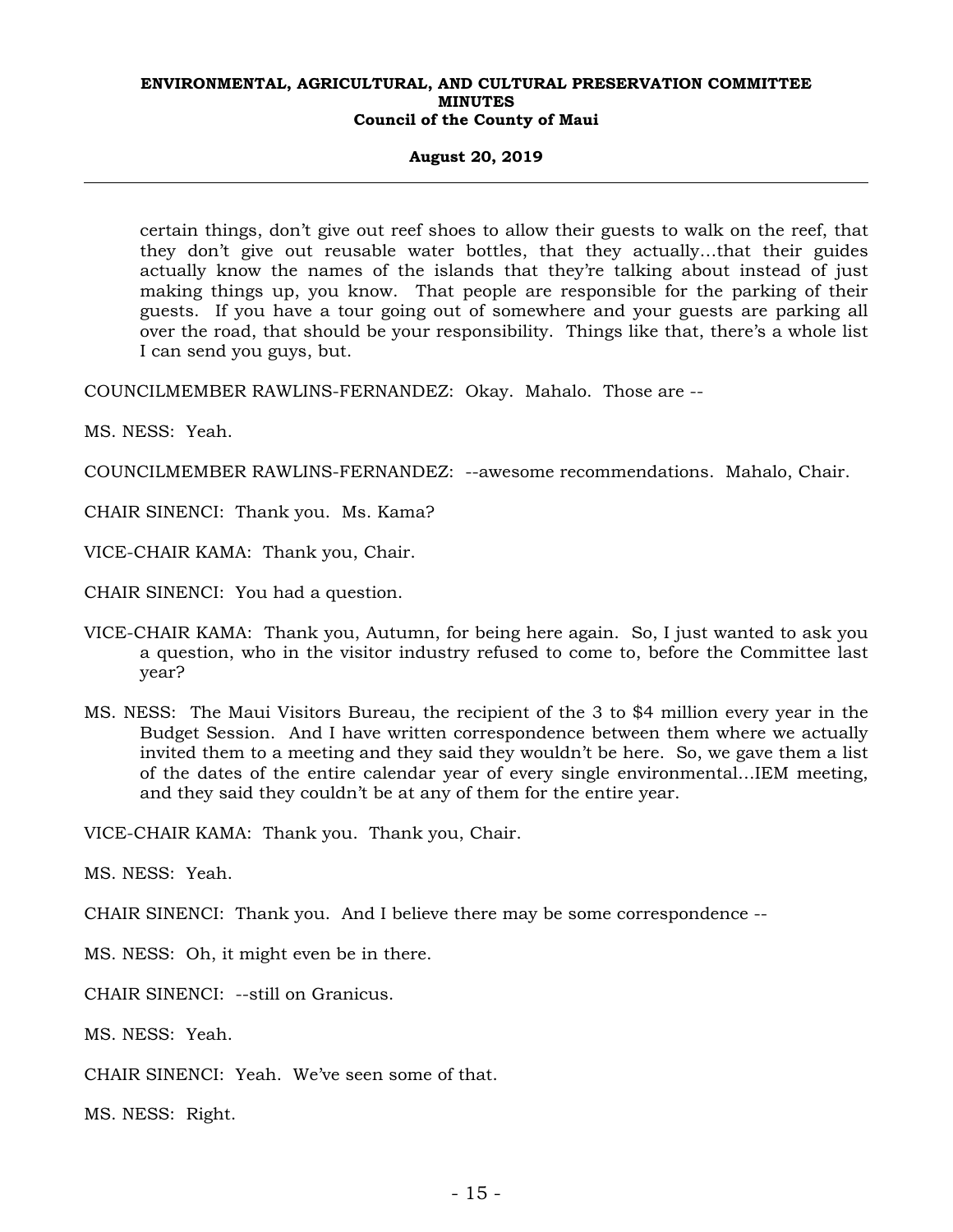## **August 20, 2019**

CHAIR SINENCI: So, we're just continuing this from the --

MS. NESS: Yeah.

CHAIR SINENCI: --past Council. Thank you for your testimony.

MS. NESS: Alright, mahalo.

CHAIR SINENCI: Ms. Apo Takayama, can you call the next testifier please?

MS. APO TAKAYAMA: Chair, the next testifier is Francine Aarona testifying on EACP-6, to be followed by Raymond Hutaff.

MS. AARONA: Aloha, Chairman --

CHAIR SINENCI: Aloha.

- MS. AARONA: --and Members of the Council. Mahalo for letting me be here. I didn't realize that testimony could be given for this, I just got off the plane. But it was important for me to be here, and I ditto everything Autumn had to say. But urging the Administration to do an assessment on our tourism industry is way overdue, way, way overdue. The conduct of our visitors is overwhelming in the sense of having ownership of our aina. Yesterday, while I was on Oahu, my husband called me and there was an incident 'cause I live on the shoreline in Paia, there were vacation rental tourists who came to the beach to swim. And they started grumbling at my neighbor who was fishing for oama. And that's good bait if everybody's a fisherman. And they accused him of not living there. They accused him of being a visitor, because he had friends there from Japan, and they said this is…you shouldn't be fishing here. And Mr. Gima said excuse me, I do live here. So, he called the police. The husband went into the water with his fins and splashed where he was fishing. So, the disrespect that our tourists have who rent on the shoreline is really overwhelming, and it's getting worse and worse. So, it makes you feel that you cannot even swim in your backyard or fish in your backyard or poke taco in your backyard, because they feel that they have ownership of our shoreline. So, the conduct of our visitors is, needs to be addressed. Accountability of vacation rental owners must be managed through the Administration, this Administration. Like Autumn says, we can do reports, studies, but the hard line is you need to implement it. You need to implement what you spend money on, all of these studies. So, our shoreline and forest areas are being impacted by disrespect to our aina and our culture. So, I urge this Administration to quickly…don't do any more studies, do the hard line, implement something so that we the people that live here, your community won't feel that we're overrun by visitors. Mahalo.
- CHAIR SINENCI: Mahalo, Ms. Aarona. Members, any questions for the testifier? Ms. Paltin has a question for you.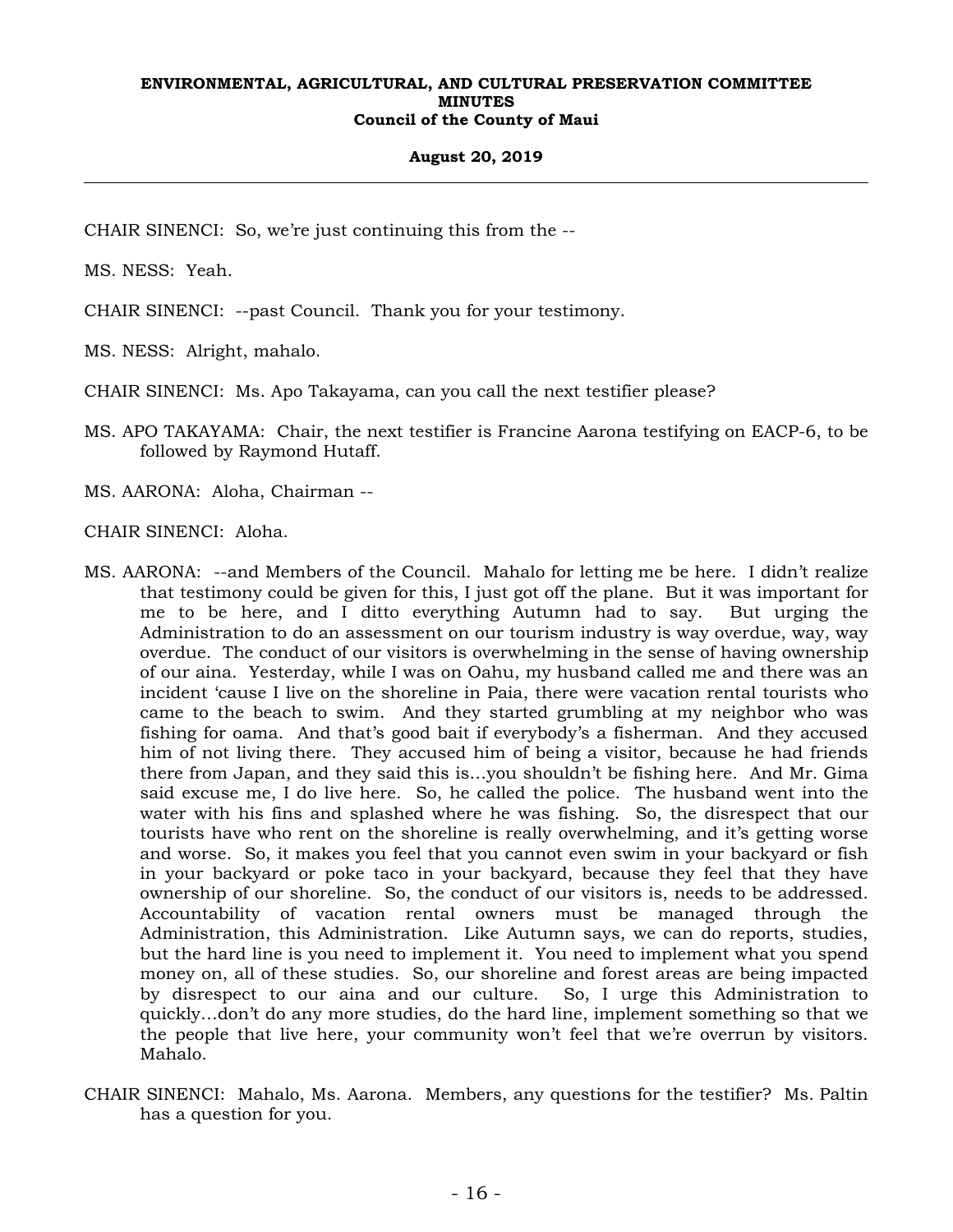#### **August 20, 2019**

COUNCILMEMBER PALTIN: Aloha. Thank you --

MS. AARONA: Aloha.

- COUNCILMEMBER PALTIN: --you for being here with us today. You know I can certainly identify with what you're talking about. My husband was just diving in the backyard this weekend, and, you know, because it's the law you got to have a flag, it's like a magnet for the SUPs, the standup paddlers come, scare the fish away. And even to the point where he come up on shore with his catch, and all the tourists want to take picture with him and his fish. But other than the SUPs chasing the flag, at Napili Bay the tourists are really genuine in asking their questions and appreciating what he do. But while he's in the water, they're like is he supposed to be catching the fish and right in front of us he's killing fish. And so, my question is how do you think that we can keep the genuine and get rid of the rudeness?
- MS. AARONA: You know when that incident happened and the police came, they knew exactly what they were doing. They swam out to keep away from coming in to answer any questions or be accountable for their actions. The shoreline is a public place for everyone to enjoy. And to have that in your backyard, that's your playground, that's been your playground for many, many years. But to have someone tell you that you cannot do the things that you've been doing all your life, aole, that doesn't sit right. Not with me, not with my neighbors, and not with our families. So, yeah, I cannot give you the correct answer, but for myself I hold you accountable because you're there because of us. You're here to do your best as you can for us the people who live here in the County of Maui. I applaud you for listening to all of us. I applaud you for the tasks that you have in front of you to do the best that you can by the law, for the law, something has to be done. Yeah. There's no correct answer I think in my book, it's a hard answer. It's a hard answer.

CHAIR SINENCI: Thank you. We have a question from Chairman King.

## COUNCILMEMBER KING: Aloha.

MS. AARONA: Aloha.

COUNCILMEMBER KING: Thank you for coming, Aunty Mopsy. So, the people that were, that you were having issues with on the shoreline were staying at a shoreline short-term rental?

MS. AARONA: Yeah, they --

- COUNCILMEMBER KING: Okay.
- MS. AARONA: --are and…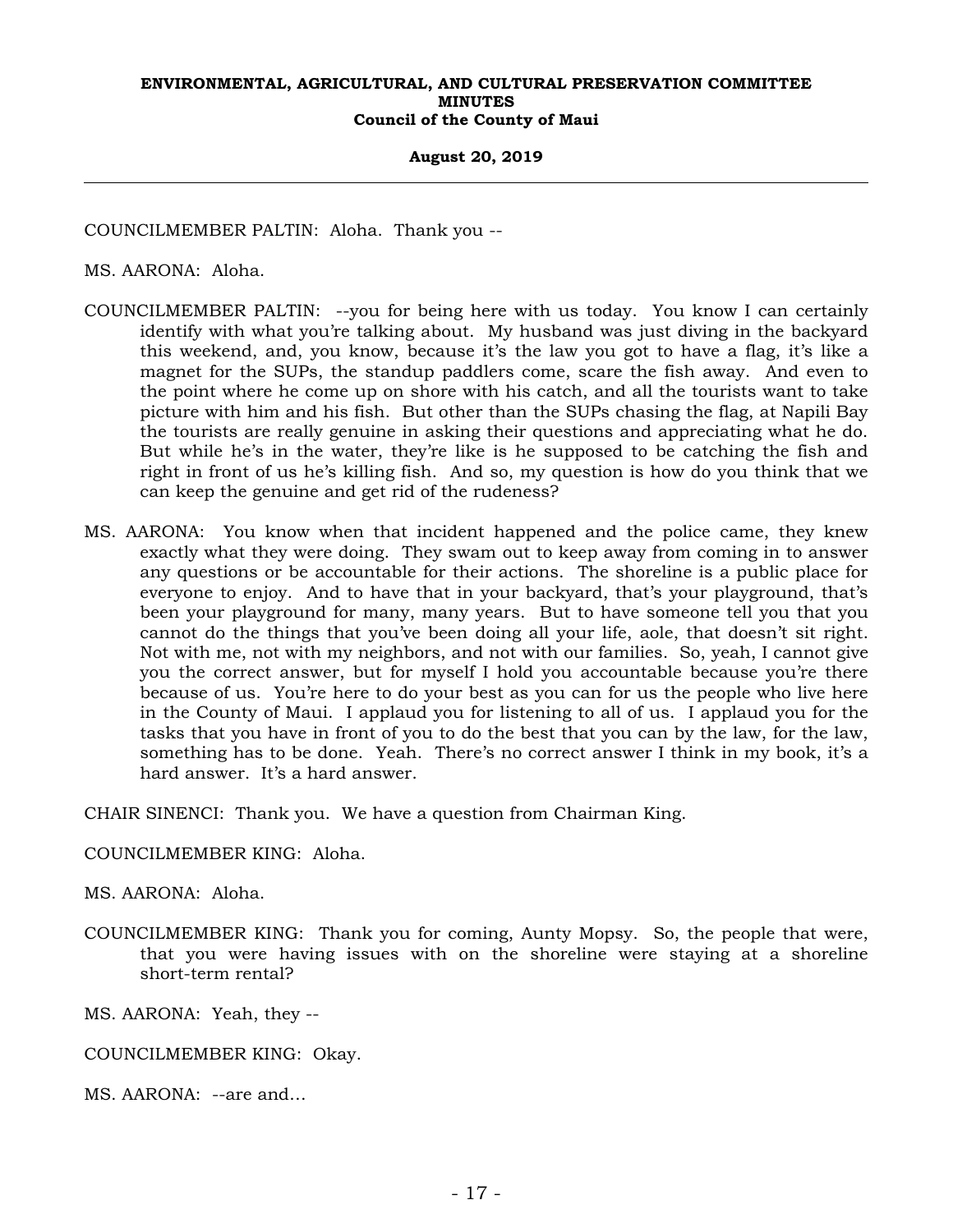#### **August 20, 2019**

- COUNCILMEMBER KING: Because I know we just had this issue about shoreline rentals and we, we're limiting them in Paia-Haiku area. But my…
- MS. AARONA: Yeah, according to our neighbor, Mr. Clint Gima, he's part of the Kakiuchi family and the police in the information that was given to him, they will be here for a month and they're from Italy. And I believe they're up around side of the bomb shelter and they could be in…see we know all the owners, could be vacation renters for Bob Nelson.
- COUNCILMEMBER KING: Okay, so my question 'cause I know you do know a lot of the owners and you work with some of the owners, is do...in your opinion do you think there's a way to make the owners of bed and breakfasts and short-term rentals responsible for the behavior of some of the tourists that they rent to?
- MS. AARONA: Yes. They should be responsible for them and for their actions, because…and I think this Council needs to implement that on the owners that do have vacation rentals that they need to be sure that their guests are respectful and know our way of life I guess.
- COUNCILMEMBER KING: Okay. Well, yeah, and we can, you know, we can look at policymaking --

MS. AARONA: Yeah.

- COUNCILMEMBER KING: --we can't implement, that's for the Administration to do, so that's kind of what we're…discussion is like what kind of policies or ordinances are necessary to create a system where we can attract the responsible tourists.
- MS. AARONA: Yeah. I think that they should be responsible for the guests that they allow --
- COUNCILMEMBER KING: Okay.

MS. AARONA: --to stay.

COUNCILMEMBER KING: Thank you.

MS. AARONA: Yeah.

CHAIR SINENCI: Member Molina?

COUNCILMEMBER MOLINA: Thank you, Mr. Chairman. Aloha --

MS. AARONA: Aloha.

COUNCILMEMBER MOLINA: --Aunty Mopsy. I appreciate your perspective because, you know, historically, you know, we recall when Paia was at one time I think maybe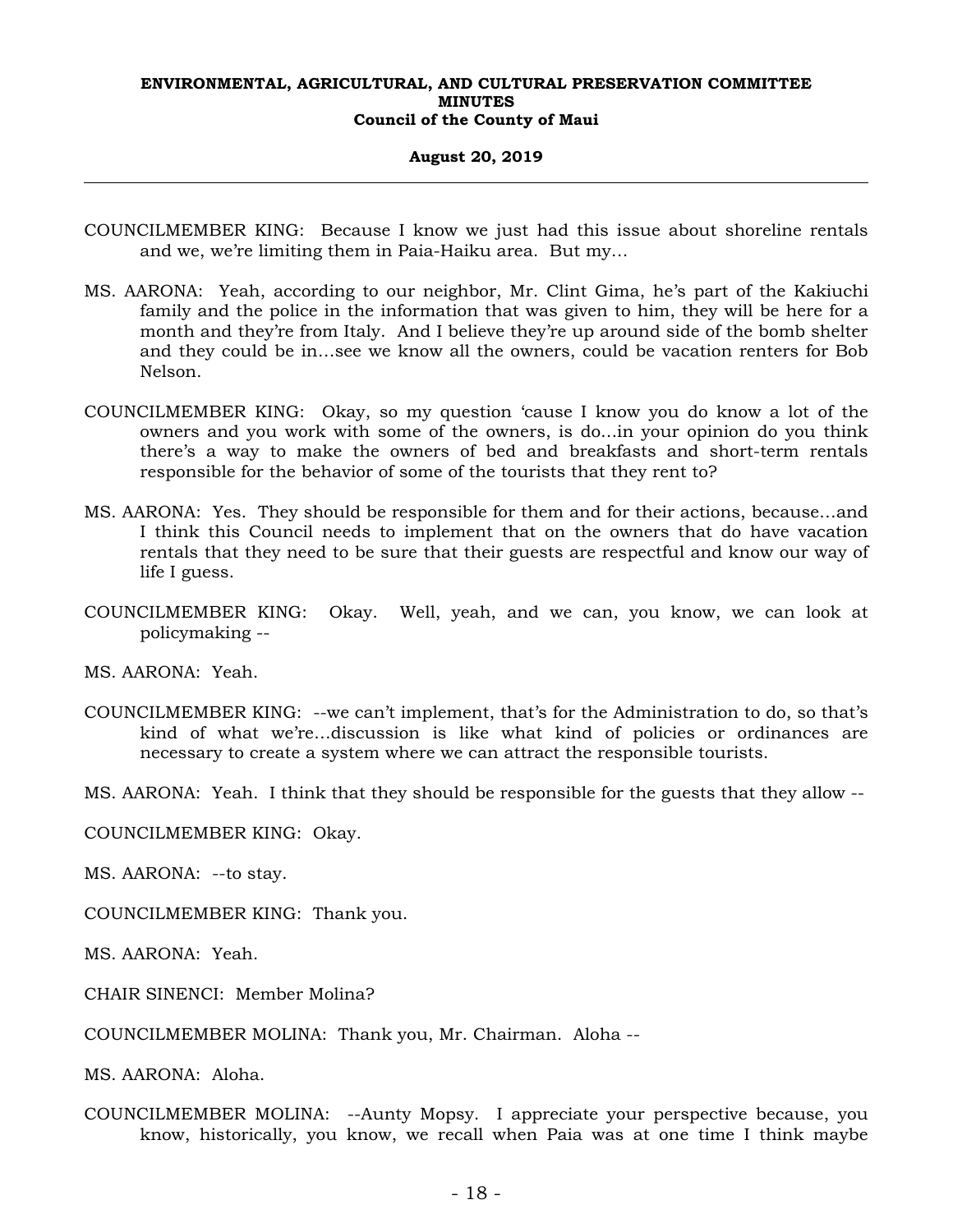### **August 20, 2019**

bigger than Kahului, but it was different, it was more agricultural based, the economy, yeah, based on sugar and pineapple, and now it's busy again because of, you know, tourism.

MS. AARONA: Right.

- COUNCILMEMBER MOLINA: And you live with it, you've seen it. So, we really appreciate your thoughts on this. You mentioned in your testimony about implementation of what the Administration can do, and I agree with you, like, you know, we can only do so many studies and there's a point now it's time for action, yeah. So, what can you suggest to the Administration or the visitor industry that we can do right now to help alleviate some of these concerns with tourism?
- MS. AARONA: Well, for one thing, what Councilwoman Kelly King said is to hold the owners accountable for the people that they allow to stay in, and some kind of, you know, violation or disrespect. I don't know…you know, in my testimonies I speak of aloha, yeah, we give our aloha, we give the breath of our life to the people who come here. Yeah. The ha, our breath we share with them. So, we want to have that aloha, but in the meantime we really need to make them realize or maybe there…should have a code of conduct that needs to be implemented at every vacation rental, that this is the code of conduct that you need to follow like how they have the code of conduct on the mauna. But, you know, it's very…yeah. But that's probably the only thing that you can do right now is have that code of conduct among the vacation renters. Because really, when I say…and not all of them, they make me feel that they own this place and not I. When I'm cleaning yard, they will come to me and says oh, are you the cleaner, you know, for this place? I said no, I'm the owner. And they look at me in great surprise, and they tell me oh, can we swim there and I said of course, that is public, enjoy yourself. I said but on this side of the line this is mine and this is private. And then they become aware that they have stepped into residential land, you know, it's not a hotel or a resort area. Because if you look at Paia Bay and you look at…it looks like a resort area, it feels like a resort area. Yeah.
- COUNCILMEMBER MOLINA: It's certainly changed from what I recall. But thank you, and I agree it's not an easy problem to solve, but the education like you said, the code of conduct is a good first step. Thank you.

MS. AARONA: Yeah. Thank you.

COUNCILMEMBER MOLINA: Thank you, Chair.

CHAIR SINENCI: Mahalo. We have one more question from Member Kama.

VICE-CHAIR KAMA: Good afternoon and aloha and thank you for being here.

MS. AARONA: Aloha.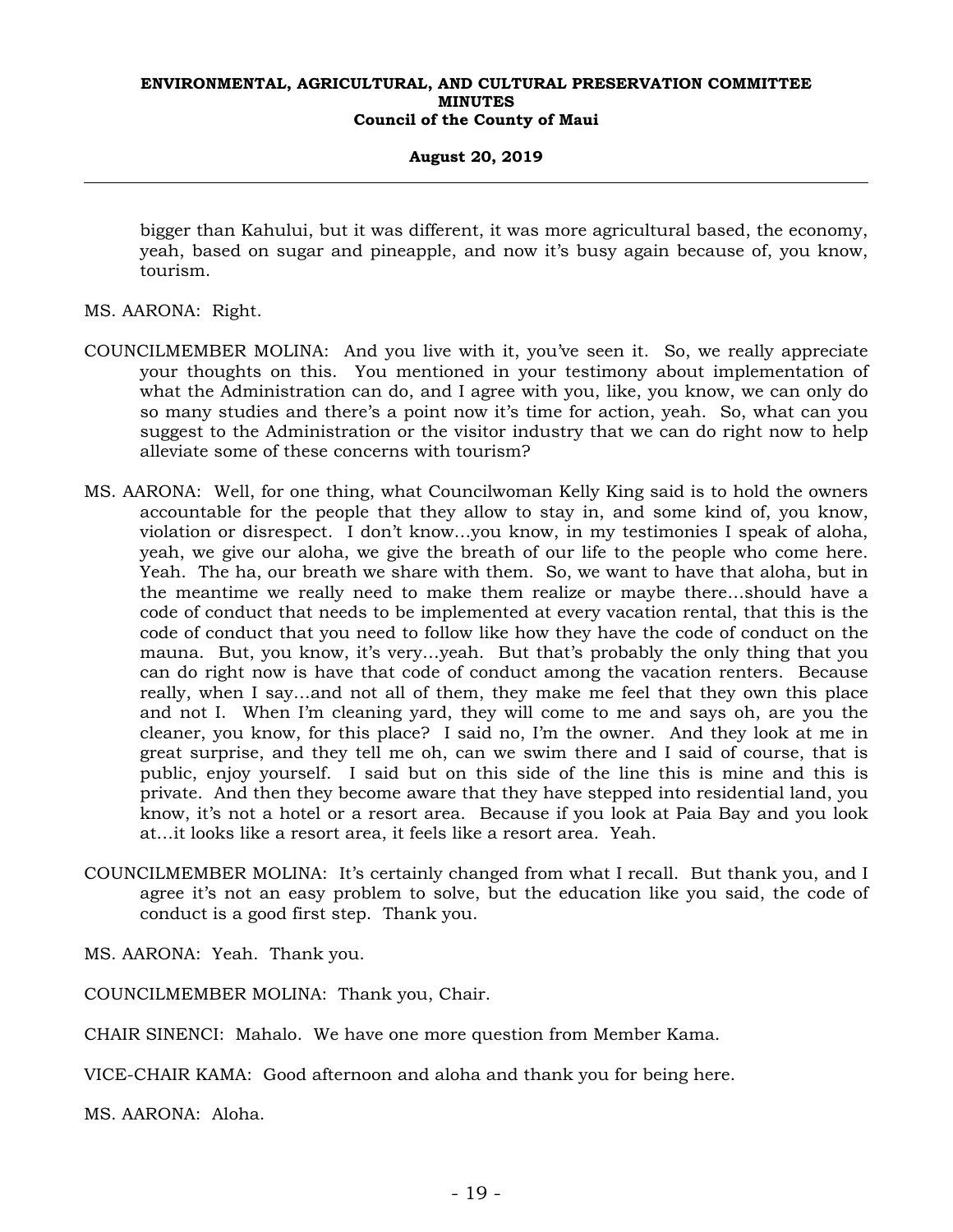## **August 20, 2019**

- VICE-CHAIR KAMA: So, in your testimony, I hear you saying that you want the or you'd like to have the owners of the short-term rentals or B&Bs or whatever you want to call them have some kind of a code of conduct. Do you think that would be also feasible for every visitor on this island to know that code of conduct, whatever that might be?
- MS. AARONA: Definitely.
- VICE-CHAIR KAMA: Because I know in some of our discussions on the floor, we've talked about getting things like this put onto the airlines so if they're going to be sequestered for a few hours, they should be learning some things before they land here, before they get here, about what would be acceptable to us and what is unacceptable so that, you know, get a briefing before you come to this place so that you know how to behave. Do you think that would a great idea?

MS. AARONA: That would be a great idea. They have --

VICE-CHAIR KAMA: Thank you.

MS. AARONA: --maps that they hand out on the airlines --

VICE-CHAIR KAMA: Right.

- MS. AARONA: --it should be implemented in the air…in the map.
- VICE-CHAIR KAMA: Yeah, yeah. So…
- MS. AARONA: I mean the airport now, they have a lot of videos on the do's and the don'ts, but how many of them really stop by and look at those videos?

VICE-CHAIR KAMA: Right.

MS. AARONA: Because they're heading…I need to get my bag.

VICE-CHAIR KAMA: Right.

- MS. AARONA: So, do they really stop and really look at that? They just look at the dancers and, you know, but I always say that when you have something in your hand that's visible, even though you're going to throw it away in the trash later, you're going to read it, somehow you're going to read it. But yes, it should be definitely a code of conduct for every island on the dos and don'ts of our visitors.
- VICE-CHAIR KAMA: Well, I was just thinking we'll put it on the videos on the airplanes. If you're going to come here, the pilot will not turn on your TV screen until you watch this video. And, Chair, that'd be something I think --

MS. AARONA: Correct.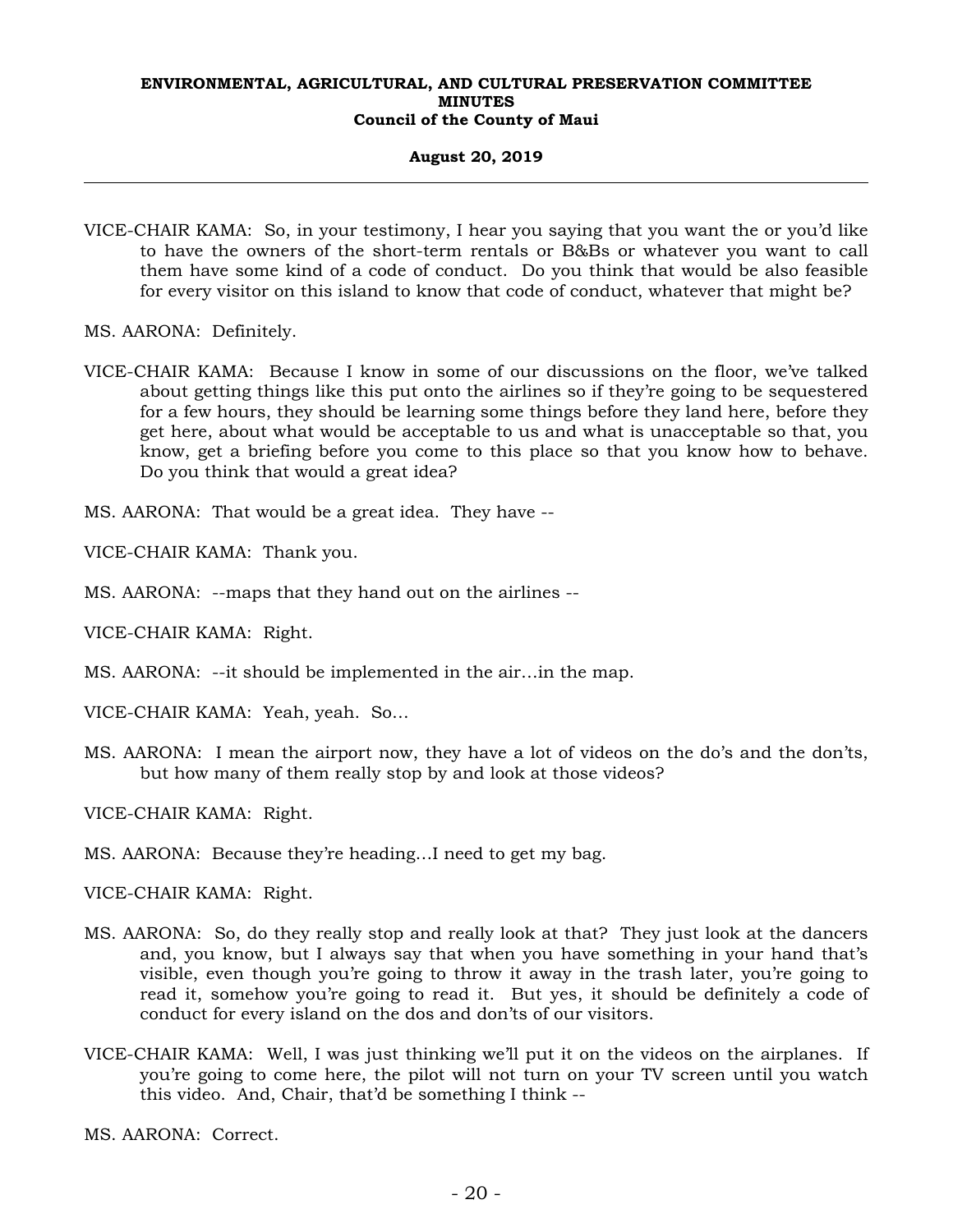## **August 20, 2019**

VICE-CHAIR KAMA: --you could do.

MS. AARONA: Yes. I applaud that.

CHAIR SINENCI: We can have that discussion --

MS. AARONA: I think it's a great idea.

CHAIR SINENCI: --later.

VICE-CHAIR KAMA: Yes, we can have that --

CHAIR SINENCI: Yeah.

VICE-CHAIR KAMA: --discussion. Thank you, Chair.

CHAIR SINENCI: Thank you.

VICE-CHAIR KAMA: Thank you, Ms. Aarona.

MS. AARONA: Thank you. Aloha.

- CHAIR SINENCI: Thank you for being here today. Ms. Apo Takayama, do you call the next testifier?
- MS. APO TAKAYAMA: The next testifier is Raymond Hutaff, to be followed by His Highness.
- MR. HUTAFF: Aloha, Chair.

CHAIR SINENCI: Aloha.

MR. HUTAFF: Aloha, Councilwomen and Councilmen. Aloha, Staff. Aloha, Corporate [*sic*] Counsel and Dick Mayer. You're a hero of mine by the way, almost. I am here…my name is Raymond J. Hutaff. I am representing Valley Isle Excursions, I am the vice-president of that company. My wife is the president for you ladies. She has given me permission to be here. I'm also president of Hawaii Ecotourism Association and Hawaii Sustainable Tourism Association. My family has been in Hawaii for almost 200 years. I am descendent of Souza and Rapoza. Good Portuguese names. Okay. And for Autumn, she left, but wow, she had all my points and they raised a whole bunch of stuff. Twenty-five years ago, I began pointing out that the Hana Road was getting overcrowded, not the road itself back then but the State and the County parks, bathrooms, hiking trails. I dropped the ball and quit reaching out about issues raised 25 years ago. We have made more laws that prevent responsible companies from hiking and from visiting the parks and I dropped the ball and not complained more than I should have. I should have complained a lot more. Now, look where we are.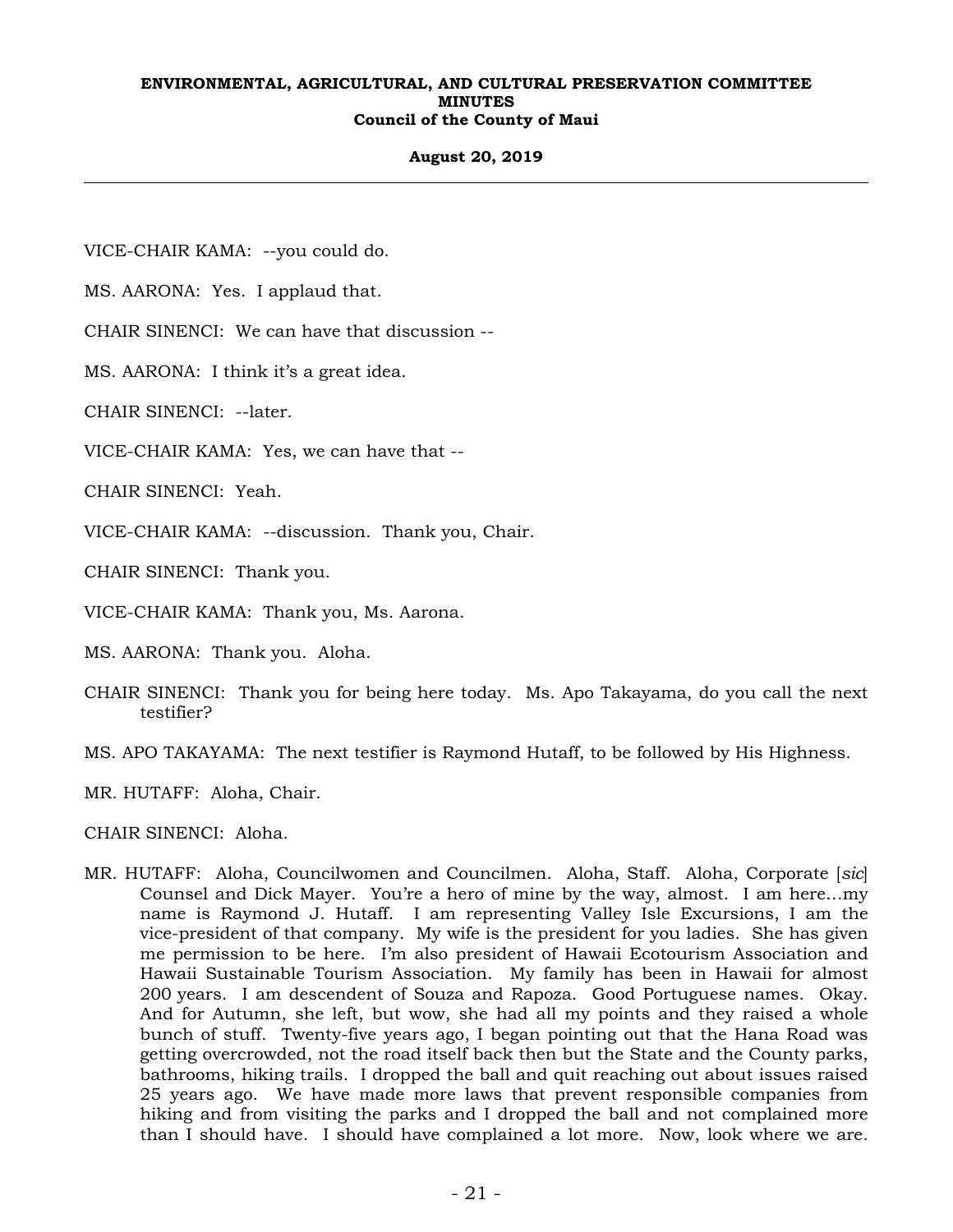#### **August 20, 2019**

We have not enlisted the support of airlines and hotels, yeah, we complain about them, it's time that we demand support and begin to manage tourism from a cultural standpoint. We cannot continue to ignore the families that live here either. The good news is that we're here now and I support this effort. I commend the effort, but be aware that we are very much behind schedule. We need more action, not complaints. We realize the problems, it is the solutions that are not clear. For instance, putting up red poles on the Hana Highway appears to be a solution, maybe, maybe not. Now, people will just go elsewhere and do more damage someplace else. They will find out from social media *. . .(inaudible). . .* any what to do. This has happened before at La Perouse. The kayakers went to the parks, nothing was solved, they just moved the problem to the parks. Kicking tour companies out of the parks and highways means more people will go unescorted and create havoc. It is not the real problem now. Some people even call visitors stupid. Sorry, they're not stupid, we are, for we're not educating them like we should be. All the complaints about them being do this and do that, like she said too at her…at her house, that's all wrong. Why is it wrong? 'Cause they don't know any different. If a child steals something, grabs something, does something wrong, we correct them, not sit there and call them stupid. I have a lot more but the yellow button says I have to go.

- CHAIR SINENCI: Mahalo, Mr. Hutaff. Members, any questions for Mr. Hutaff? Seeing none, thank you for your testimony. Yes, we have one from--sorry--Ms. Paltin.
- COUNCILMEMBER PALTIN: Thank you for being here. I just was wondering like…thank you for speaking up in the past and today, but are you not concerned for your business? It…does it run on tourism?
- MR. HUTAFF: I believe that if we…first of all, okay, tourism sucks. The tourists are nice people, contrary to what some people have said here. If we educate them correctly then we all win. And I believe that the tourism industry, the tour industry that I run, that the way we run it, the way we support HTA, that those things can make tourism viable and proper. And so, no, I'm not worried. I'm actually hopeful that we all have a chance to sit down and talk to make this thing work well. So, yes, I'm all in favor of tourism but correctly and management-wise.

## COUNCILMEMBER PALTIN: Thank you.

- CHAIR SINENCI: Thank you. Mahalo for your testimony. Ms. Apo Takayama, our next testifier please?
- MS. APO TAKAYAMA: The next testifier is His Highness, to be followed by Rob Parsons.
- MR. KAUA: Aloha to all the unique blueprint design I seen earlier this morning. Just to let you guys know, you totally unique, unique, unique, unique, unique, blueprint, blueprint, design, design. I am who I am, you are who you are, vice versa. No one can tell us anything to do but except our father in heaven, Jesus Christ, my brother. king of all kings, ancestor, descendents. She was…everybody had talked to earlier was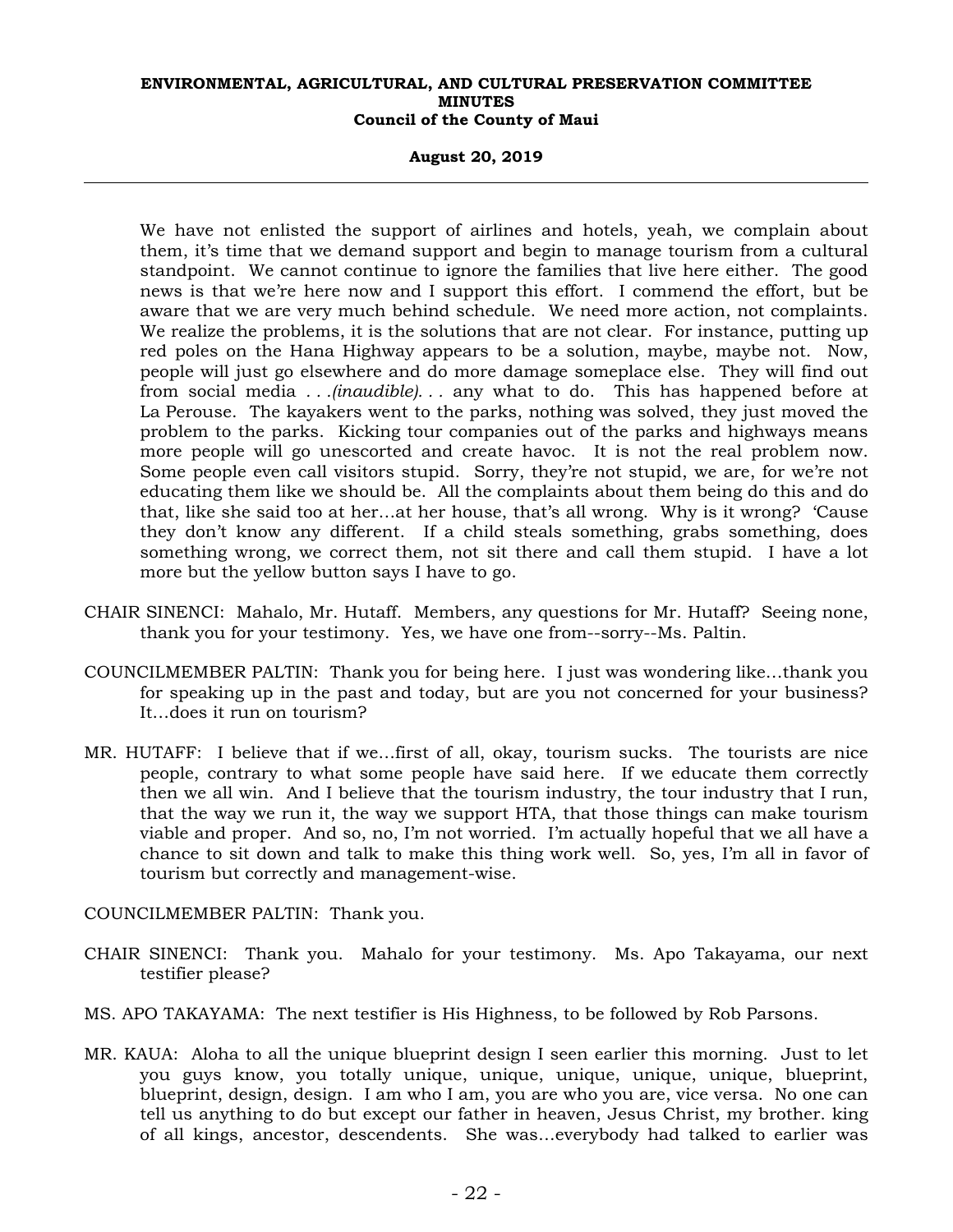**August 20, 2019** 

awesome in what they said in their voices, and that's my duty to do in my life all these years to be a representative for the Kingdom of Hawaii, to listen and hear what they are saying. And it's so awesome to hear that what they have said about our skies, the helicopters what it's doing to our people. They just flying anytime they want to and making what they call money factor into their pocket. Too, how to use our cars, use our cars in our own territory which is not granted by our Kingdom of Hawaii people, but it's…in this snake State of Hawaii, they bringing this rent-a-cars over to make them money and they don't care about us guys because we making little issues like this which is big issues to us because it's hurting us guys. Then you get to our wai, the wai, the water that come downs from heaven. What they do with that? Well, they drink our water, everything else, and they flush it down the toilet. And what they bringing more down the toilet, it flushes down tubes, that goes into our rubbish dump area, what they call a sea. I see they say about our forks and everything else. Really it builds up with a lot of trash all over the place. In our rights we no deserve that once a bit. And we are letting that to happen because we want to make ends meet, for what? For our people to get a job? For a job, what, we don't need a job. We need sustainable for us people 'cause we don't need money. We are very capable of doing that. The water system and everything else, I'm setting up the judges of our own terrain, Hawaii Kingdom, that they will get…be the judges to go up and unleash the water or hold it back. We are not waiting already. We are people that need to do what is right, period, and that's because like the buggah said, Portuguese, I'm pure-blooded European, the Portuguese branch. All the different German branch, that's all in my blood. I'm pure blooded from America side because I'm American, not united serpent that uses its tongue like a snake in the serpent state that they do. The same tongue action. But I'm there from Michigan, pure blooded. I'm pure-blooded Asian. How they put down a Japanese guy, you slant eye this or you Korean, eh, we Filipino. All the…all my loved ones, they put us down that way. We are so much great because you're purely pure, pure, pure, pure, pure, pure, pure, not 100 percent or .001 percent, we're pure. They're done with their words they've used to cause this crime and activation as a crime. Words with an extra letter it changes everything. So, what they did to change everything? They add on after 1,000 years we the last tribe, we are, boom, here they go, add a dictionary. Mr. Dic and her name is Tionary. But getting…

CHAIR SINENCI: Mahalo, Mr. Highness.

MR. KAUA: Yes.

CHAIR SINENCI: Mahalo for your testimony.

MR. KAUA: I'm…so yeah.

CHAIR SINENCI: Any --

MR. KAUA: Three more minutes right?

CHAIR SINENCI: --questions for Mr. Highness? Mahalo for your --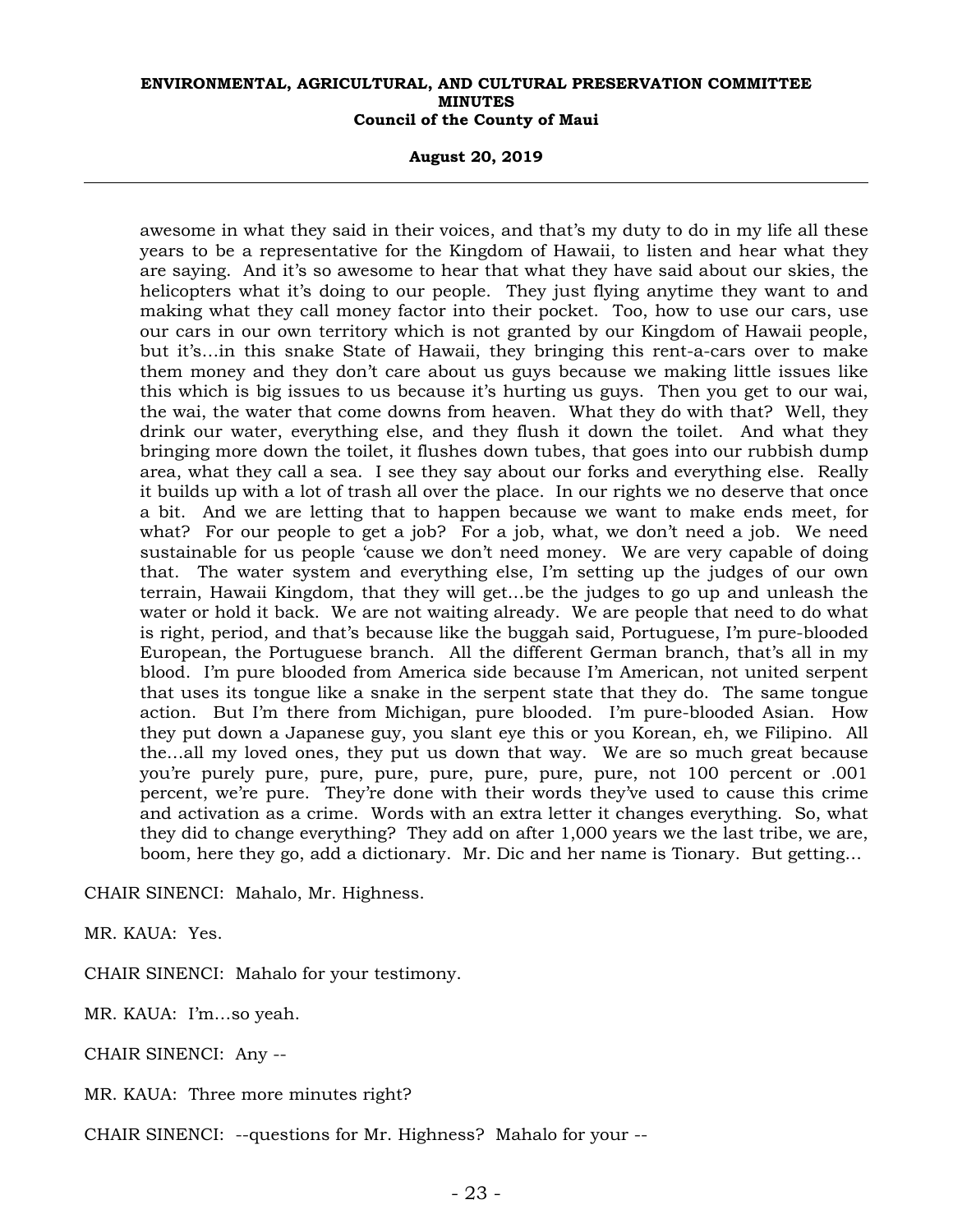### **August 20, 2019**

MR. KAUA: Three more minutes?

CHAIR SINENCI: --testimony today. Appreciate it.

MR. KAUA: Appreciate it. And we'll definitely see each other again and again, again.

CHAIR SINENCI: Thank you. Ms. Kasie Apo Takayama, please call our next testifier.

MS. APO TAKAYAMA: Chair, the next testifier is Rob Parsons --

CHAIR SINENCI: Thank you.

MS. APO TAKAYAMA: --to be followed by Jennifer Karaca.

MR. PARSONS: Mahalo, Chair Sinenci, Members. Thank you for --

CHAIR SINENCI: Aloha.

MR. PARSONS: --for putting this crucial matter on your agenda today and the draft resolution as well. Three years ago, I accompanied Mayor Arakawa to a panel discussion at the World Conservation Congress in Honolulu. It involved the four mayors, our Governor Ige, Dr. Kamanao [*sic*] Crabbe of OHA and David Lasner from the UH. And at that panel presentation, Hawaii Island Mayor Billy Kenoi noting that his colleagues often compare or boast which island has the most visitors, highest occupancy rates, and highest visitor spending, he floated the elephant-in-the-room question, he paused and then asked I just like know how much it takes for people to say no more. And at that same presentation, Governor Ige put it another way, he said we cannot continue to disregard all the signs that show we are at the tipping point. So, my frame of reference starts in the late '70s when I was a couple of years out of college I moved to Maui. Maui's been my home ever since. In 1980, the population of Maui County according to the spreadsheet Dick Mayer circulated was just under 63,000 people. The visitor population was about 15,000 per day back then. So, the 2018 population of Maui Island is 156,000, I think it's closer to 170,000 for the entire County. But the visitor population has grown to about 64,500 a day. So, while the resident population has grown about two-and-a-half times, the visitor population has quadrupled. And you'll hear a lot of other numbers today I'm sure, but that's my frame of reference. And I think that each of us depending upon where we live, where we visit, where we recreate, have seen something that has brought us to the point where we realize this truly is a tipping point and that we cannot do things the way we've done them in the past. It's time for a substantial paradigm shift. I feel we need to shift from tourist marketing to framing ourselves as a place where we are about ecorestoration and environmental protection, and then I think we won't need the marketing. If we accomplish that, word of mouth will take care of the rest. I just have a little bit of time so I'm going to run past five possible solutions. I could elaborate on them but I think I'm just going to have time to read them. The first one would be to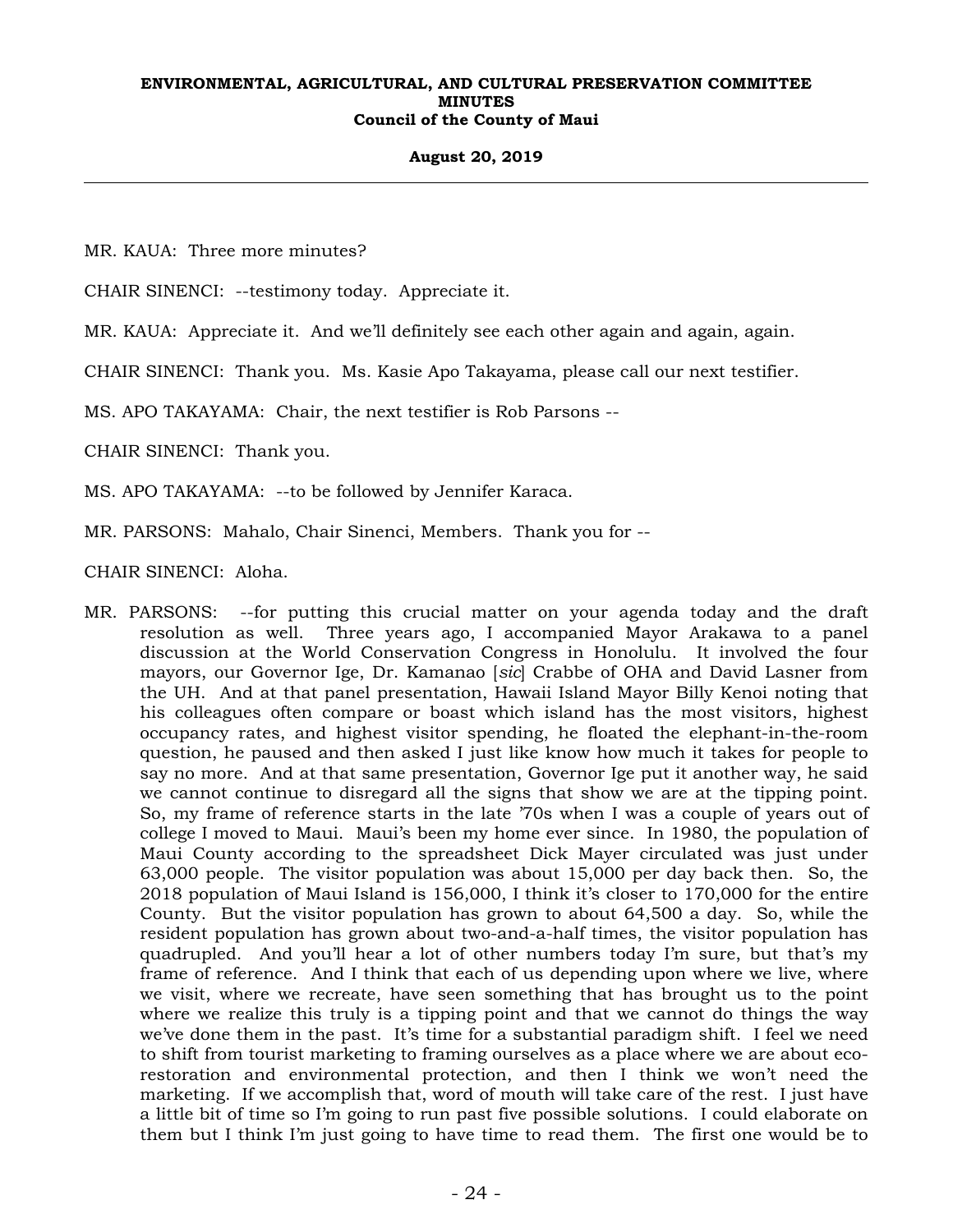## **August 20, 2019**

pass the reso, to conduct a sustainable tourism assessment, but I would also add the word "action plan." It's one thing to assess but we really need to identify the actions. Secondly, organize a resort sustainability summit. Three, brand Maui as protecting, restoring our environment, carbon offsets, local food. Four, offer bona fide voluntourism opportunities. And five, institute a green fee or a green savings book. And I think I'm out of time so thank you for your opportunity to share that with you.

CHAIR SINENCI: Thank you, Mr. Parsons. We have a question from Chairman King.

COUNCILMEMBER KING: Okay. Hi.

CHAIR SINENCI: Oh, your light was on.

- COUNCILMEMBER KING: Didn't really but I actually do. Thanks for being here, Rob. So, you just like made…are you going to give us a written copy of your testimony? That would be really good.
- MR. PARSONS: I would have to embellish it in order to do that but I could do that.

COUNCILMEMBER KING: You have to embellish it?

MR. PARSONS: No, no, I mean I've got my notes but you wouldn't understand --

COUNCILMEMBER KING: Oh, okay.

MR. PARSONS: --unless I --

COUNCILMEMBER KING: To clarify it.

MR. PARSONS: --wrote it out a little bit.

- COUNCILMEMBER KING: Okay. So, no, I just was going back to something that you said about the reso was that, you know, to put the words "action plan" in there which I really liked. But I'm not quite sure that everybody understands what the components of an action plan are, because we keep thinking we're getting plans and really what we get are reports from the various departments. So, is there some kind of clarifying language that we could put in there? Maybe…I mean in your mind what are the components of an action plan that we would be seeking?
- MR. PARSONS: Well, I think it starts with an assessment. An assessment is necessary, but I can tell you, I brought something here, I dust it off, the Mayor's Cruise Ship Taskforce Final Report, August 2005. Ms. Vencl who's here today was one of a broad range of stakeholders who participated in over 40 meetings to develop this report, this assessment to really wrap our arms around what are the issues and how can we best address them. So, yeah, the assessment part is necessary. But I…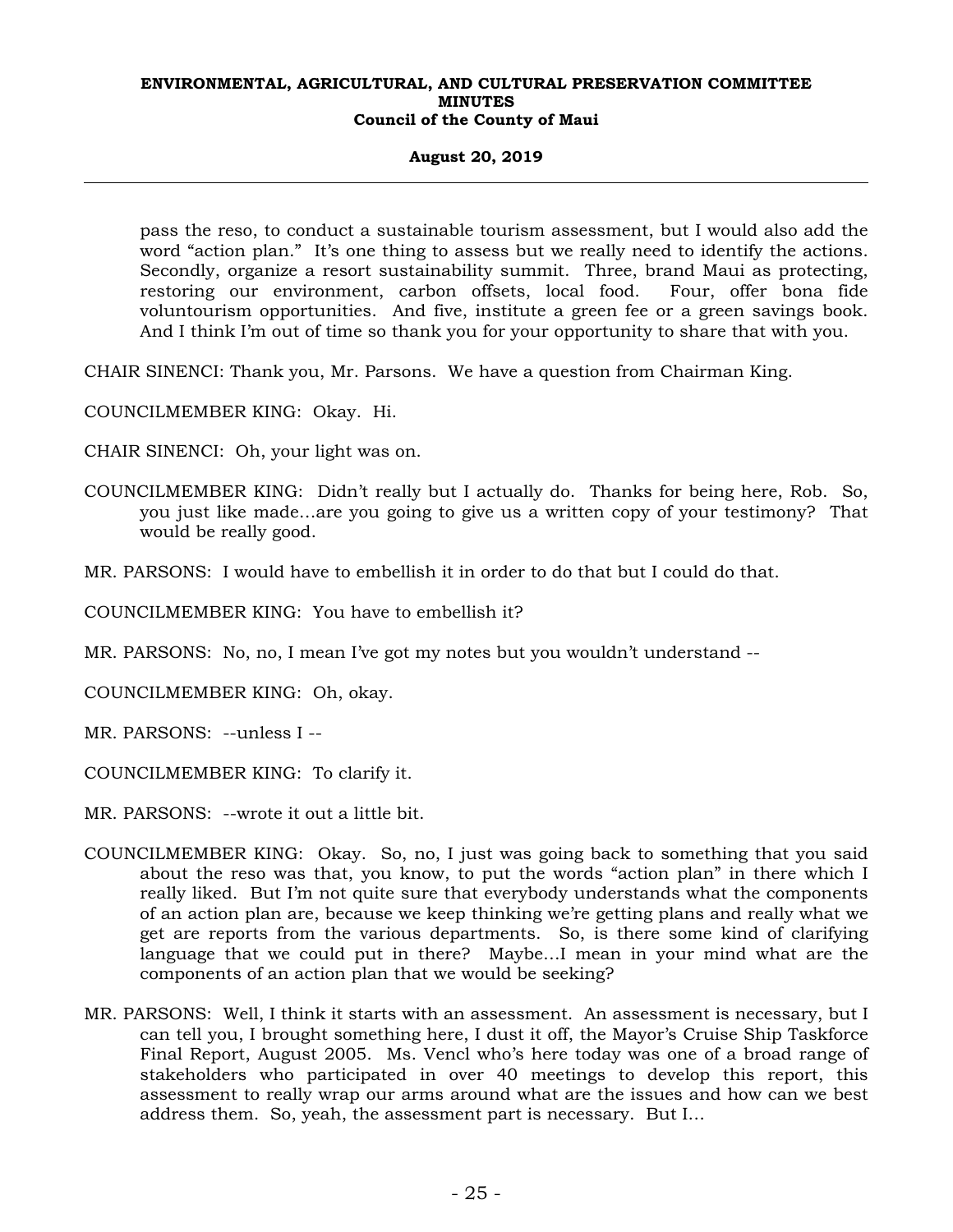## **August 20, 2019**

COUNCILMEMBER KING: Is there an action plan in that report?

- MR. PARSONS: Yes. But I would also caution that this took a very, very long time, meeting a couple times a month over about a year and a half. And frankly, I think we need to do some things as soon as we can. And we've heard some good solutions today. One thing that came to mind is what if we just asked our community members to offer five positive solutions to enhance what we call tourism today. And then have a group of people, a select group of people, the gentleman that spoke earlier is in the industry and it seems like he's one of the forward-thinking people in the industry. So, get that group to come up with a list. There's got to be 100 things that we can do. Some of them we can do immediately, some of them will take much longer.
- COUNCILMEMBER KING: Okay. I agree with you but do you think that we need to wait for the assessment to do that, or do you think it's pretty well understood that we have over-tourism and we need to get into some of these action items?
- MR. PARSONS: No, I don't think we need to wait for an assessment, but I think in the long run, I do support the reso to ask the Administration to, you know, at a minimum put together the personnel and the brain power and --

COUNCILMEMBER KING: Okay.

MR. PARSONS: --devote the resources…

- COUNCILMEMBER KING: Well, I'm just asking because we got a response from the Mayor that he's already doing that. So, if he's already doing that, maybe we should move ahead with action.
- MR. PARSONS: Well, there's language in the reso that I didn't understand. To answer your question, it says whereas the State and County should establish a sustainable tourism board modeling the work of Mayor Victorino's tourism group. I don't know what that work is and if it's been effective. I don't know if anyone has had the opportunity to really understand what that is.

COUNCILMEMBER KING: Okay. Thank you.

MR. PARSONS: Yeah.

CHAIR SINENCI: Okay. Any other questions for the testifier? Yes, Ms. Rawlins-Fernandez?

COUNCILMEMBER RAWLINS-FERNANDEZ: Mahalo, Chair. Aloha, Mr. Parsons.

MR. PARSONS: Aloha.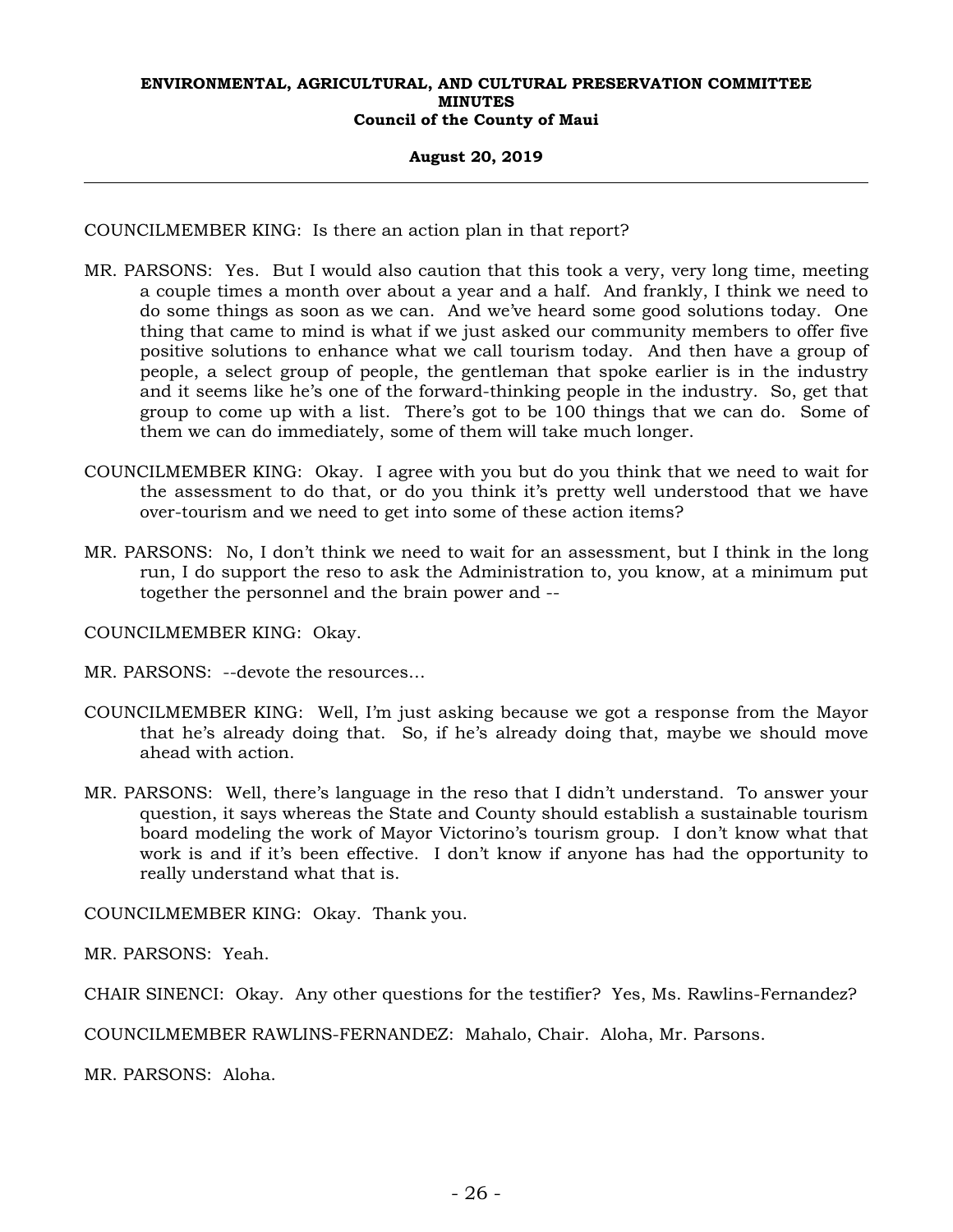## **August 20, 2019**

- COUNCILMEMBER RAWLINS-FERNANDEZ: Mahalo for your testimony. So, you support the reso as is urging the Administration to do a tourism assessment, a sustainable tourism assessment. So…
- MR. PARSONS: With the addition of action plan. I think that's essential for you and…
- COUNCILMEMBER RAWLINS-FERNANDEZ: Okay. So, my question is there have already been assessments, an earlier testifier Ms. Ness held up two different assessments.
- MR. PARSONS: Right.
- COUNCILMEMBER RAWLINS-FERNANDEZ: Are those not sufficient to move forward to do an action plan instead of another assessment?
- MR. PARSONS: Well, in assessing it as a sustainable tourism assessment, I think that puts a different lens on it. I was asked to participate in the ten-year update of the Maui Island Strategic Plan as a member of the Office of Economic Development. The then Director Teena Rasmussen asked me to attend the meetings and I thought oh great, you know, I'm busy enough already, you know, supporting grantees and conservation work and everything environmental, and now you want me to do a tourism thing. I am so glad that she asked me, because to have someone from, you know, an environmental realm sitting in a room of visitor industry people, I think it really enriched, you know, one another in our understanding. There was also a couple of cultural representatives, but I don't think it was nearly enough. There were a few action items identified but not nearly enough, and I think that the resolution could support going the next step.
- COUNCILMEMBER RAWLINS-FERNANDEZ: So, that tourism assessment had action plans, action items in it, and it's not enough which is why Chair King and others were saying that perhaps we should just do an action plan. And so, are you just, are you saying that there is insufficient amount of data and information to move forward on an action plan instead of doing another assessment? Especially knowing, you know, for the Maui Island Plan, it already tells us what is or what should be sustainable at 33 percent of our --
- MR. PARSONS: Right.
- COUNCILMEMBER RAWLINS-FERNANDEZ: --population.
- MR. PARSONS: I agree. I think the data is out there, it's just what we do with it. And as I said, I think if it's addressed with the lens of, the framework of sustainability which frankly, you know, we have used that seldom. There's usually a passing reference to it. But if that's the purpose of it, we go okay, we know we have all of this, we know this is who we are, we know this is who, you know, the numbers. But how do we fit that into a sustainability model, and I don't think we've done that adequately yet.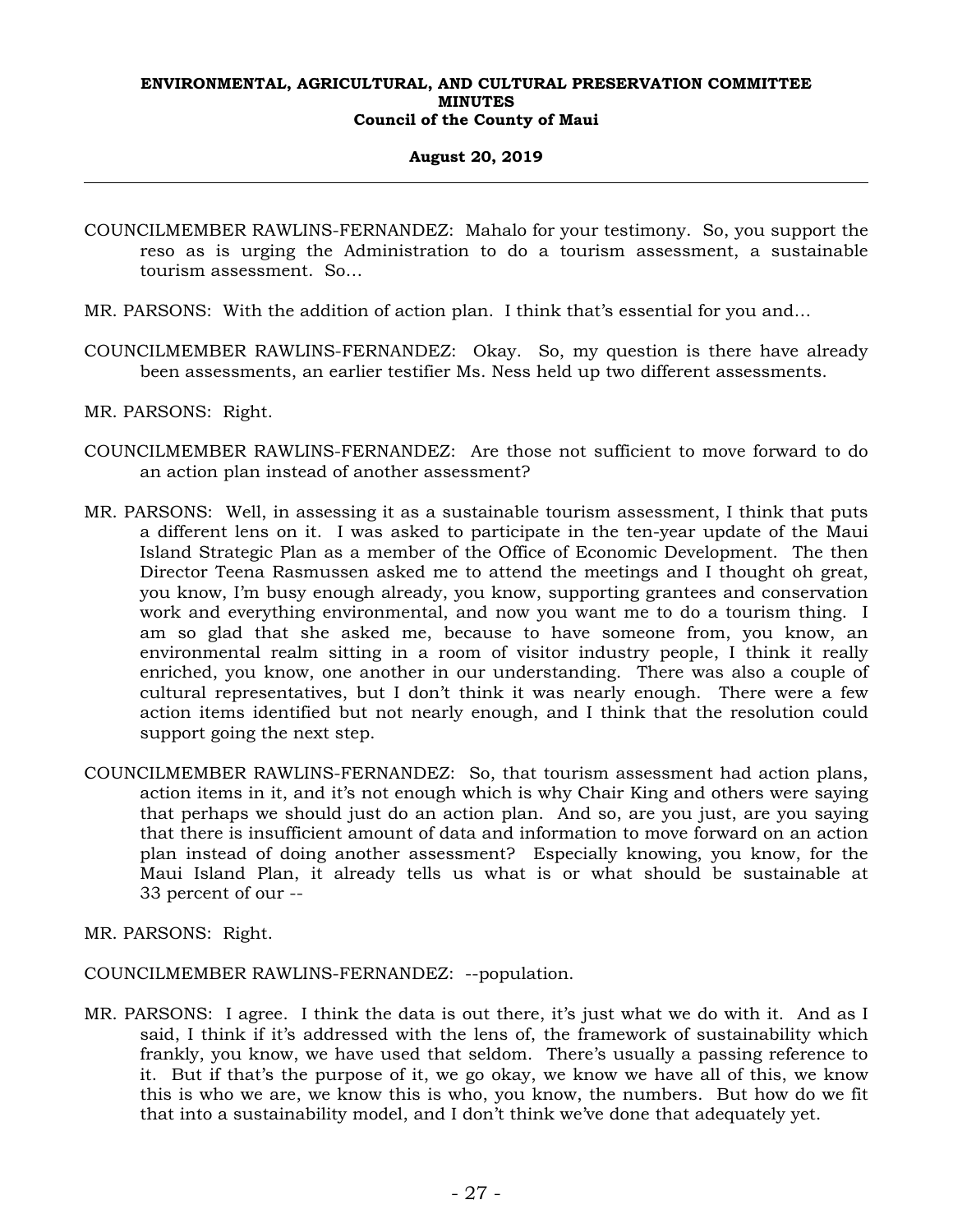#### **August 20, 2019**

COUNCILMEMBER RAWLINS-FERNANDEZ: Okay, mahalo. Mahalo, Chair.

- CHAIR SINENCI: Yeah, thank you. Thank you, Mr. Parsons, for being here and for your testimony.
- MR. PARSONS: Thank you.
- CHAIR SINENCI: Thank you. Ms. Apo Takayama, our next testifier please?
- MS. APO TAKAYAMA: The next testifier is Jennifer Karaca, to be followed by Albert Perez.
- MS. KARACA: Aloha, Council. My name is Jennifer Karaca and I just wanted to come up here and testifying on behalf of myself. I don't know if many of you guys know, my degree is actually in sustainable science management so this is what I studied for four years here at UHMC, and we talked about, you know, sustainable tourism and things like that. So, I would support this reso if we took out assessment and put action plan, and we actually put the require grant recipients back in, that portion back in. If you look at the letter from OED, it states that it may cause kind of undue burden on grantees, but on the grant application already, Page 11 already has a green initiatives question in the actual application. So, they're already requesting that. To kind of elaborate on that and give more clear of what we're searching for, I don't think it would put undue burden, and we have some amazing organizations here, really forward-thinking, already doing this stuff. We want to highlight those organizations and push these organizations that aren't doing that to do more. So, I don't think it'll put an undue burden. There are the green initiative outlines, some examples in there, so we could just elaborate on that, it doesn't have to be, you know, strict. But I think it…to require it is important, because then they have to report on it, and then we can start gathering that information through the reporting. There's also a section, if you just wanted it to pertain to tourism, Section C in their application is specifically for Hawaii Tourism Authority so you could put it in there if you didn't want it to apply to the smaller organizations, because you felt like that it might hurt which I don't feel like it would. But just in case, there's another option. As far as action plans, I think this is a really amazing time. There's so much that you guys can, you know, push for in the Administration. We have really amazing and inventive organizations here that are using local resources to make things. We have organizations hosting concert, benefit concerts to, you know, fund their projects. We need to get behind those. If we're looking at sustainable tourism, there are, you know, countries like Bhutan that have amazing models. We can look at those and follow those. We can take the assessments that we've already done and put those into action plans. For rental vehicles, we could look at the County putting a tag where we get the proceeds from the tag for the rental cars, and it helps us allow…allows us to identify those rental cars and start gathering some real data on how many rental cars are going in areas daily and monthly and weekly and what is the impact of those. And then if we decided to put in tolls later, it would be really easy to identify those rental cars and it would create an income stream for the County. So, there's so many amazing things that we could do. I think this is a really great time, you know, to explore options, research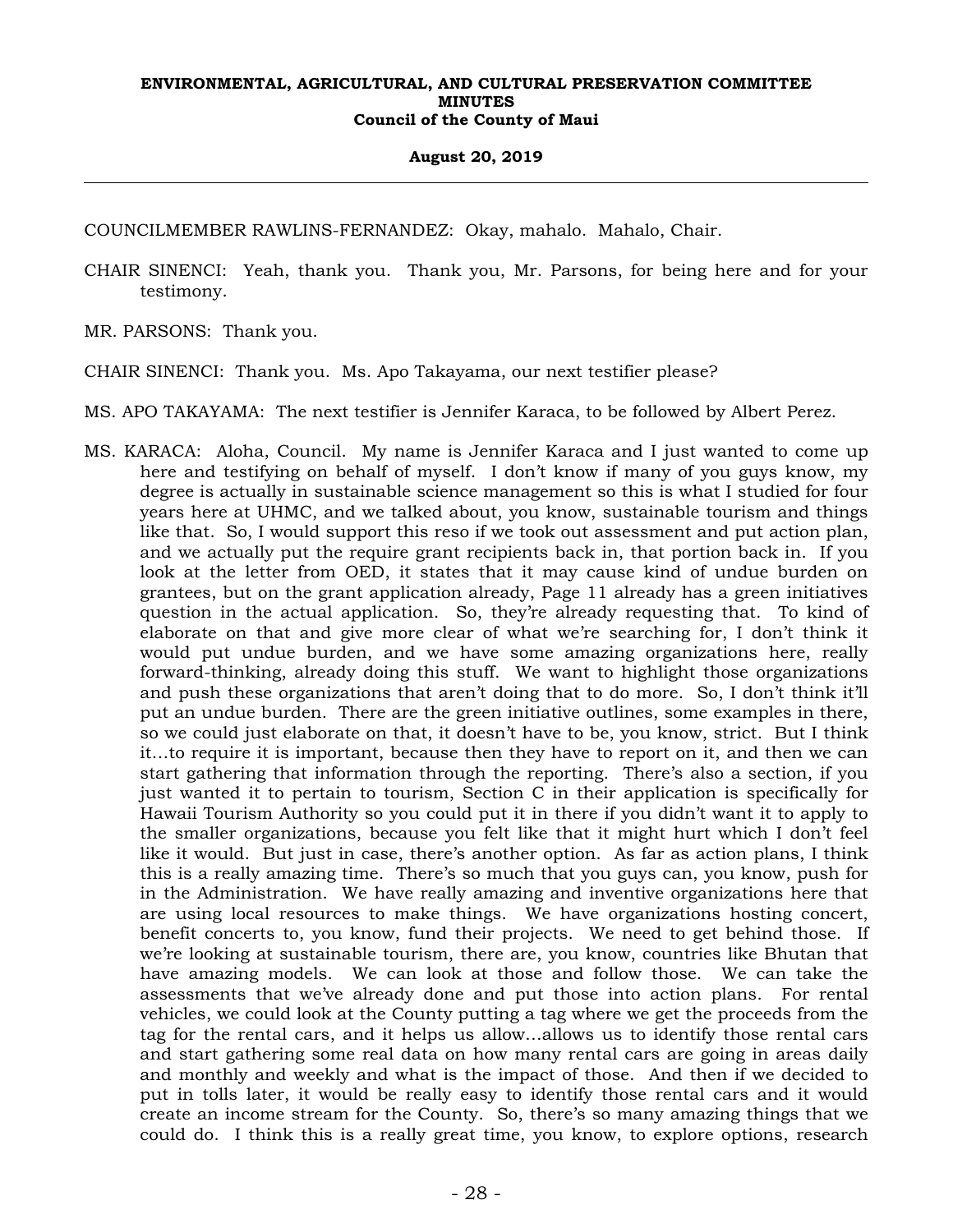## **August 20, 2019**

what's out there, and really put that into action and make the changes. 'Cause I feel like this Council is really forward-thinking, intelligent, and they want to see the change, so that's kind of what I'm of coming to you for through my testimony. Thank you for your time.

CHAIR SINENCI: Mahalo, Ms. Karaca. Questions for the testifier? Ms. Paltin?

- COUNCILMEMBER PALTIN: Thank you, Chair. Thank you for being here today. I like the things that you said. I…one concern I have, you know, so West Maui is a heavily touristed area and a lot of people make their living off of tourism, and one thing that I think that is apparent in our community is rental cars get targeted for like break-ins and things like that. So, is there a concern about like easily identifying rental cars from that safety standpoint?
- MS. KARACA: I think there's ways to address that as far as safety concerns. I mean they're targeting rental cars now without the stickers so, you know, having hotels provide lots for their rental cars rather than encouraging them to park in beach access areas or to park in areas where it's more unguarded or things. It could also minimize the impact on the residents on where we park, and it could also allow them for a little bit more protection.
- COUNCILMEMBER PALTIN: Yeah, I think, I mean from what we see in West Maui, a lot of the rental cars that get broken into are at various locations that aren't…I guess just various locations. So, I could see pushback on that, like the Jeeps or the Mustangs are easily identifiable, the minivans and other types of cars maybe not so much. And then, you know, obviously luggage in the car is kind of a target for things. But that would just be my concern is…
- MS. KARACA: So, then also theft is a symptom a lot of the times of unmet needs. So, while at first, you know, theft might be a problem, the more we start meeting the needs of our residents and expanding our economy and industry to other things besides tourists that pay livable wages, crime…you can see it in multiple countries, crime rates go down. So, I think, you know, that issue is a symptom that our residents aren't having their needs met, and they're breaking into people's cars to have those needs met, whether it be mental illness needs or, you know, just trying to make it day to day. Or they're seeing people coming over with just a wealth and they're barely scraping by, and when you're in that kind of a destitute position, that becomes a way to, you know, voice the fact that you need help or that you need something. So, I think looking at it in that kind of a holistic manner too where we address those needs and work on focusing on that rather than just focusing on like this is something we don't like. It's a symptom of something bigger.
- CHAIR SINENCI: Okay, thank you. Yeah, I had a question for you, Ms. Karaca. Do you think a TIG would be appropriate for something like this? I mean only because it's such a large, you know, and it's, you know, looking…I believe your…I support you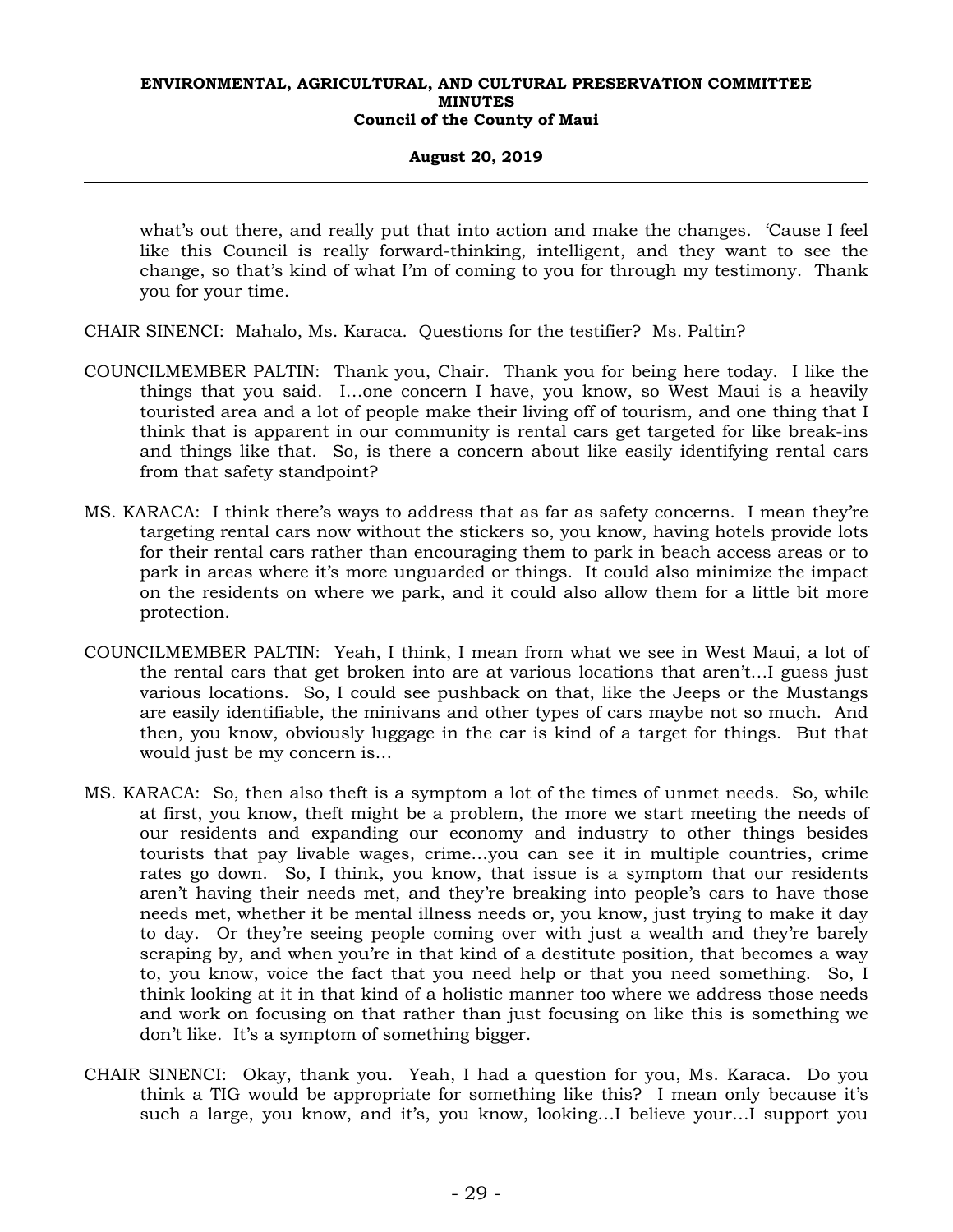#### **August 20, 2019**

and, you know, this is the time to really look at a redirection with our tourism industry. So, would you…is this something that you think might help?

- MS. KARACA: Yeah, I think a TIG could be beneficial if you're pulling in the right people. So, if you're going to pull in people from marketing, you need to pull in people that are not really industry marketers but are more focusing on like education and awareness, people that do, you know, marketing for like UNESCO, protected World Heritage sites. Things like that where you're shifting the brand image away from enjoy destination, resorts, to more of like this is a place that you come to learn and respect. You're pulling in people not so much from, you know, the industry to teach about like sustainable practice and this is like our green new thing that we can pitch you, but actual people that are working in the field to, you know, work on more dev-ecology-based sustainability. So, while I think all the Members are very intelligent, there are…I think it would take more than just three or four Members to come up with these action plans. I think looking at the assessments and pulling in really key experts would be a beneficial thing for sure.
- CHAIR SINENCI: Thank you. Thank you for your comments. Ms. Rawlins-Fernandez has a question for you.
- COUNCILMEMBER RAWLINS-FERNANDEZ: Mahalo, Chair. Aloha, Ms. Karaca.

MS. KARACA: Aloha.

COUNCILMEMBER RAWLINS-FERNANDEZ: Mahalo for your testimony.

MS. KARACA: Thanks.

- COUNCILMEMBER RAWLINS-FERNANDEZ: Okay, so to clarify, in your testimony you said that OED already requires grant recipients to incorporate environmental and infrastructure action steps into their grant objectives.
- MS. KARACA: They require green initiatives and eco-friendly practices and they give examples of those. So, I believe that's kind of already the way to open the door to kind of elaborate more on those, and it's already asking for grant, you know, grantees to move in that area and there are a lot of organizations already moving in that area. So, I don't feel like this would any undue burden on them.
- COUNCILMEMBER RAWLINS-FERNANDEZ: Okay. So, that, it's already incorporated, the green initiative, eco-friendly action is already in their grant objectives, but it's not something that is reported to the Council?
- MS. KARACA: I don't know if there's been much reporting about grants in general to the Council. I mean I think overall they kind of report, but as far as looking into specific grants that have been given, you know, it's like the same as Autumn was saying, this is an organization that got 3 to \$4 million a year, and when we were writing to them to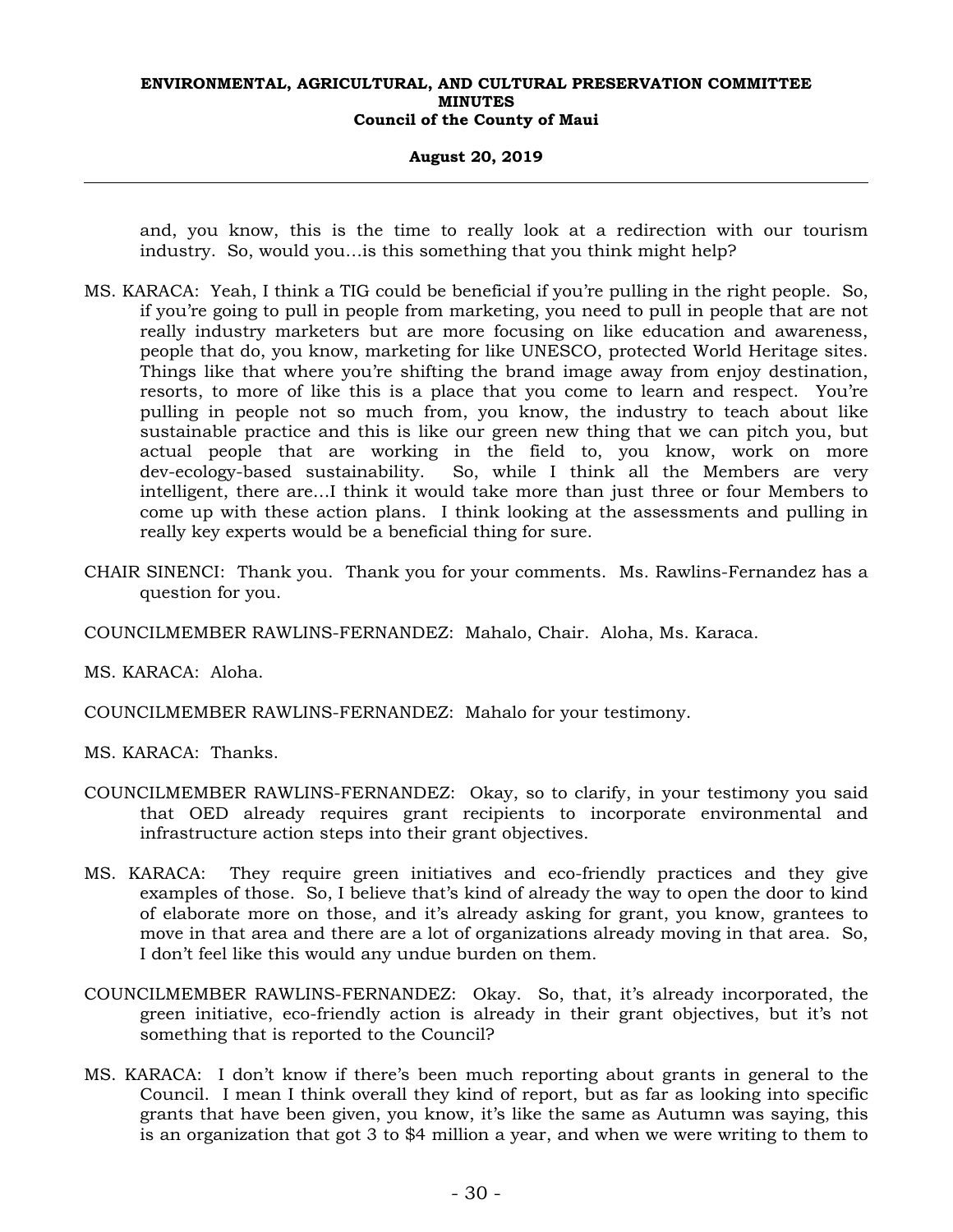**August 20, 2019** 

kind of come and discuss things, they wouldn't even like respond, they were just like we're not going to do it. And so, normally in any other organization that you're getting grants from, you would automatically be disqualified and you would have to return the money. So, I don't really know what reporting has gone on in the past. I don't know if there was much reporting to the Council about grants and the recipients. I know that the new director has expressed interest in, you know, making the reporting process more transparent and being a little bit more diligent in looking at who's requesting the money and are they requesting for the same thing. So, I think that maybe they are seeing that that is an issue that needs to be addressed. But I think that reporting, especially with grants and the amount of money that we give out is always, yeah, something that should happen.

COUNCILMEMBER RAWLINS-FERNANDEZ: Okay, mahalo. And so, your testimony then would be supportive of this resolution if the, it instead said urging the Administration to conduct a sustainable tourism action plan for Maui County?

MS. KARACA: Correct. And --

COUNCILMEMBER RAWLINS-FERNANDEZ: And…

- MS. KARACA: --require grant recipients to incorporate environmental…
- COUNCILMEMBER RAWLINS-FERNANDEZ: And to require OED to report to the Council grant recipients' green initiative and eco-friendly objectives, which means it would also, will then also change the be it resolved assessment there and action plan and reinsert number two in the be it resolved urging OED to then report to the Council. Sorry.

MS. KARACA: Yes, correct.

COUNCILMEMBER RAWLINS-FERNANDEZ: Sorry. I thought it was…

MS. KARACA: Yeah I think that it should be reinstated in the resolution to require the grant recipients to incorporate environmental and infrastructural action steps into the grants, that way we can have reports on that and then the Council can get those reports as well, yes.

COUNCILMEMBER RAWLINS-FERNANDEZ: Got it. Mahalo for your testimony.

MS. KARACA: Thank you.

COUNCILMEMBER RAWLINS-FERNANDEZ: Mahalo, Chair.

CHAIR SINENCI: Thank you. Thank you for your testimony.

MS. KARACA: Thank you.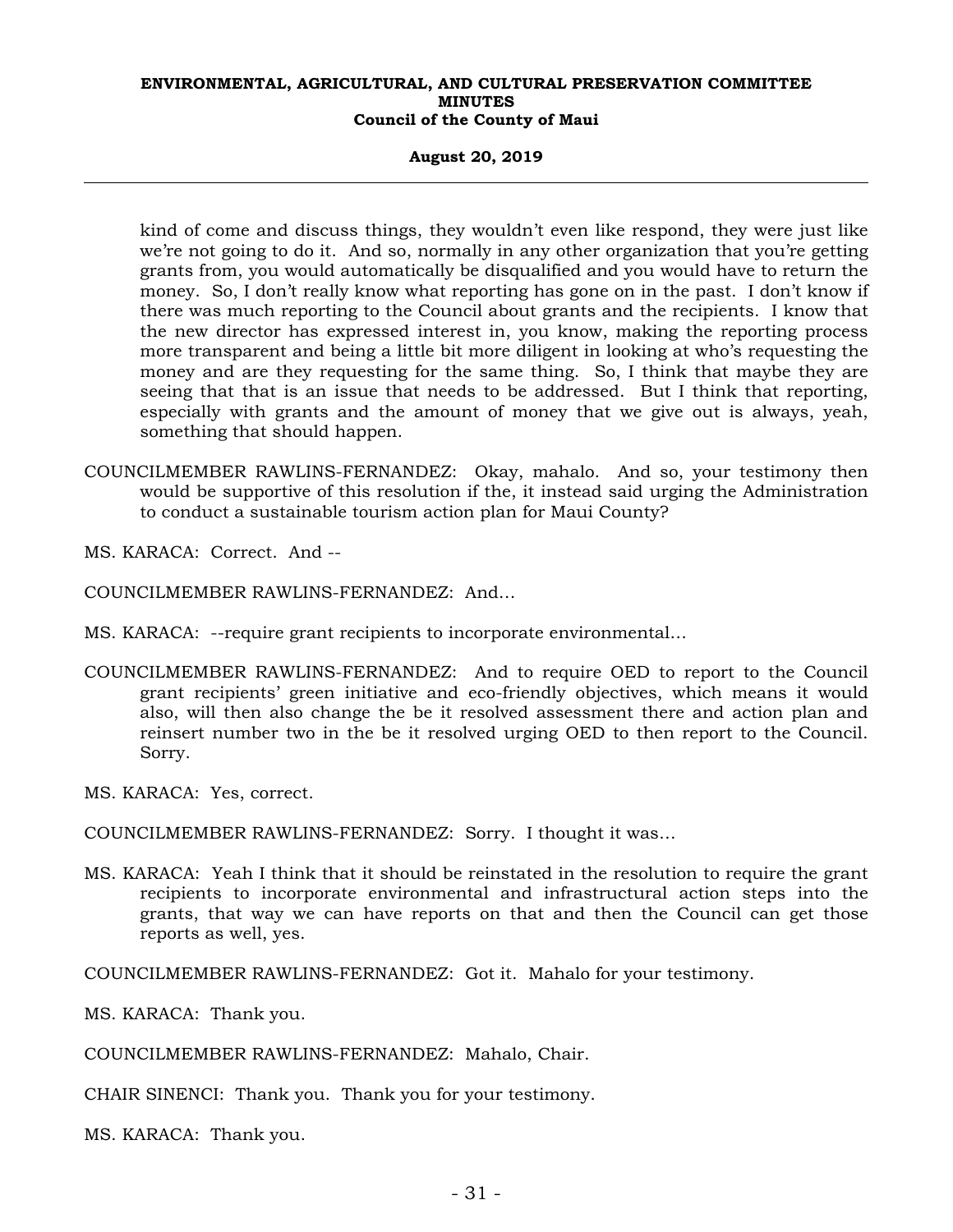**August 20, 2019** 

CHAIR SINENCI: Mahalo. Ms. Apo Takayama, can you call the next testifier please?

MS. APO TAKAYAMA: The last testifier is Albert Perez testifying on behalf of Maui Tomorrow.

## CHAIR SINENCI: Aloha.

MR. PEREZ: Aloha, Chair, Councilmembers. Albert Perez, Maui Tomorrow Foundation. I've been talking about this problem for probably 30 years, and with all due respect I think that we need to change the word on the top of this thing from resolution to ordinance. And I think that we need to take action instead of have another study. So, bottom line, my recommendation is that this Council use the power that it has to do something similar to what the Council did roughly around 1990 when they had a moratorium on hotels. It was only six months long but, you know, we have more than hotels now, we have condos, we have timeshares, we have illegal short-term rentals. I think the way that you folks can get a handle on this right away is to create a priority for infrastructure. The priority would be top priority for truly affordable housing, because right now we have a propose…we have proposals for eight more hotels or expansions and our Maui Planning Commission they don't often deny things. So, that's what we can expect. Unless groups like Maui Tomorrow file a lawsuit like we did with Makena Resort, they had the right to build 4,000 more units. As a result of our settlement we knocked it down to only 1,100 more units. That's coming, folks. In Makena, that's coming. So, I feel like this Council has the ability to get a hold of things by prioritizing infrastructure capacity for truly affordable housing and putting everything else to the back of the line. We are way out of balance, way out of balance. You know you can ask the Planning Department what are the ratios of affordable housing to commercial to, you know, parks or whatever, we are way out of balance with affordable housing and that's why we're having problems. And our visitor industry, I'm not trying to cut it down, I've never ever said cut it down, but let's call it good at this point, because that industry brings people here and a certain percentage of them say oh, I would like to live here. And guess what, they have more money than we do. So, that's why we have an affordable housing problem, and we need to take action. I don't think we should do a resolution. Now, I'll look at my notes and see if anything…like I said before, when we get a high percentage of visitors like we have now, they form their own culture, it's like Disneyland. And if you're not part of Disneyland, if you're fishing for oama, you're in the way if you're not fitting their concept. So, I don't think that education is going to work. Education is good but a certain percentage of people don't listen, and they're the ones that are causing the problems. Stacking rocks or, you know, I can't tell you all the things I ran into…I've been going back into Haleakala lately and it's really, really bad. So anyway, that's my recommendation is that you do an ordinance and prioritize affordable housing. Hold on to that infrastructure.

CHAIR SINENCI: Thank you, Mr. Perez --

MR. PEREZ: Thank you.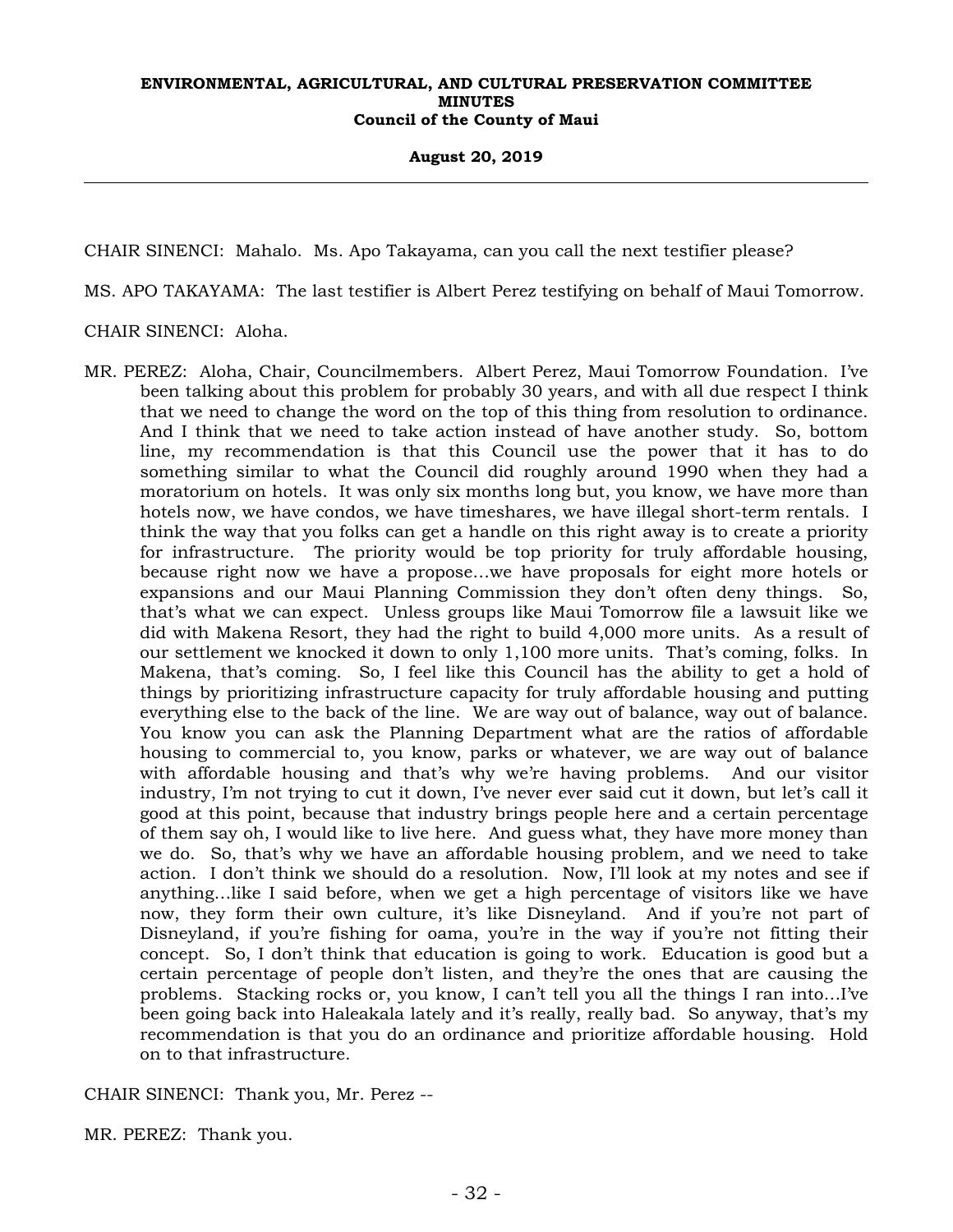#### **August 20, 2019**

- CHAIR SINENCI: --for your testimony. Members, any questions for Mr. Perez? Seeing none, mahalo for coming today.
- MR. PEREZ: Thank you.
- CHAIR SINENCI: Ms. Apo Takayama?
- MS. APO TAKAYAMA: Chair, there's no further testimony from our District Offices or in the Council Chamber.
- CHAIR SINENCI: I believe we had one more…we will address our "yet." Do we have any in our Hana District Office, Ms. Mavis Oliveira-Medeiros? Are you still there?

UNIDENTIFIED SPEAKER: Chair?

MS. OLIVEIRA-MEDEIROS: Yes, Chair. We have Moke Bergau testifying on EACP-6.

- CHAIR SINENCI: Go ahead with testimony.
- MR. BERGAU: Aloha, Chair Sinenci. Aloha, Councilmembers. My name is Moke Bergau and my residence is Lower Nahiku. And I am testifying on the agenda here that you have on the impact that our tourism has. The resolution looks swell. It needs some work as the other gentleman and ladies have mentioned, testimonies has mentioned. One of the items here is on the resolution almost to the back where Mayor Victorino's tourism group, I was just curious on what is that, it's all about. I haven't heard of it or seen any kind of results from it. And also, to address the tourism industry here on one of the items also on the resolution concerning Professor Emeritus James Mak of the University of Hawaii at Manao wrote a book, *Rethinking Hawaii Tourism: Time to Shift from Marketing to Managing Tourism*. That's a really interesting book I believe. I haven't read it but the title seems interesting, and I believe if it's on here, it should be considered, highly considered as a tool to build the tourism for our…for the people's betterment. But yes, I am in Nahiku and the tourism is overwhelming the people in Nahiku and also unfortunately making me feel like a visitor. You know it is a very uncomfortable position to be in. And as the testimonies has gone on today, yes, I do believe an assessment is not an answer. There's a lot of assessments that has been done and there's a lot of information and data that's been out there. Today, we need action plan and actions are being taken. It'll be good that, you know, the Councilmembers can get online seek out those people that who has the information on Maui. There is a lot of action…very reliable groups who does have the solutions for this problem, for this common problem. It's not only a Hawaiian problem, it is a Maui nui problem. Aloha and mahalo for your time. You folks have a great day.
- CHAIR SINENCI: Thank you, Mr. Bergau, for your testimony. Our office did try and contact Professor Emeritus James Mak; however, he has since retired and has left the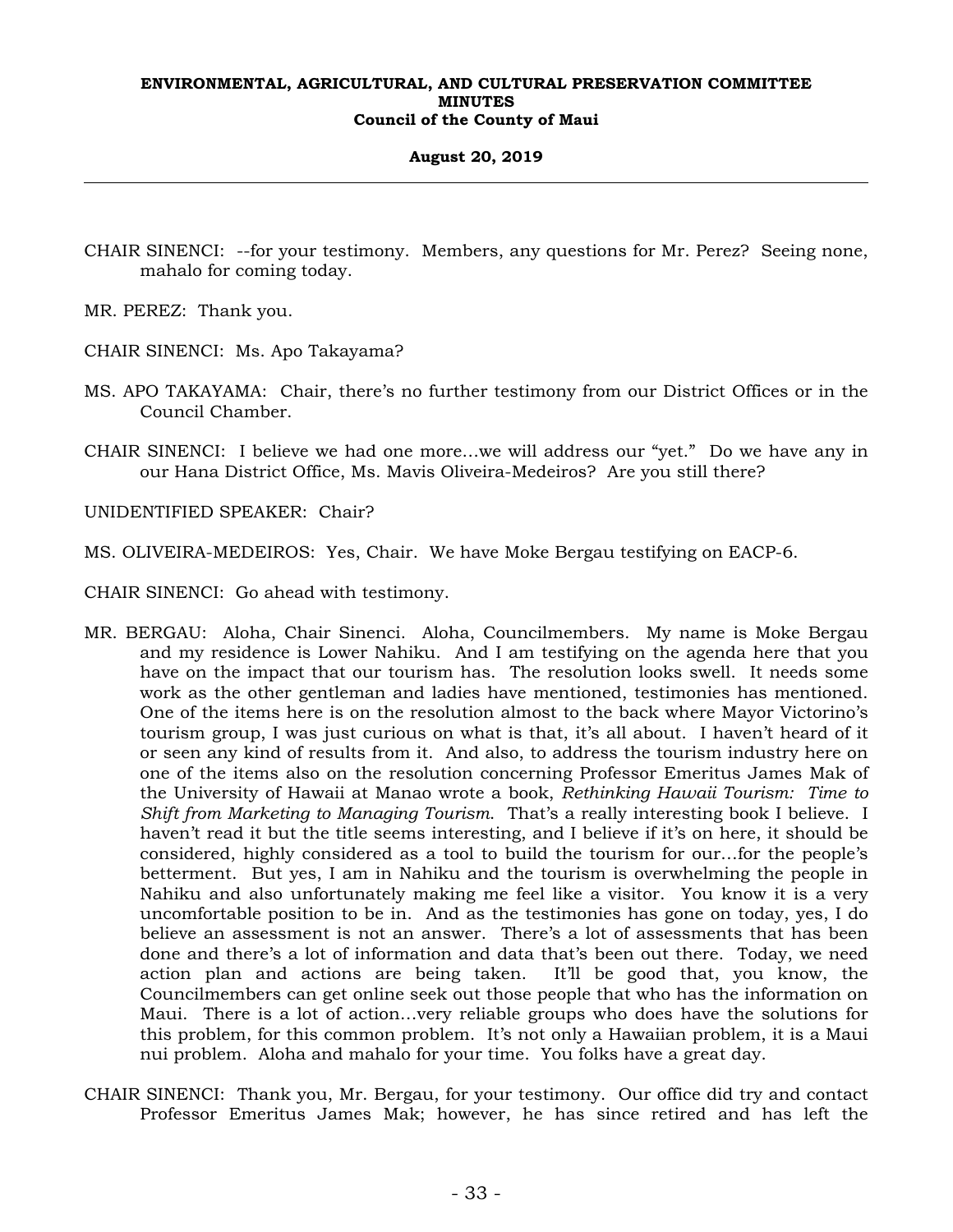## **August 20, 2019**

University of Hawaii at Manoa. So, we did try to reach out to him as the author of that book.

MS. OLIVEIRA-MEDEIROS: Do you have any questions?

CHAIR SINENCI: Any questions for the testifier? Seeing none, mahalo for your testimony.

MS. OLIVEIRA-MEDEIROS: Mahalo.

CHAIR SINENCI: We'll go over to Ms. Lindo in Molokai. You have any testifiers there?

COUNCILMEMBER RAWLINS-FERNANDEZ: I didn't hear from her --

CHAIR SINENCI: Okay.

COUNCILMEMBER RAWLINS-FERNANDEZ: --to see if there were any more testifiers so I would assume there aren't any.

MS. APO TAKAYAMA: Chair? She e-mailed and said that there are no testifiers.

CHAIR SINENCI: Okay, thank you. Any more testifiers? We did want to welcome Ms. Yuki Lei Sugimura. Welcome.

COUNCILMEMBER SUGIMURA: Aloha, Chair. Thank you.

CHAIR SINENCI: I did want to thank all the testifiers today for making time to come out to the Chambers this afternoon and to share your manao. And mahalo to the Members for your patience and listening to all of our great testimony.

CHAIR SINENCI: So at this time, if there are no objections, I'm gonna close public testimony.

COUNCILMEMBERS: No objections.

# *. . . END OF PUBLIC TESTIMONY . . .*

CHAIR SINENCI: Thank you. And seeing that we're almost at three o'clock, would you mind taking a break at this time?

COUNCILMEMBERS: No objections. CHAIR SINENCI: Okay. And we'll be back here at 3:10. . . . *(gavel)* . . .

# **RECESS: 2:57 p.m.**

## **RECONVENE: 3:15 p.m.**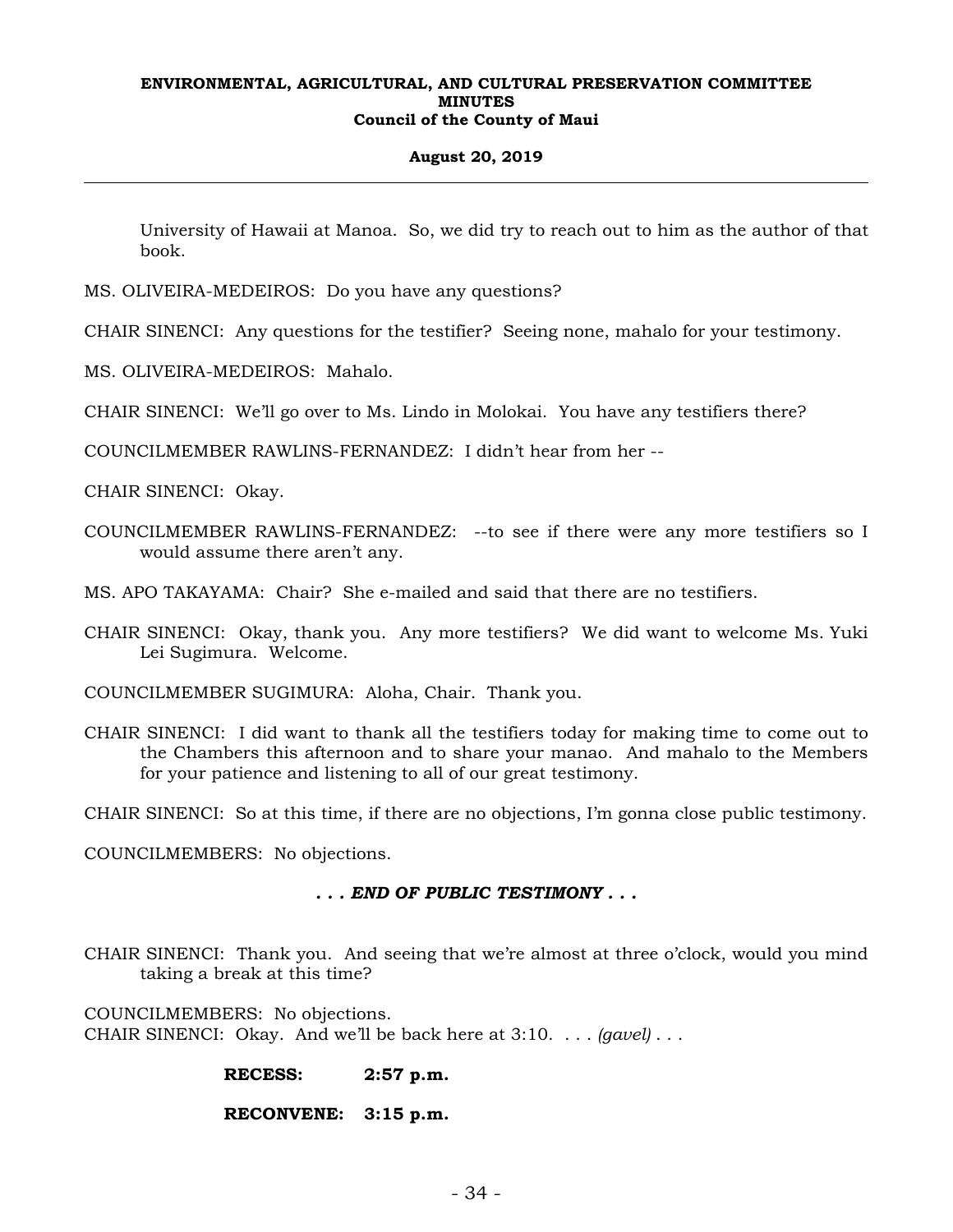**August 20, 2019** 

CHAIR SINENCI: . . . *(gavel)* . . . Will the Environmental, Agricultural, and Cultural Preservation Committee please come back to order? It's Tuesday, August 20th, and it's 3:15. Mahalo, Members, for the quick break, and coming back to the meeting.

# **EACP-6 VISITOR IMPACTS TO COUNTY ENVIRONMENTAL AND INFRASTRUCTURAL RESOURCES (CC 17-231)**

CHAIR SINENCI: So, we had only one item today, EACP-6, Visitor Impacts to County Environmental and Infrastructural Resources. On June 18th--just a quick history--we had a panel and lots of good discussion acknowledging the fact that Maui is at a tipping point in terms of visitors. At our July 2nd Committee meeting, I followed up with that discussion with the attached resolution from the previous Council encouraging action on this item. At our July  $2<sup>nd</sup>$  meeting, we heard from Terryl Vencl, the County's Tourism Liaison from the Mayor's Office, and Ms. Kay Fukumoto Director of the Office of Economic Development. Our Committee deferred the resolution to allow Ms. Vencl and Ms. Fukumoto the opportunity to provide some written comments and of which they did. Their comments can be found on Granicus. The revised resolution we are discussing today incorporated many of their comments. We also have a few…we have a resource person today with us, Mr. Dick Mayer, retired economics and geography professor, and he will provide background information on this topic. So, Members, if there are no objections, we'd like to designate Professor Mayer as a resource person pursuant to Council Rule 18(A) which allows individuals with special expertise in the subject matter to participate in a Committee meeting and provide information and advice to facilitate the deliberative process. In addition to teaching economics and geography at the college for 34 years, Mr. Mayer served on the Maui Planning Commission and was Vice-Chair of the General Plan Advisory Committee. I would like to allow Mr. Mayer to provide background information. I understand his comments will be around ten minutes long, and then we can open it up to questions before we move on to specifics of the resolution. If there are no objections?

# COUNCILMEMBERS VOICED NO OBJECTIONS

CHAIR SINENCI: Thank you.

- MR. MAYER: Thank you, Chair.
- CHAIR SINENCI: Mr. Mayer?
- MR. MAYER: What I'd like to do is to read from this and let that be. But before I even start reading and before you start trying to read with me, let me try to make one distinction. And that is that I look at the tourist industry in two dimensions in this respect. One dimension is what we have today, everything that's gone before, the history and background, and we have that and we're not probably going to get rid of that. But the second dimension is what's going to happen in the future of which we may have some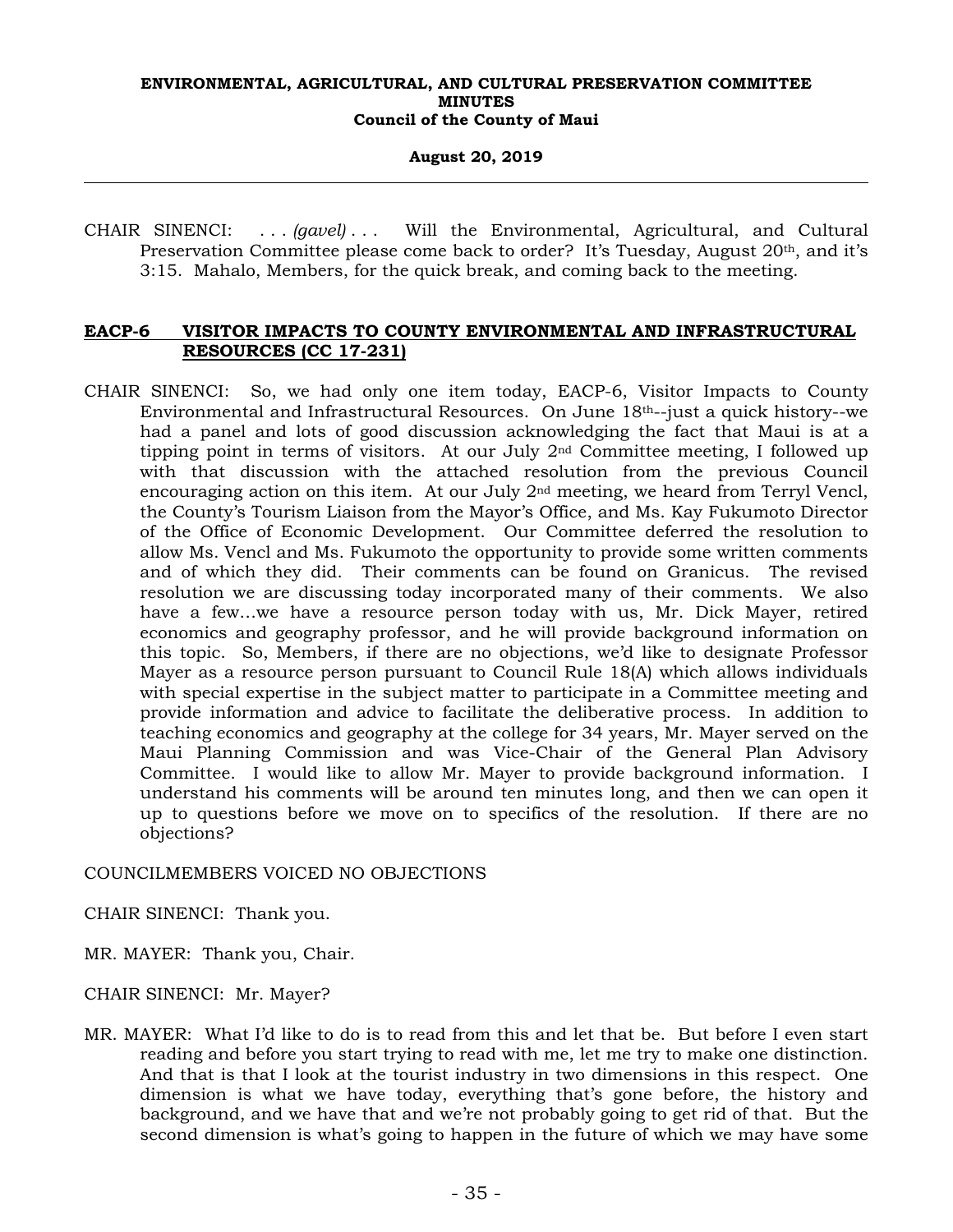**August 20, 2019** 

controls and ability to change. And so, I would like to have you think of that as I read through the statement. I'll start with the history and then get into the future. Tourism is not…is a lot like eating, we need to eat in order to sustain ourselves and support our health. Youngsters need to nourish their development; however, as we mature, eating too much can cause a host of problems and eventually poor health, disabilities, pain, social and psychological problems and possibly worse. Similarly, tourism initially provided our community with good jobs, a higher standard of living, and a more interesting lifestyle; however, as tourism grew, it began to threaten the very viability of our island community and ultimately it can destroy itself. Much like cancer damages the body in which it lives or excessive eating can cause health concerns. At first, there may be only small irritations and minor pains, but then we may find growing limitations on our activities, well-being, and quality of life. After 1959, when jet planes began flying here and Hawaii became a state, Hawaii's business and political leaders had to make a decision as to what kind of tourism should be supported on Maui. They could have chosen small-scale tourism with visitors staying in B&Bs or ohanas, allowing local residents to earn a supplemental income; however, since plantation workers' homes were usually small units that could not accommodate additional visitors and were far from beaches, the business leaders designated West Maui's Kaanapali and later South Maui's Wailea and Makena for large-scale hotel resort developments operated by off-island corporate investors. With the steady growth of tourism in the past few decades, Maui has become bloated, and many residents feel a need to moderate our tourism diet. We may eat selectively and carefully…we must eat selectively and carefully. In fact, we probably need to go on a modest diet to limit actual negative impacts that have been listed by others and are well documented. We now recognize that the symptoms and impacts of over-tourism, and we should selectively manage various aspects of the tourism industry. What we need to do now is to protect our tourism industry from destroying itself, rather than allowing tourism and hotel construction and illegal vacation rentals to grow and kill both our economy and the quality of life. So, I'd like the Council to consider the following. And as you know, I was Vice-Chair of the Maui GPAC which made a lot of these recommendations that you'll see. Please implement the Maui Island Plan to protect Maui's future and to protect the County environmental and infrastructural resources. The Hawaii Tourism Strategic Plan pointed out that the Maui County tourism goal is to strategically manage tourism on Maui, Molokai, and Lanai in a sustainable manner that promotes economic well-being, quality of life for residents, preservation of natural and cultural resources, and quality experiences for visitors. The Maui County Council in 2012 and 2014 adopted the Maui Island Plan as a legal binding part of the Maui County Code which states in the County Code that all agencies shall comply with the General Plan and administrative actions by agencies shall conform to the General Plan. In other words, every department of the County needs to follow that plan and that's by law. The Maui Island Plan explains that the relationship between the number of residents and visitors on the island at any given time cannot be overlooked as an important public policy discussion point. And I want to interject here for a second. The Maui Island Plan was something recommended by a citizen's group and advised by the County's Planning Department, but it was…and it was adopted by the Planning Commission, and finally it was adopted by the full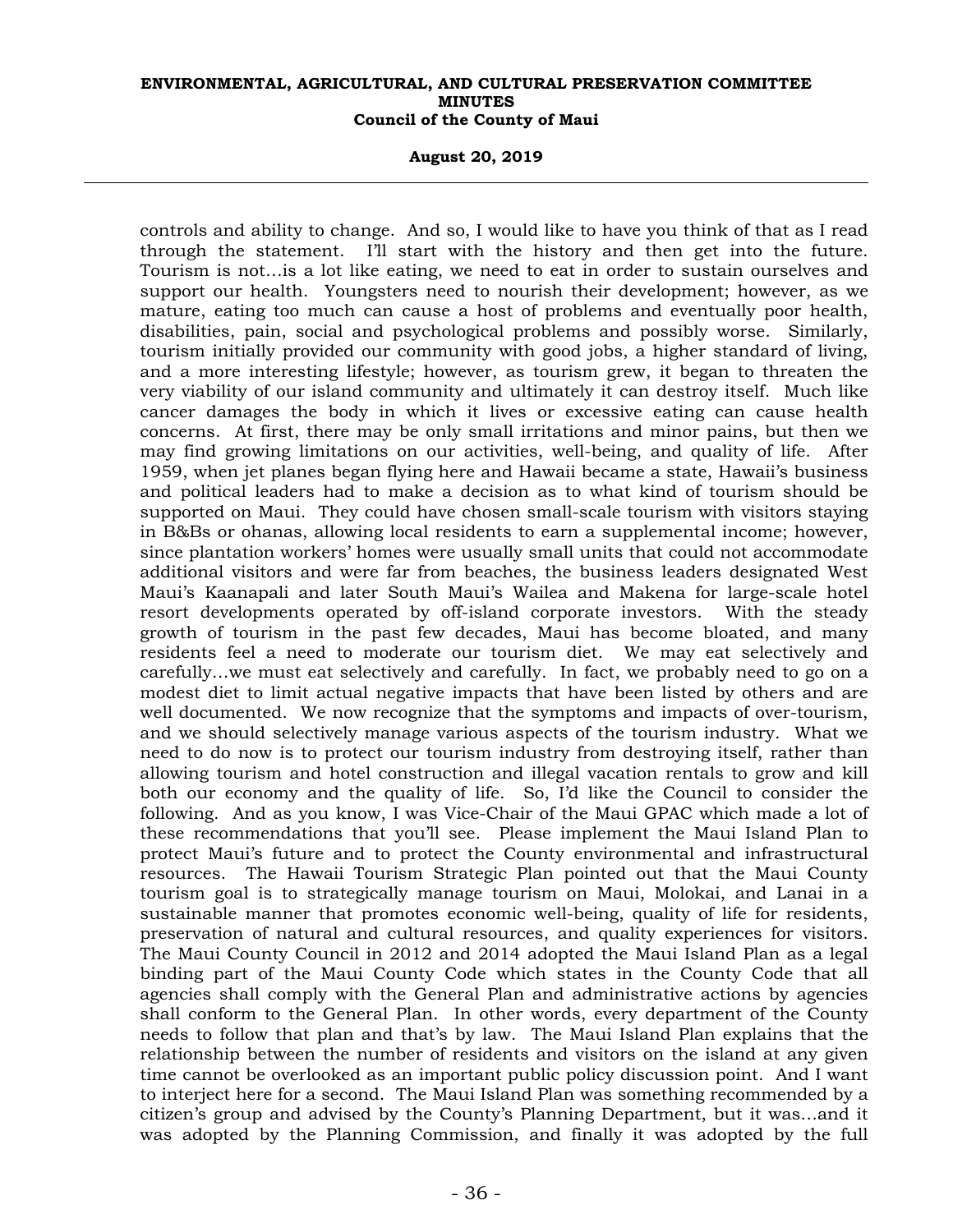**August 20, 2019** 

Council after two-and-a-half years or so, or three years almost of discussion. So, it's something that was vetted very well by your County Council. Resort communities all around the world that are dependent on tourism have grappled with the golden goose debate whereby the tourism experience may be comprised by the very nature…may be compromised by the very nature of the area's popularity, thus threatening both the desire of tourists to visit the area and the employment of local tourism industry employees. The Maui Island Plan in Chapter 4 on economic development states two policies. Policy 4.21, increase the economic contribution of the visitor industry to the island's environmental well-being for the island's residents' quality of life. And number two, provide a rich visitor experience while protecting the island's natural beauty, culture, lifestyle, and aloha spirit. That's in the Maui County Code. As the scale of the visitor industry was…has expanded, the Hawaii Tourism Authority has reported a decline in the satisfaction of residents in their quality of life. As tourists impact Maui more and more, the Hawaii Tourism Authority reports that we have many more visitors coming to Maui, but they are spending less here on an inflation-adjusted basis. Maui now has such a low unemployment rate--and this is an important point--has such a low unemployment rate that if new hotels were built, workers would need to be imported from elsewhere adding to the pressure both on traffic and on housing for our existing residents. And by the way, this problem I'm going to insert something here. This problem is not just the tourist industry, as Mahi Pono decides to farm their 30,000-plus acres, they're going to want to get workers in here who will also add to the housing problem, because we have essentially no unemployment on the island and that means thousands of more workers will have to probably come in to both be in the tourist industry and/or of the farm. Where is the housing going to come from for these people, most of whom will have lower wages? Many of the people who work in the tourist industry at hotels, restaurants, rent-a-car facilities, and activity centers are unable to afford a house that their family can rent or buy. Eight or nine new hotels--and I can list them if you wish--are now beginning their planning, entitlement, or actually construction process. While local long-time residents seek housing, many wealthy tourists come to Maui, fall in love with the island, and then return here to buy a second or third expensive home, thus outbidding local residents for housing. These second homes are really very fancy accommodations for part-time visitors. We think of them as second homes but really they're tourist accommodations but a very fancy level of them. Maui's hotels are owned by off-island investors who take their profits elsewhere rather than having the funds circulate within the County. Just last year, several major purchases by big investors of the Westin Hotel in Lahaina and the…in Kaanapali and the Grand Wailea Hotel, we're talking about hundreds of millions, in the case of the Grand Wailea \$1.1 billion. Those profits are all leaving the island. The Hawaii State Constitution--and this is something you may have overlooked when you read the Constitution--provides in Article 9, Section 6 for the management of the State population. To protect and preserve the public health and welfare--and that's what you should be doing--expect that each political subdivision- such as the County--as provided by general law may plan and manage the growth of its population in a more restrictive manner than the State. So, if Maui County decides they want to implement some policies to limit development, they have that authority in the State Constitution. And for Maui County, the Maui General Plan implements or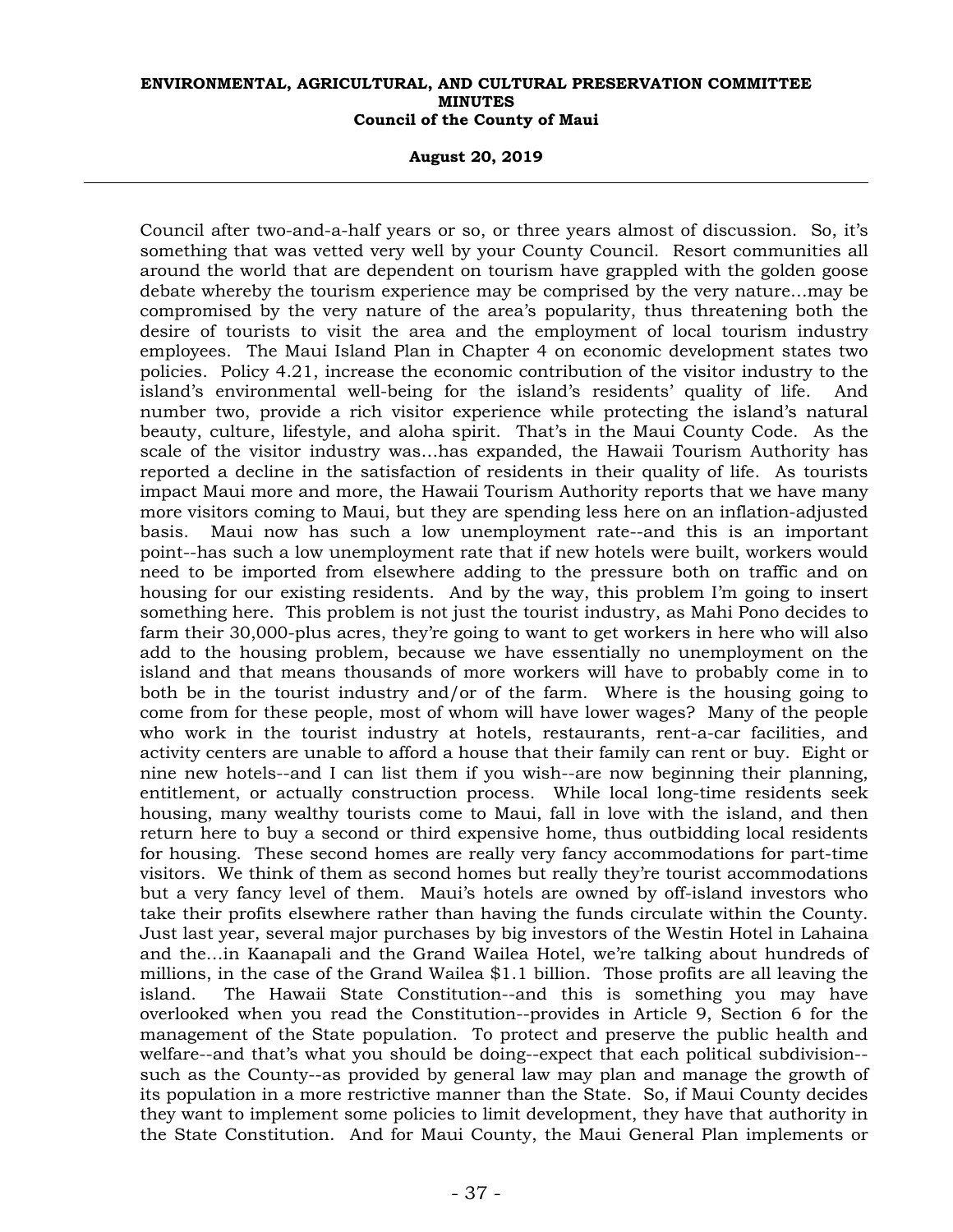**August 20, 2019** 

should implement this Article 6…Article 9, Section 6. The Countywide Policy Plan on Page 60 directs policymakers such as Councilmembers to monitor the carrying capacity of the island's social, ecological, and infrastructure systems with respect to the economy. The Maui Island Plan declares as Objective 4.22 that we need to comprehensively manage future visitor unit expansion. And in Policy 4.22A, mitigate the impact of tourism on the host culture, natural environment, and resident lifestyles. So, you have plenty of authorization in existing Code to take action and to pass ordinances and make statements much stronger than the resolution before you today. The Maui Island Plan provides a call for Council legislation by stating in 4.22, Action 3, develop programs and/or regulations to cap the number and type of visitor accommodations that can be permitted. And number two and number three, manage the number and type of visitor accommodations that can be permitted. Management of the number and type of visitor accommodations is necessary to achieve the goal of the Maui Island Plan Policy 4.23A, promote a desirable island population by striving to not exceed an island-wide visitor population of roughly 33 percent of the resident population. That means that roughly for every visitor on the island there should be three residents. That's what that's saying. Reading the next sentence, Maui island now has a visitor-to-resident ratio of 41.3 percent which significantly exceeds the recommended 33 percent of the Maui Island Plan. So, we have been for the past five years now, way over the limit that was set and advised by your County Council in the Maui Island Plan. Maui has been traveling on a road that has taken us from agricultural plantation economy into one based solely on tourism. We have now reached a fork in that road, a sort of tipping point that's been mentioned before. And we must decide which branch of the path we will want to take. The left fork will continue the present road of rapid population growth, increasing tourism, dependence on more mcmansions, gated communities, and a decreasing quality of life for Maui's long-term residents. The right and I think correct fork will mean that we will change our direction significantly by preserving and restoring a high quality of life that residents of Maui deserve, while carefully protecting our existing tourist industry and workforce from overdevelopment. I'm not saying we want to hurt the industry, what I want to do is make sure that we don't grow it further. Although there are financial forces that might try to seduce County decision makers down the left road of overdevelopment, Maui has the legal tools that can keep us on the road to long-term stability and prosperity. What do we need to do? We have to recognize the importance of preserving Maui's high-quality tourist industry and not let it be eroded and continue with continued excessive development. With the present full employment, any new development will mean more people moving here, further damaging and diminishing our quality of life. Please pass a stronger resolution than the one before you today. It only demands an assessment. That delays action. Please include the following as similar…or similar wording in the resolution you are now adopting as a good first step along with the right path. And on the next page, I've added some words that I would like that, stronger and it could be made much stronger as a substitute for the wording you now have in that resolution. It reads as follows. That as stated in the Maui Island Plan, to protect the quality of Maui's visitor industry and the island lifestyle, the County must carefully manage and control any future expansion of visitor units on Maui island. The Maui County Council resolves to limit any new tourist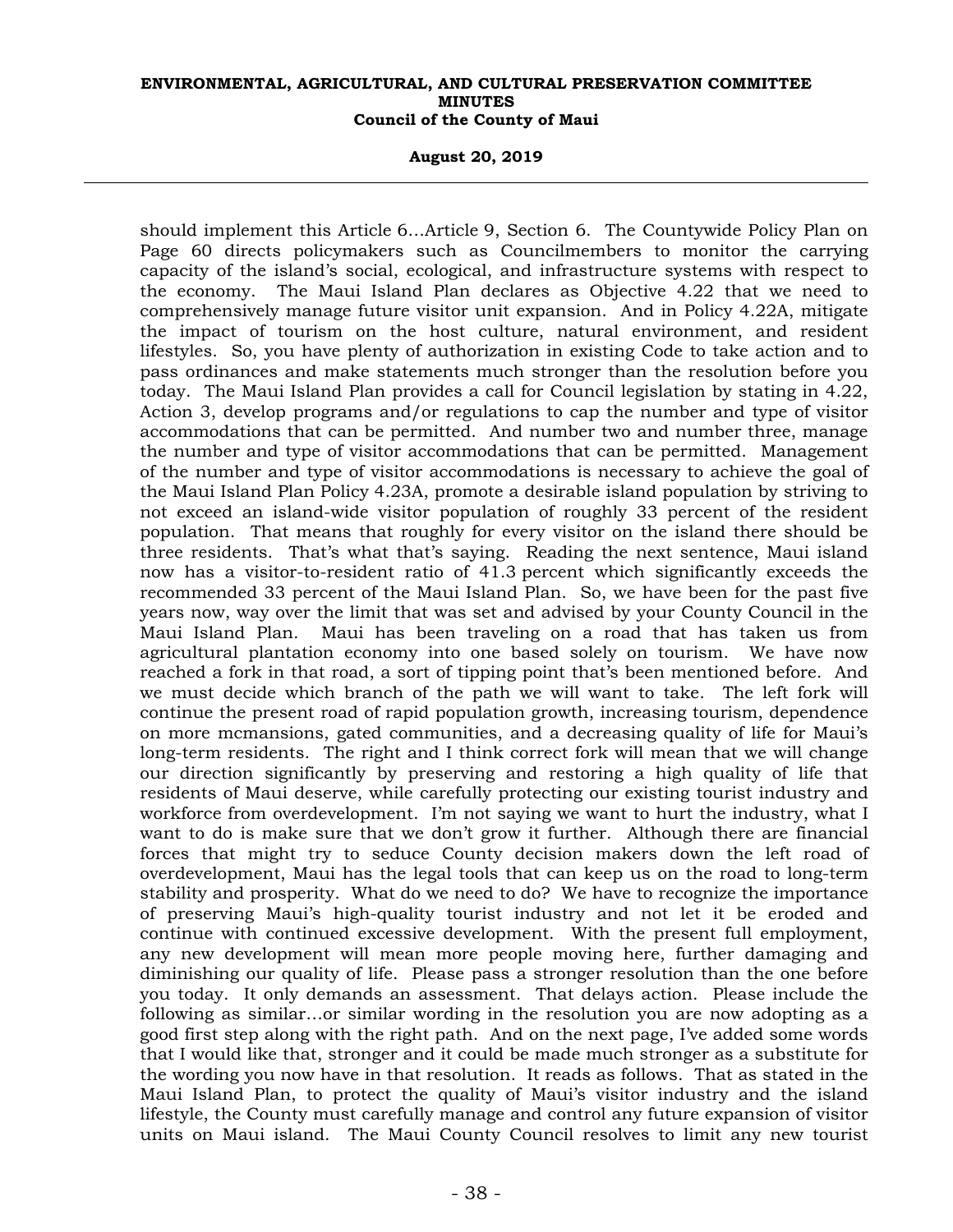**August 20, 2019** 

accommodations, hotel, resort, timeshare, vacation tourist condos, et cetera, until we have established a ratio of no more than one tourist for every three residents. And number two, that the Maui County Council requests that the Planning Commission shall postpone any approvals or entitlements that would increase tourist accommodations until Maui island has accomplished the Maui Island Plan policies and actions to have no more than one tourist on Maui island for every three residents. And then you have a last page which has a chart on it that you could use as background, and I could provide you lots of statistics but I tried to summarize it in one table here. Where you can see the number of residents over the last decade, the number of visitors who have been coming, and one of the problems is in our State so often you see the headline in the paper saying 2 million tourists, 3 million, or at the State level almost 10 million tourists. Well, it's much more important just to look at visitor days, because on Maui island, a visitor may stay eight-nine days whereas on Lanai for example they stay let's say three days or four days, or Molokai a certain number of days. So, we want to really find out the impact, we have to look at visitor days, not number of tourists. And when we do that, the bottom rows there in that chart talks about the ratio of visitors to residents. We now have gone up to 41.3 percent, that's last year's figure, and, or in terms of ratios that inverts around to 2.42 residents for each tourist who's on the island. That number varies during the year. The average…this is an average for the year. But for example this month, the month of July and August, we have probably 75 to 77,000 tourists on the island today. In the wintertime, it's also high in the mid-60s. In the offseason in April and October, we might be down to 60,000 tourists a day. But the average is around 65,000 tourists on the island every day for the whole year. But the peak and when we feel the traffic the worst, the impact's the greatest is during July-August and January-February. And that's when the pressure really hits the island, and when the traffic and the road to Hana gets clogged, et cetera, et cetera. So, I put that all up to you for as thought and background. I could list the individual problems that we all have but I think many of you know them. And I also could talk about the new hotels that are being proposed. I'm open for questions.

- CHAIR SINENCI: Thank you, Mr. Mayer. Members, any questions for Mr. Mayer? Ms. Lee, you have questions?
- COUNCILMEMBER LEE: Yes. Dick, I can see where either slowing down development of new hotels or visitor accommodations might be a Band-Aid. But the real problem lies with the people we have now. I mean it's not the new people, it's like the people we have presently that's overwhelming our capacity. So, and add to that, add to that numbers that you don't have here are the percent of residents who are employed by the visitor industry directly and indirectly. And then also the percent of our economy that's reliant on the visitor industry. So, to me that, therein lies the problem. So, how do we deal with an over-capacity situation that…right now, you know, at the very moment?
- MR. MAYER: Okay. As you notice, I didn't say close down any hotel facilities or activities or whatever, that is something that might be considered in the long run but it would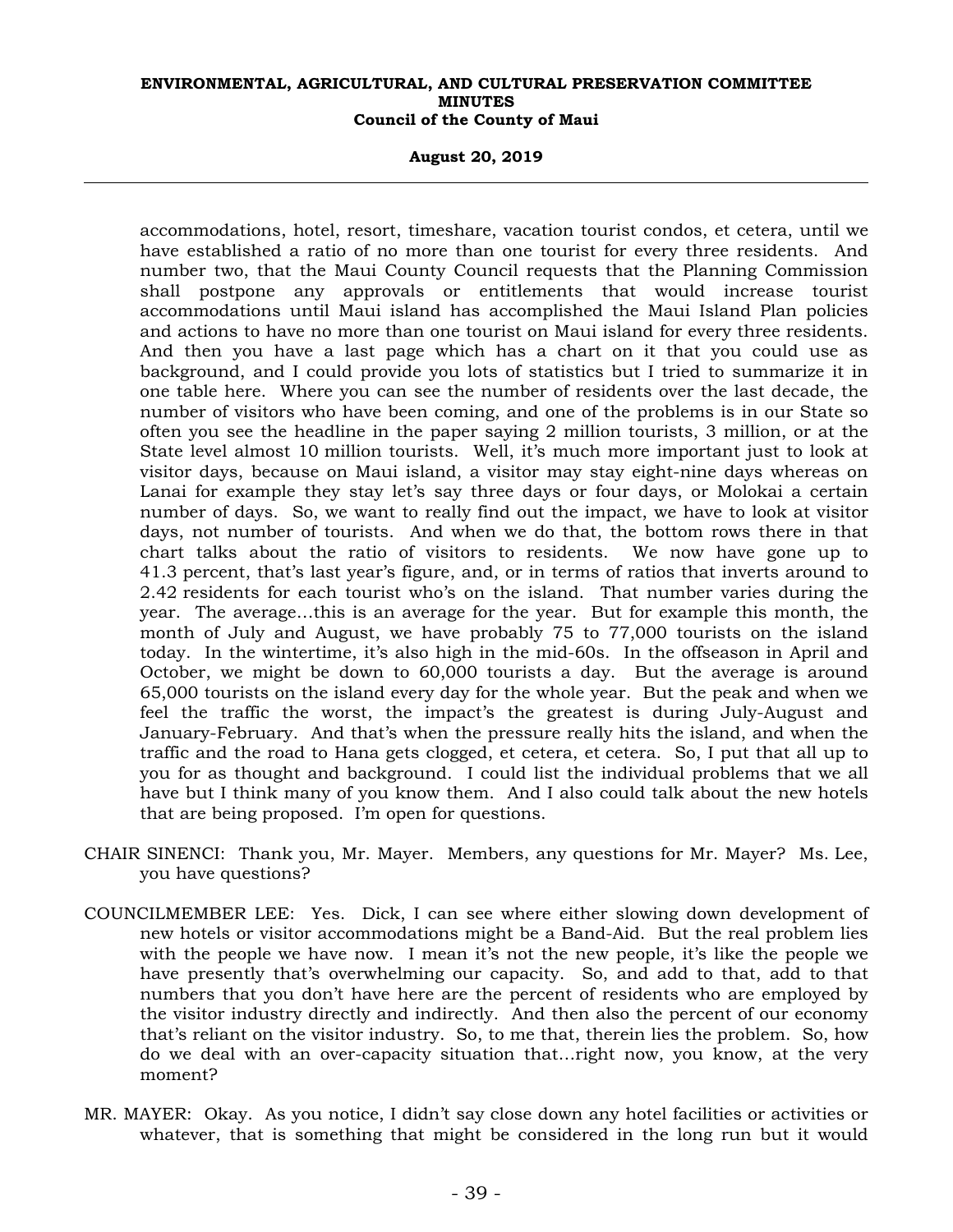#### **August 20, 2019**

affect workers. I'm not trying to say cut anybody's job out right now. So, that's why I didn't put the thing down. But I do think we have to watch out in the future of making the problem even worse. That we bring in more hotels and more problems, so I'm saying let's not build anything further and make the problem much worse than it is. Now, as for the present situation, several other suggestions came up earlier today about doing things at, on the roads. For example, banning the…not banning but limiting the number of rent-a-cars on the island, that's one thing. Another problem would be to try to find a way to convert people who are driving let's say to Hana into vans as opposed to individual cars. The same thing for Haleakala, Haleakala National Park did a study several years ago about possibly having buses that would leave from somewhere down here in Kahului and go up the mountain with people. Small buses, not huge ones…

- COUNCILMEMBER LEE: Okay, Dick, so wouldn't you say that it's important to identify the worse problems and then prioritize them and then figure out a strategy to resolve the problem? Like you talked about one aspect and that might be too many cars on the road and the impacts of traffic caused by too many tourists. So, that would be very important, that's one. But that's one of maybe ten.
- MR. MAYER: Okay, and let me give you a second one. I was on the Planning Commission when Wailea went through in 1973, spring of '73. We were promised on the Planning Commission that one-third of the units at Wailea would be workforce housing, it was promised to us on paper. And in those days they didn't put conditions, there was no…they didn't put conditions on projects, they just voted for or against them. But A&B never built any workforce housing on that property. At that time Kihei and South Maui was almost empty, and so they said well, nobody's going to want to live here, you know, there's no schools down here properly, et cetera, but as the years went by and they kept building the hotels and condos and whatever. So, what I think we need to do is hold developers and particularly the big developers who have the land, to hold them to…and we could still hold them, A&B still I think has 100 acres at Wailea that have not yet been built. We could hold these various institutions accountable for promises that were made to solve the commuting problem that many of our families have, the housing problem that many of our companies have. Kapalua, you know, made all kinds of promises for affordable housing to get certain things, Kapalua Mauka and then Pulelehua. Nothing was built and eventually they just sold the land off. So, one of the things we need to do is make sure that the housing problem…I would say the two biggest problems of all are traffic and housing. There are many others but those are the two probably largest that most people feel. And I think the traffic problem is something that needs to be handled by…through the renta-car institutions. We made a big mistake by allowing the State to put that huge renta-car facility at the airport. Rather what should have happened was the rent-a-car facility should have been at Kapalua, Kaanapali, Wailea, and Makena at the big resort areas or near them, there. So, that the tourists would have a van when they get off their flight after being exhausted from flying for five, seven, ten hours depending where they were coming from, they would have a van that would take them to their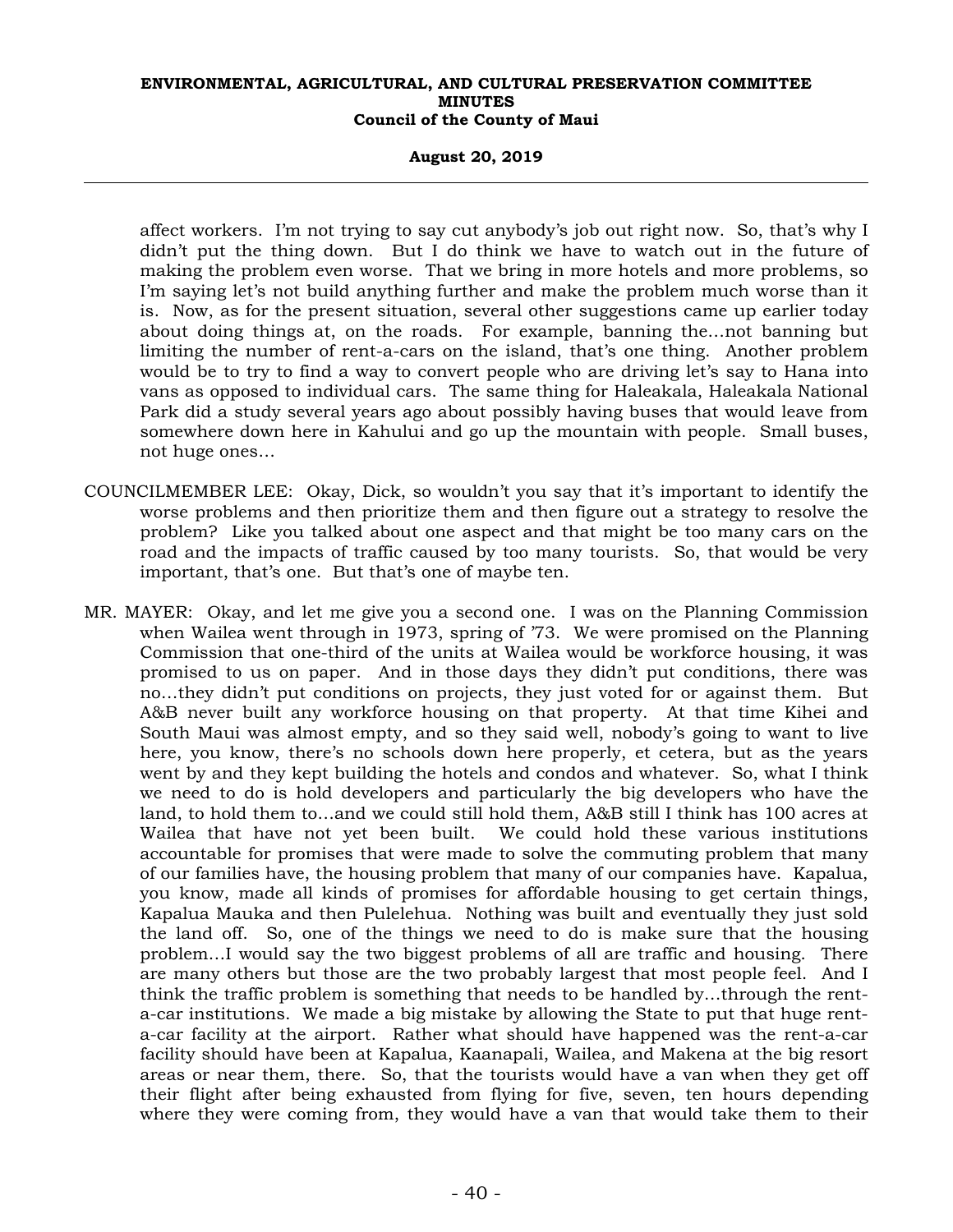### **August 20, 2019**

hotel in the evening and they would probably want to spend a day or two at the resort and then a rent a car at that point. They don't need to drive down to that resort.

- COUNCILMEMBER LEE: Okay. Okay, Dick. We got that one. Okay, we got that. And, you know, you may be right and it may be a huge mistake. There may have been huge mistakes made back in the '70s and the '80s, but that is all irrelevant to today's problems because take A&B, they built about 16 or 17 increments, thousands and thousands of lots and homes for people in Kahului. So, I mean I don't think it's fair to bring them or Kapalua or anybody else into the picture, because the problem we have today really is if you're short on housing, the problem is not the developer. The problem is we don't have enough water. Even if we had the money to build homes, we need water and we need sewer capacity which we don't have. So, we got to take care of those things first in order to get housing. And every time we have a housing project, one of the…couple of the main reasons why they're denied are because of those two reasons, the traffic.
- MR. MAYER: But they got the…they got their okay to build at Wailea, they got the water to build all the hotels, to put the golf courses in, to do all that stuff. It wasn't a question of shortage of water, it was a question of their will to build their houses.
- COUNCILMEMBER LEE: No, I'm talking about today. They put in the water for Wailea. Come on. Central Maui agreement, yeah, took care of all the water that people enjoy today from Kihei to Wailea to Makena. Okay. The Central Maui venture took care of that, so they took care of the water. But to me that's irrelevant. Today, we have different kinds of problems, different, and the problem today is we don't have the County…I blame the County primarily for not having enough capacity, you know, in terms of water, in terms of sewer capacity, and even the traffic problems. Because the County has in the past 15 years or so shoved their responsibility on to developers, and many times the developers do not have the financial means to complete the projects. So, to me we need to concentrate, if we…if you identify and I think most people would agree that housing is a major problem today, that we have to figure out ways for us to solve the problem rather than shoving it on to somebody else who obviously cannot do it. Yeah?
- MR. MAYER: When you say the County should do it, are you saying that you want to tax local residents for the funds to build these housing? Because let me say why I say that. The County's spent several hundreds of thousands of dollars to do impact fee studies for development and the studies were done, they were completed, and the Council never took those studies up even though the Council voted the budget to approve those studies to be done. Those studies were done by the Planning Department with their outside consultants. There were good representation of citizens on that committee that advised the consultants. So, what would have happened was that if Target goes in or a new Safeway or a Lowes or a new hotel goes in, they would have had to pay an impact fee that would then allow the County to have the funds to do the things you're advocating, housing or water systems or wastewater or whatever. I don't want to throw the burden on local residents to provide housing for the people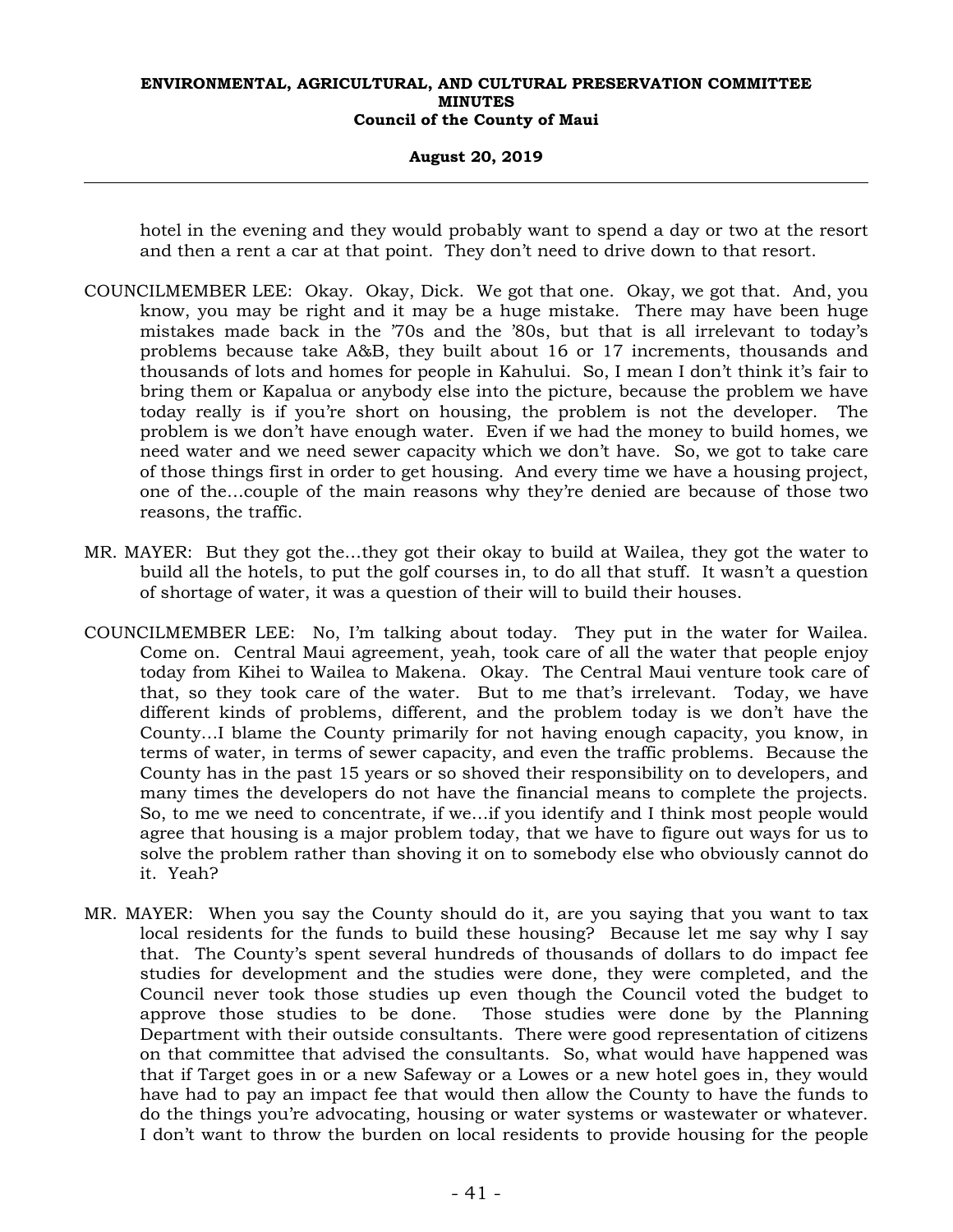#### **August 20, 2019**

who don't live here on Maui who will be working at a future hotel. I want to make sure that if a future hotel goes in that it…the developer is willing to spend money to build a hotel, they're also willing to support the workers who are going to work at that hotel.

- COUNCILMEMBER LEE: Yeah, okay. You and I have a fundamental difference of opinion. Because you again want to continue the, I think, going down the wrong path of shoving the burden off of…to somebody else. I believe the County needs to take control of the situation and direct growth, not wait for some Mr. Jones and Mr. Smith to build their projects wherever they are, yeah, away from infrastructure, not in conformance or compliance with the community plans. But that's where they own their land. We need to take the bull by the horn and say we're going to build all of this housing in this area which is, you know, part of the community plan, Maui Island Plan, so forth, and lead the charge on housing. And then get…we provide the basic infrastructure and then we get others to actually put it up, to construct the homes. That to me is the correct way to handle it. And the other thing too is that if we fiddle too much with the tourism, you know, I agree with you, we have way too many tourists, but we have to be careful because in this day and age, we can't take our economy for granted. We may be on the cusp of another, you know, recession, you know, and maybe a really severe downturn. So, we cannot, you know, be too arrogant about and say you know what, we don't want tourists anymore, you know, we just want this amount of people. Well, we have to be careful, so we have to be operated at a level where we're taking care of all the bases and have a balanced approach to dealing with our problems. Because, you know, a moratorium might just scare away investors, might scare away a lot of people. So, to me I think we need to use some of your suggestions and others and look at this in a way that, you know, in case the economy turns on us, we have to be ready.
- MR. MAYER: That's why I don't want to become more dependent on it. That's one reason why I'm saying…and, you know, right now we're very dependent. Everybody on Maui who wants a job can get one, we have full employment. I don't want to become more dependent on tourism. But the question you raise about the County taking the lead on doing this infrastructure. Let me ask you, which tax would you like to raise to fund that?

UNIDENTIFIED SPEAKER: Hotel tax.

- COUNCILMEMBER LEE: I don't believe that…oh, for one thing, we are in the process of revising our tax rates, yeah, to where it's not…we're not completed on our work yet, we haven't gotten the approval of the entire Council. But if it passes, if our proposals pass then the upper echelon will be paying, the people who have the 5 and 10 and 15 and \$20 million homes are going to be paying a lot more. So, actually they will be subsidizing us.
- MR. MAYER: Yeah. One of the problems actually that's been…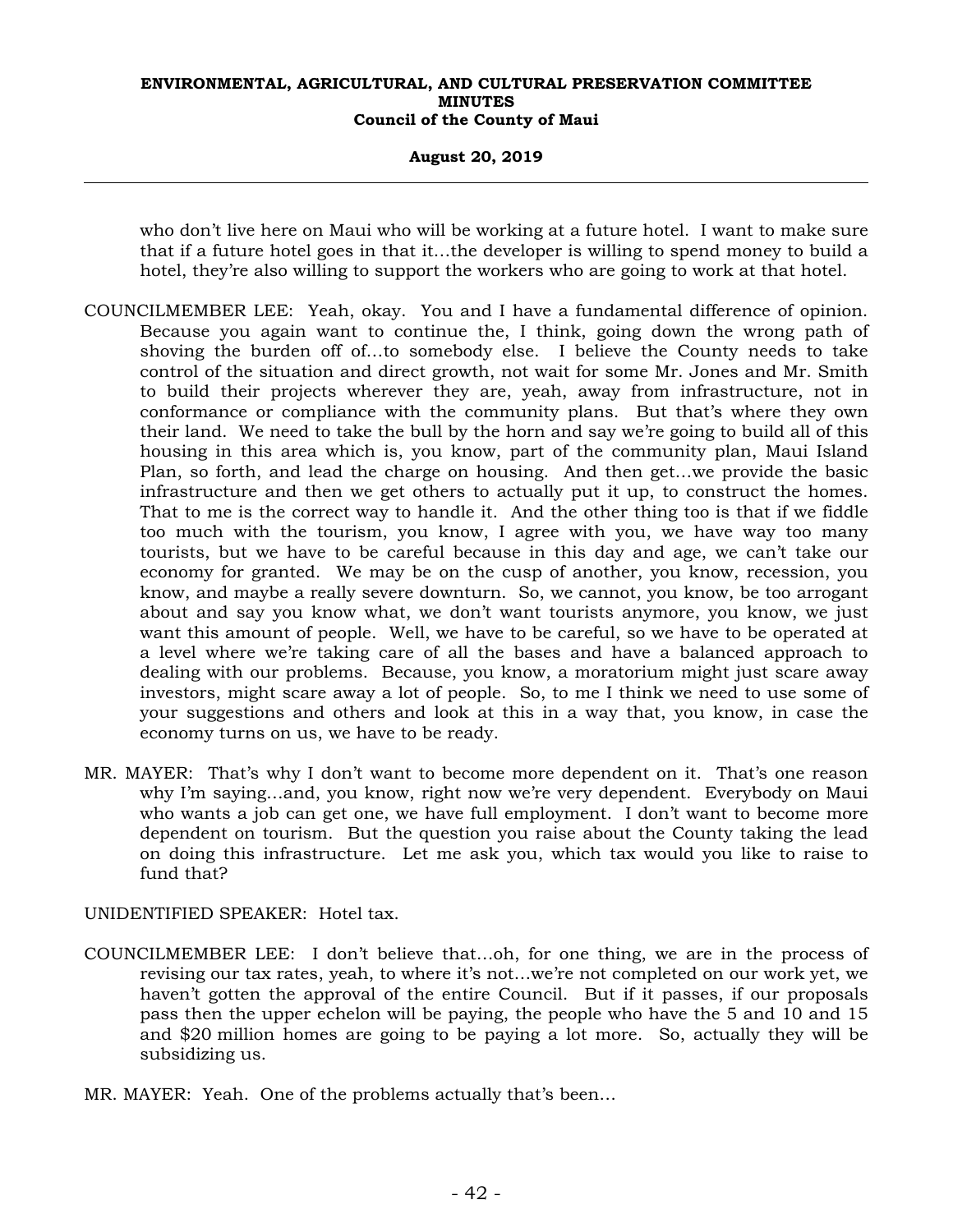## **August 20, 2019**

- CHAIR SINENCI: Great. Mr. Mayer, we're going to…we've got some other questions and we've got…so great discussion though. Thank you, guys, for bringing those items up. Chairman King?
- COUNCILMEMBER KING: Thank you, Chair. Thanks for being here, Mr. Mayer. It's really good information that I've been looking at for a long time. The one thing I wanted to ask you as far as the data that you provided is you have on your third page of your handout, a statement that the Hawaii Tourism Authority reported a decline in the satisfaction of residents in their quality of life. What document was that from?
- MR. MAYER: The Hawaii Tourism Authority for several years did studies on how well received the local residents were towards tourism and its growth, they did it by island. I believe in the last couple of years, they've stopped doing that study, so this is stuff I think that was done 2013, '14, '15, that period of time, '16, and it was showing a decline. And I'm not sure if they realize that hey, we don't want to keep asking that question. But if you look at HTA data --

COUNCILMEMBER KING: Okay.

- MR. MAYER: --I can go back and get it to you. I'll send you what...
- COUNCILMEMBER KING: Yeah, I'd be interested in seeing what years they did that and if it was as recent as…
- MR. MAYER: And Maui island as well as the other islands. In fact, the strategic plan which was put together with the Terryl's help has references to the decline that was taking place in there and a concern and the need in the strategic plan that they developed to address that issue.
- COUNCILMEMBER KING: Okay. Yeah, I'd be interested in seeing that because I think that would be really telling. Because, you know, we're getting a lot of anecdotal testimony and it's always hard to codify that in the context of…
- MR. MAYER: Yeah, they do a comprehensive study --

COUNCILMEMBER KING: Okay.

- MR. MAYER: --of both the resident…both the tourist satisfaction and they were doing it of the resident satisfaction.
- COUNCILMEMBER KING: Okay. And then the other thing I wanted to…I just…pursuant to your conversation with my colleague here is, you know, I always think of it in terms of, think of our County, the unemployment in terms of where that employment is. So, I don't necessarily see Mahi Pono as creating thousands of new jobs, I think people will leave other jobs to come to agriculture. And I also…because we in the assessment that my company did on agriculture and if…and what we were looking at one point if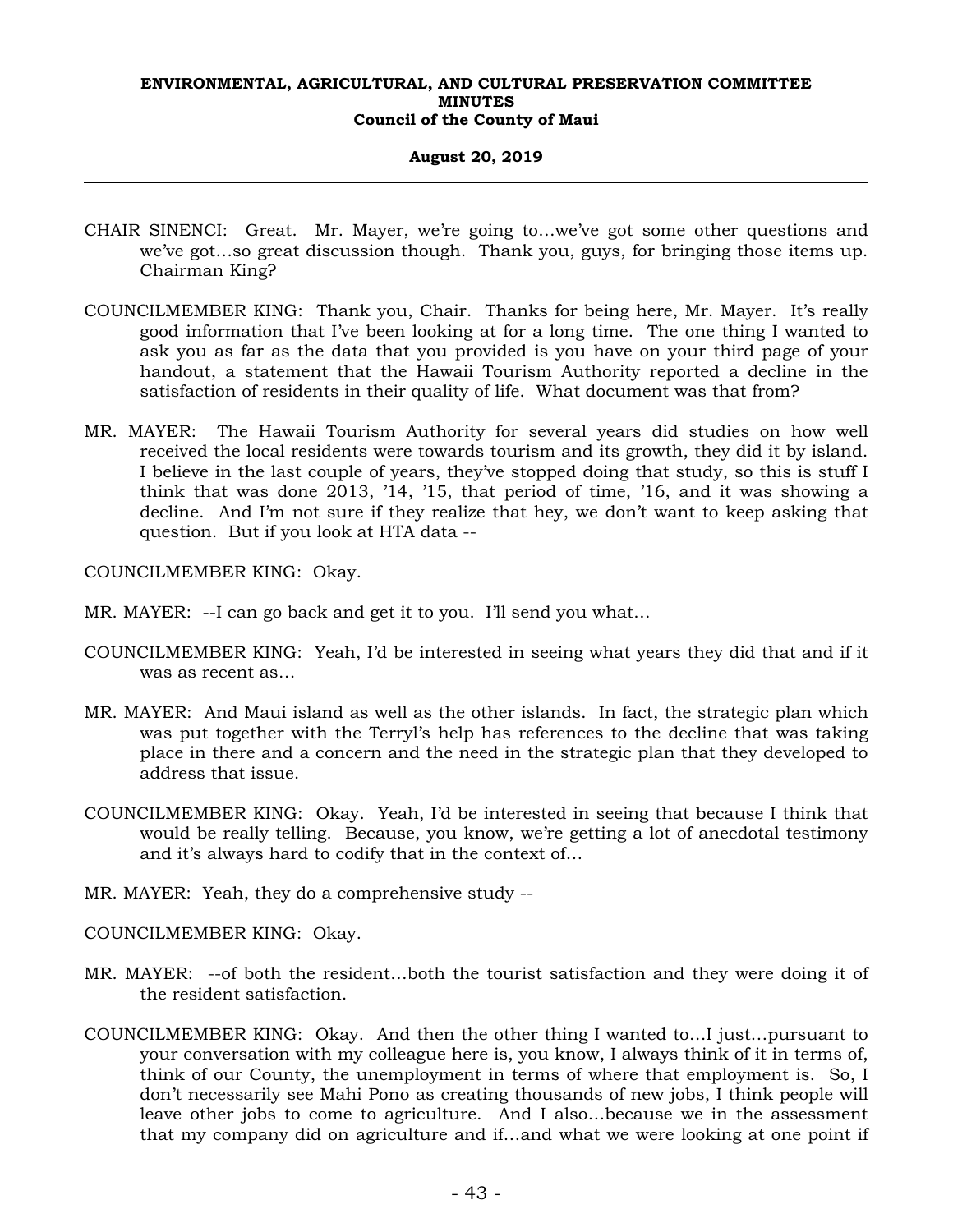**August 20, 2019** 

we used agriculture for biodiesel that we'd be looking at around 10 or 15,000 acres and our calculations was that would create a couple hundred jobs. So, I think it's more like the number of jobs that we lost in agriculture by HC&S is what we'd be looking at probably replacing with Mahi Pono if Mahi Pono uses that same land and puts it to production which I think is around 600. But the point is that we need…I agree that we need a diversified economy and that what we're heading towards…and we, in the lean years, we say we got to put more money into tourism, in the good years, we say we got to put more into tourism. I mean when does it stop where we say okay, now we're going to take that money and put it into agriculture, we're going to put it into some other industries, high tech or whatever to diversify the opportunities for our residents? Because I agree with, you know, Ms. Ness that the, most of the jobs that you see in tourism are minimum wage, and that's probably…it's probably the widespread number of jobs at \$12 an hour or some of them even up to 15 that are causing this big push at the State level to try to get the minimum wage up because so many people work at that level. That's what's causing this need for affordable housing too, it's kind of like this big circular, you know, hamster wheel. So we need affordable housing 'cause everybody's only making 12 or \$15 an hour working in all these, you know, thousands and upon thousands of tourism jobs. So, do you know if there's any studies that you've looked at that have shown the average worker in a tourism job, whether it's a, you know, a person who works at a hotel in the restaurant or the maid service, or in a visitor industry job on a, driving a van or on a boat, how many of those people, you know, what the average wage is and how many jobs, how many average jobs those people have? You know do they have to do two and three jobs and which is causing the need for affordable housing, and then people can't even stay home with their children and raise their children because they're always working? That's a huge concern and that affects our whole society.

- MR. MAYER: Yeah, the studies are actually are pretty easy to get. I've seen the numbers of the number of workers let's say who have the five major jobs out there, housekeeping and, you know, the various other jobs and retail clerks and the restaurant waiters. And they have the average wage for them. It's not quite so clear from the numbers at least I saw what they're including. For example let's say somebody makes \$14 an hour, then in addition to that they may be making tips or may not be depending on the job, and if those are included in those numbers. And secondly, benefits, when people get let's say an annual vacation of three weeks or two weeks or five weeks, whatever it is, plus the life insurance or the pension or the 401K contribution. You have to be very careful when you look at wage numbers to see what is actually being included in there. Obviously if somebody wants to look like we pay the workers a lot, they include everything. If somebody wants to make it look like they're not getting much and they're close to the minimum wage then they don't count those things. So, you have to be very careful, but those numbers are easily available. State Labor Department has them and I think the strategic plan even has a section on the wage rates.
- COUNCILMEMBER KING: Okay. And I think that kind of information has been talked about at the State level when they're trying to, you know, push the State legislation which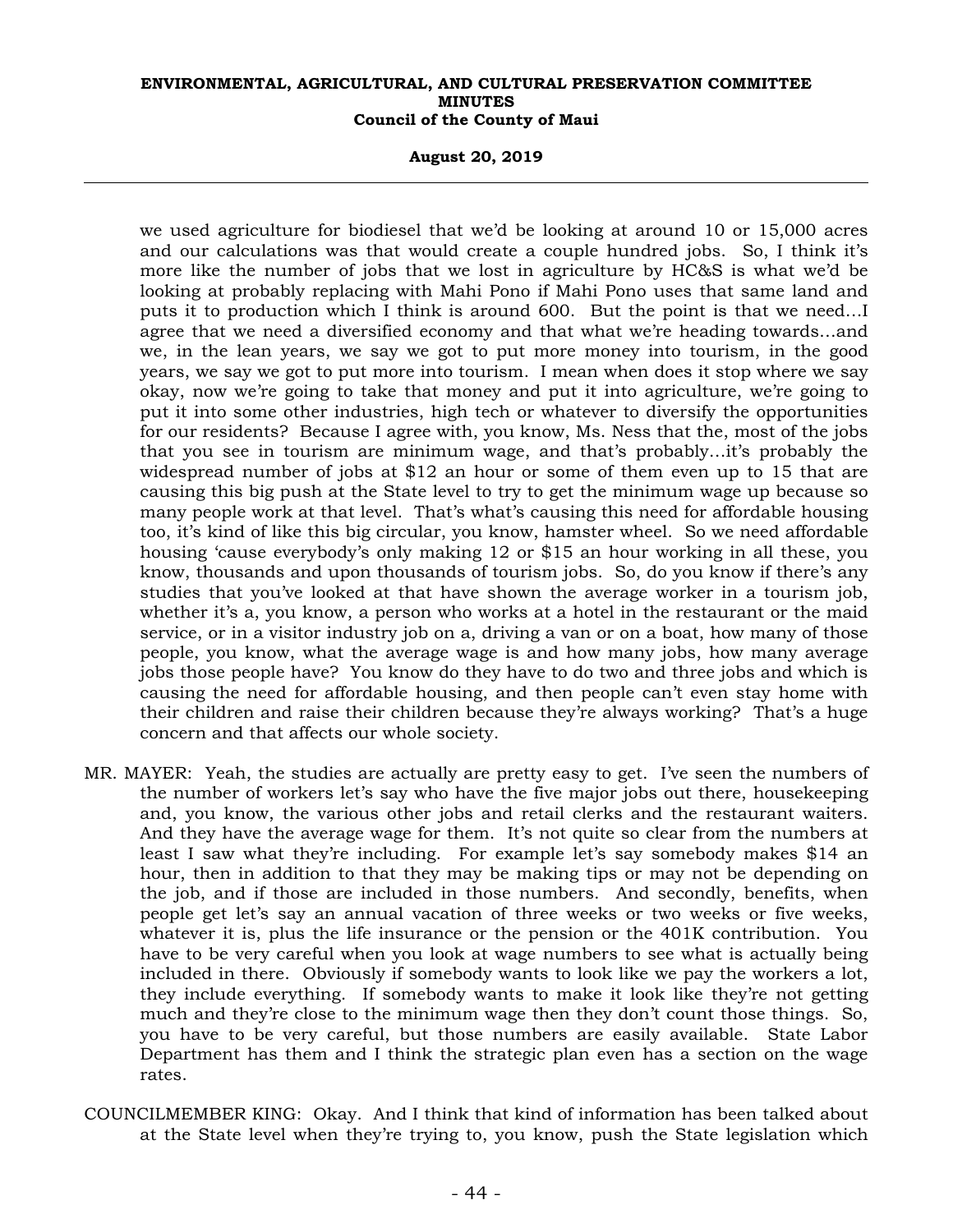**August 20, 2019** 

seems to fail every year. But just I mean it would be…I haven't actually seen a definitive study on it so it would be good to see what the actual, you know, aside from benefits and tips or whatever, what the actual average wage is and how many average, on average how many jobs people have to hold down just to live here.

- MR. MAYER: Yeah, that's a whole other issue. I mean they may give…they may say let's say on Maui just I'm throwing this number out, let's say 4,000 people who work in housekeeping but how many of those housekeepers are working at two different hotels or are working time and a half or whatever? Those numbers, I don't know where they're available at all.
- COUNCILMEMBER KING: Okay. I mean we'll keep looking for that. Chair, if we have any of that information. I think that's…because it speaks to the perpetuation of tourism, if we want to perpetuate that level of worker and make it more widespread or if we want to create other opportunities for people on Maui to have jobs that can be higher paying and can raise up to higher levels. I mean I worked in the tourism…I work in the hotel industry as a, like manager level when I was running activity desk and I didn't see a whole lot of people moving up within…and I don't know, this was back in the '80s. But I didn't see a whole lot of workers moving up within the structure, I always saw them bringing in top-level managers from outside the State and outside the country even. And so, it didn't appear to me, I mean people I talked to didn't feel like they had opportunities to move up even within their own hotel. And I think that's one of the places that we're falling down. You know and but the tourism industry kind of perpetuates that.
- MR. MAYER: Yeah, the college on Maui has a good food service program for restaurant people. What they should also have is a hotel management program, and not just the first two years but really up through the bachelors and maybe even get the master degree. Manao has a big travel industry management program, and what…given the size of the tourist industry on Maui, it may be something that the Council will want to try to negotiate with UH Manoa to have courses over here that would provide the ability for our young people to…
- COUNCILMEMBER KING: Yeah, well, I mean I think we're kind of getting off course but my, you know, my point was to be able to look at studies like that that are…that pertain to, you know, the perpetuation of continually adding more tourism to this island. Thank you, Chair.
- CHAIR SINENCI: Thank you, Chair. We have a question from Member Kama, then Member Sugimura, and then we'll go to our other panelists, Ms. Vencl and Ms. Fukumoto.
- VICE-CHAIR KAMA: So, I just wanted to know, so, Mr. Mayer, where do we get those studies that you were talking about? And, Chair, can we look into doing a study such as what Chair King was talking about? Because I think we need to know all of this stuff so that we can make really good decisions about where and how we're going to decide about…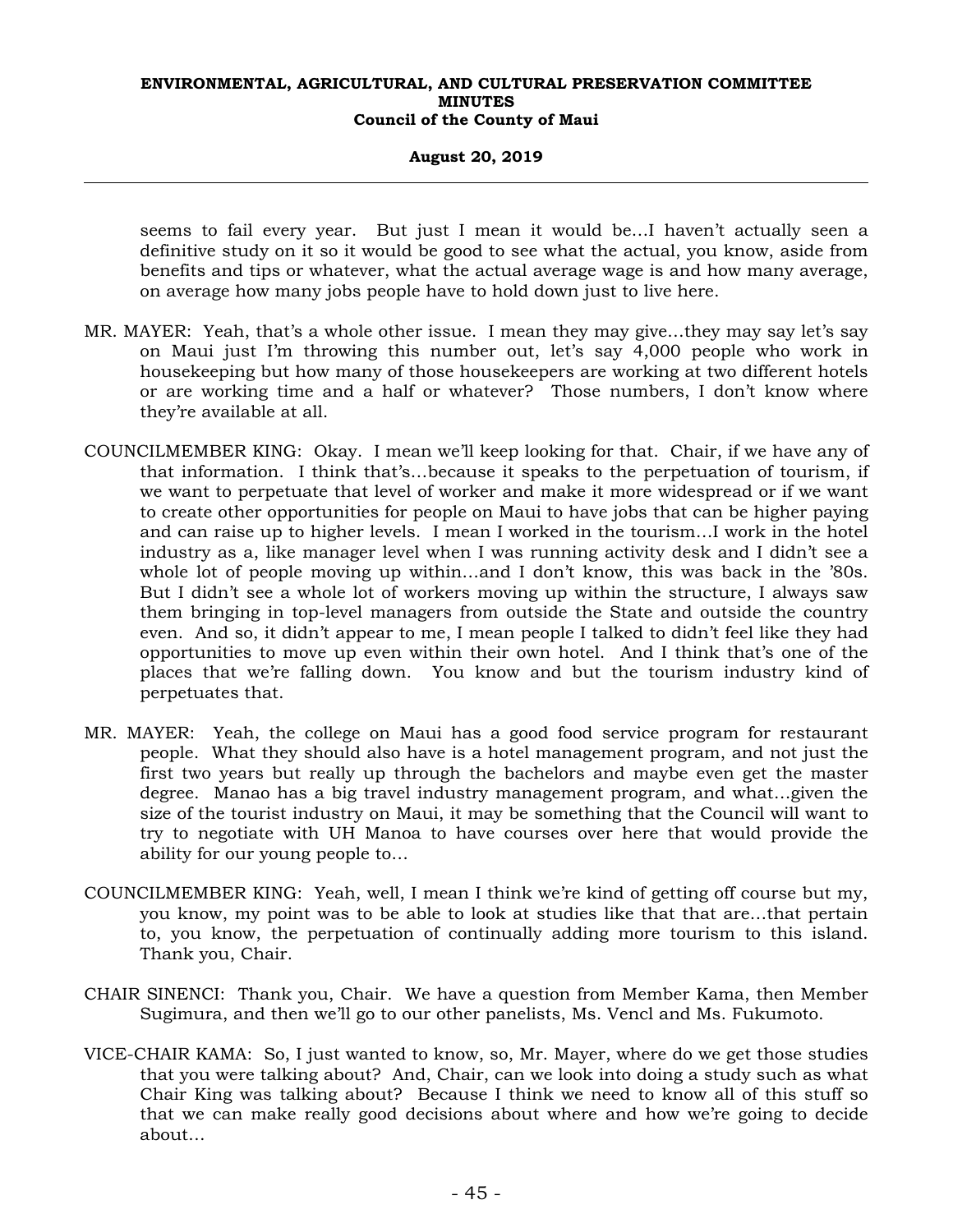#### **August 20, 2019**

CHAIR SINENCI: Nobody wants to do a TIG.

- VICE-CHAIR KAMA: No, no, you don't have to do a TIG but just, you know, send the question out there.
- MR. MAYER: Yeah, the Hawaii --

CHAIR SINENCI: Okay.

MR. MAYER: --Tourism Authority has almost all their numbers on the Web. You can contact them probably if you need a specific thing. You say, you know, what do we have on Maui as compared to the State average, you could probably get…ask them to do a special run for you that would be able to compare whatever you're looking at, whether it be numbers of workers, employment, trends, historical, how's it changed. They can do all of that. They have a very good statistics department.

VICE-CHAIR KAMA: Thank you. Thank you, Chair.

CHAIR SINENCI: Thank you, Ms. Kama. Ms. Sugimura?

- COUNCILMEMBER SUGIMURA: Yeah. So, I guess you're still going through questions with our panel or guests, but where are you trying to take this resolution?
- CHAIR SINENCI: We're going to address the resolution. We're going to have Ms. Vencl and Ms. Fukumoto comment on some of the wording that's in the reso, and then we'll…we can…I know there's…people wanted to look at some amendments, but we can have that discussion right after they present, if that's okay with you? Yeah?

COUNCILMEMBER SUGIMURA: Yes.

CHAIR SINENCI: Okay. So, Ms. Vencl, did you want to provide your comments?

MS. VENCL: Thank you, Mr. Chair. Aloha, Councilmembers. I sent down my comments thinking in terms of the fact that you all know that I'm working with what is a tourism group at this point who's coming to an end shortly and that there will be further, deeper follow-up at some point in time. So, one of the recommendations that I made with regard to the title, and we heard a lot today about assessment versus other kinds of variables, my comment was that I actually believe that we're doing that at this point through the Mayor's Office. We are doing an assessment. We've been out in the communities. We've been out…we've invited resource people as you all know. So, in my mind I believe that we are doing some sort of an assessment at this point. The other comment that…I guess I had a couple other comments. One was in the whereas regarding the visitor guide that should be distributed with the Department of Agriculture forms. When I was here last, I explained to you that I had had hopes of talking to someone because I got somebody on the phone. That has not happened.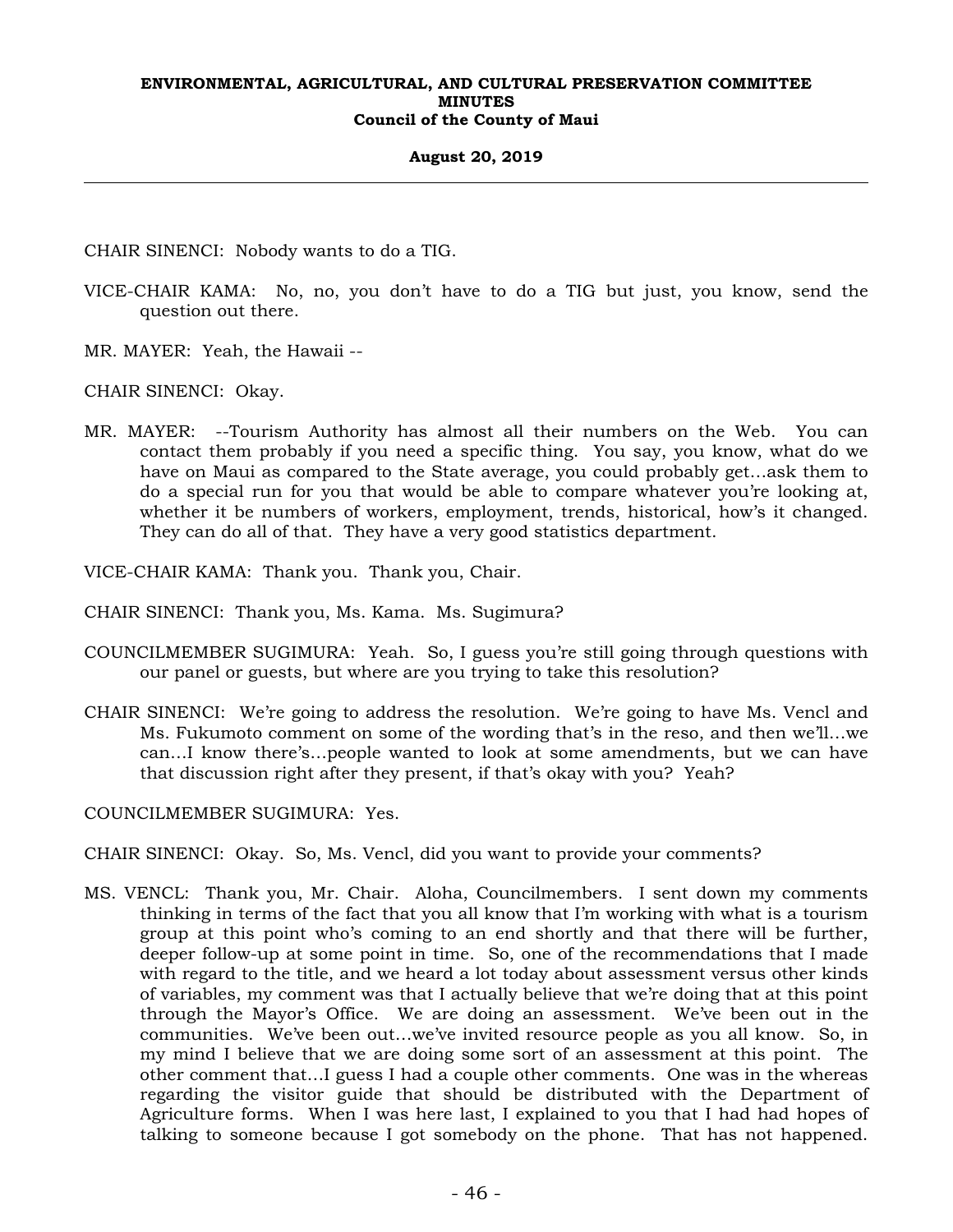**August 20, 2019** 

And the reason that I put this in here was not to push it back on you but to say I need help, we need help. If you can support in any way getting through to the persons in the Hawaii Airlines Committee, that would be a great help to us. I will share with you that history for me has been that there will…the form that's given out on the plane, we have tried through numerous times to get other things added to that and it has never been successful. Back during the airport runway days, some of you might remember we tried to get some comments on that form regarding the alien species or invasive species comments and issues, and they would not do that. So, I recall Don Reeser at that time made a whole new form but we couldn't get them to pass it out because that's extra work. So, those are the kinds of things that I have run into over the years. And I thought that because this is such a pressing issue that I might get a little further this time, but I don't think that's going to happen. So, that's why I put this in here for you folks to take a look and maybe you have some clout to pull together and/or the Mayor, I've even thrown his name around a couple times and I still haven't gotten where I'd like to be. So, I don't know where to go. So, that's why I suggested that the recommendation might be for you folks to…if you have any ideas about how to do it, I'm happy to do the work or happy to do it, I just need to be able to get through. So, that's why that was there. And then in the final recommendation that I made, it was under the be it resolved, rather than to…it says that urge the Administration to conduct a sustainable tourism assessment for Maui County, giving due consideration to the factual and policy considerations. My recommendation was that it say something along the lines that yes, you urge the Administration to continue a visitor industry…at that time I used assessment, right now after listening to people today, I like the word action plan. So, continue what we're doing, get that action plan produced in some fashion, and just continue to examine solutions and recommendations and funding if needed to act on the items that are deemed to be of importance for our culture, our environment, and our community values.

CHAIR SINENCI: Member Paltin?

COUNCILMEMBER PALTIN: Oh, thank you. Were you done?

- MS. VENCL: Pardon me? Yes, I'm done.
- COUNCILMEMBER PALTIN: Okay. I didn't want to interrupt. I just was reflecting on the things that we're saying and you used to be in the tourism --

MS. VENCL: Yes.

COUNCILMEMBER PALTIN: --I mean I guess you still are in the tourism industry from a different angle. But like based on what Mr. Mayer was saying and what Member Lee was saying, I don't understand why we keep giving millions of dollars to promote Maui. I mean can we take some of that 3, \$4 million to do what Member Lee was saying about the housing and like that, and then people might not be so agitated that they break into cars and things like that? Like I mean how come are we keep promoting it if we have more than we can handle? I mean I would support the Visitors Bureau for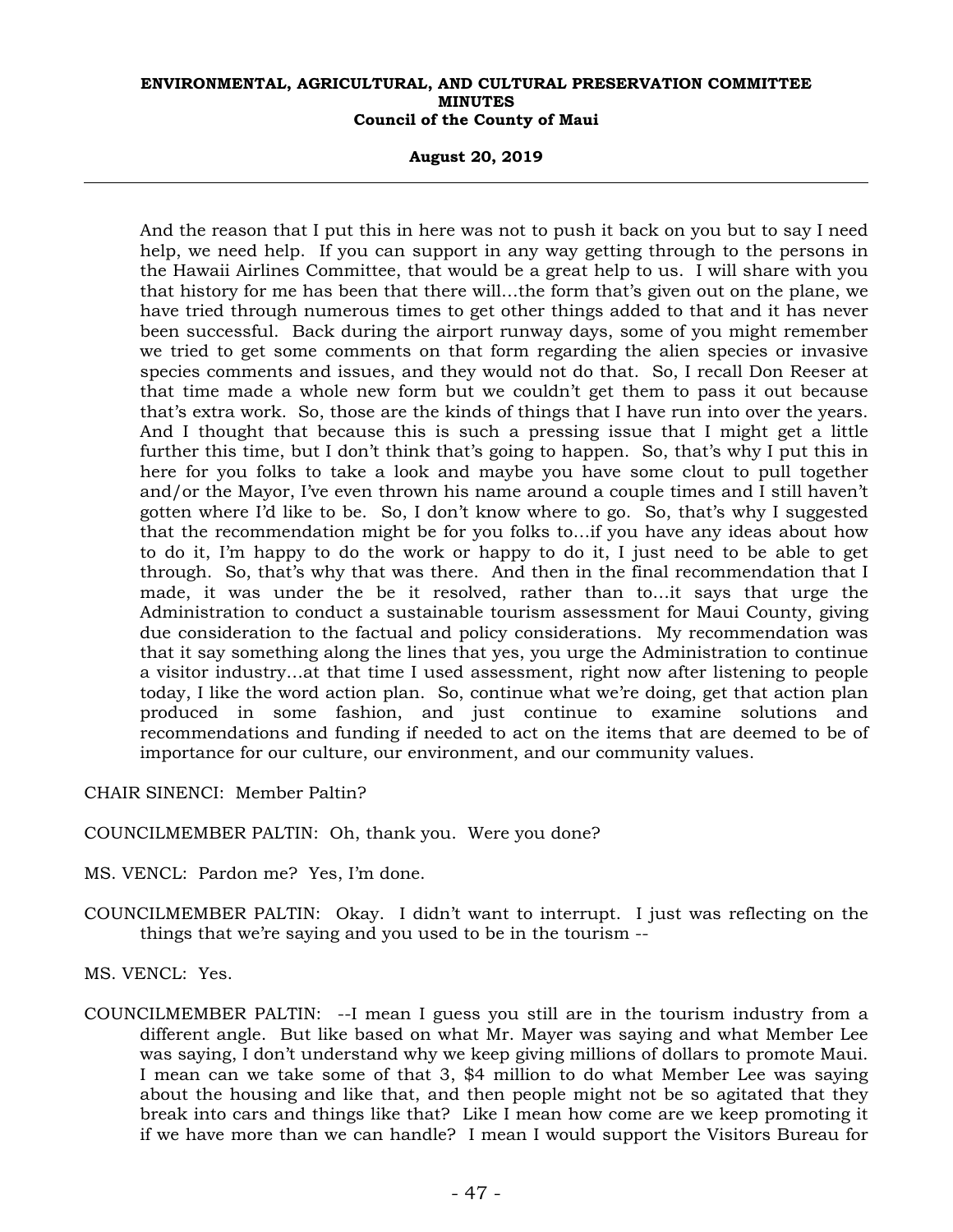**August 20, 2019** 

when, you know, they coordinate disasters and tell people that the maps on your Google isn't right and don't go this way, and oh, there's a storm coming so everybody take care. But I don't think that costs 3 million or \$4 million. Like if you add up all the years that we spent \$4 million promoting Maui instead of putting it into the infrastructure then maybe, you know, we don't even need to promote it in that way anymore especially being that, you know, that kind of promotion isn't hitting the intended audience in that we wanted to get the high-end tourists. Because the trends are showing although we're advertising in those high-class magazines and stuff, we're getting less per visitor spending. So, it's not…at what point do we say that trajectory isn't working, let's take our \$3 million and invest it into our residents?

# CHAIR SINENCI: Ms. Vencl?

MS. VENCL: Thank you, Chair. Okay, let me address that in a couple of different ways. First of all, with regard to promotion, historically in my career, there have been communities who have decided to take away tourist promotion dollars, and they've been sorry and they had to go back and add to. So, that's one thing. And another thing is that you never know and as has been mentioned here already, when a recession is coming. When will they…when will…they have to stay…we have to stay top of mind for people so that when two things happen, one, when a recession or when a major disaster which we've had has happened, we have to be ready to go and basically just say we're still open for business or whatever the message is. The second part of this is that in…and let me back up one second. We've always been able to bring Maui back faster than many other resorts and even in the State, we've brought 'em back. With regard to how much they're spending, I think I mentioned the last time that we were here that we have in our mix now which we didn't used to have, we have a different set of people. We have even a different type of airline. We have a different type of accommodation. So, there is a mix that's coming in that appears to water down the high-end, but we're not losing the high-end. If you look at the stats on HTA, Maui…the report that came out today for July, Maui's ADR they're getting per room is higher than anybody in the State. So, I don't believe that we're losing in that way. I do think we're getting a mix and so we're getting…it appears because the numbers are going up and the accommodations are somewhat different than they were when we only had Kaanapali and only had Wailea. Then I think that that affects what we see happening in not just money, in monetary ways but in other ways as well. May I say one more thing? I'm sorry. Going back to the issue of promotion. Finally, what we are seeing now albeit maybe a little too late but what we're seeing is that we need to message differently. So, why do we need to continue to promote? Because we need to promote messages that are different than we've had before, and they range from how to behave to what is our culture, what is expected, what is being respectful, and that sort of thing. So, in your first reso where I saw someone had mentioned shift, I had originally said I would prefer to say add, add that messaging, add that education as much and as…everywhere that we can, in order to use those messaging, use that to continue to educate our wholesalers which are the, many times the people who are selling those larger end, actually selling the hotels as opposed to us, we…or I shouldn't say us, MVB. They don't sell rooms obviously but they sell messages and they talk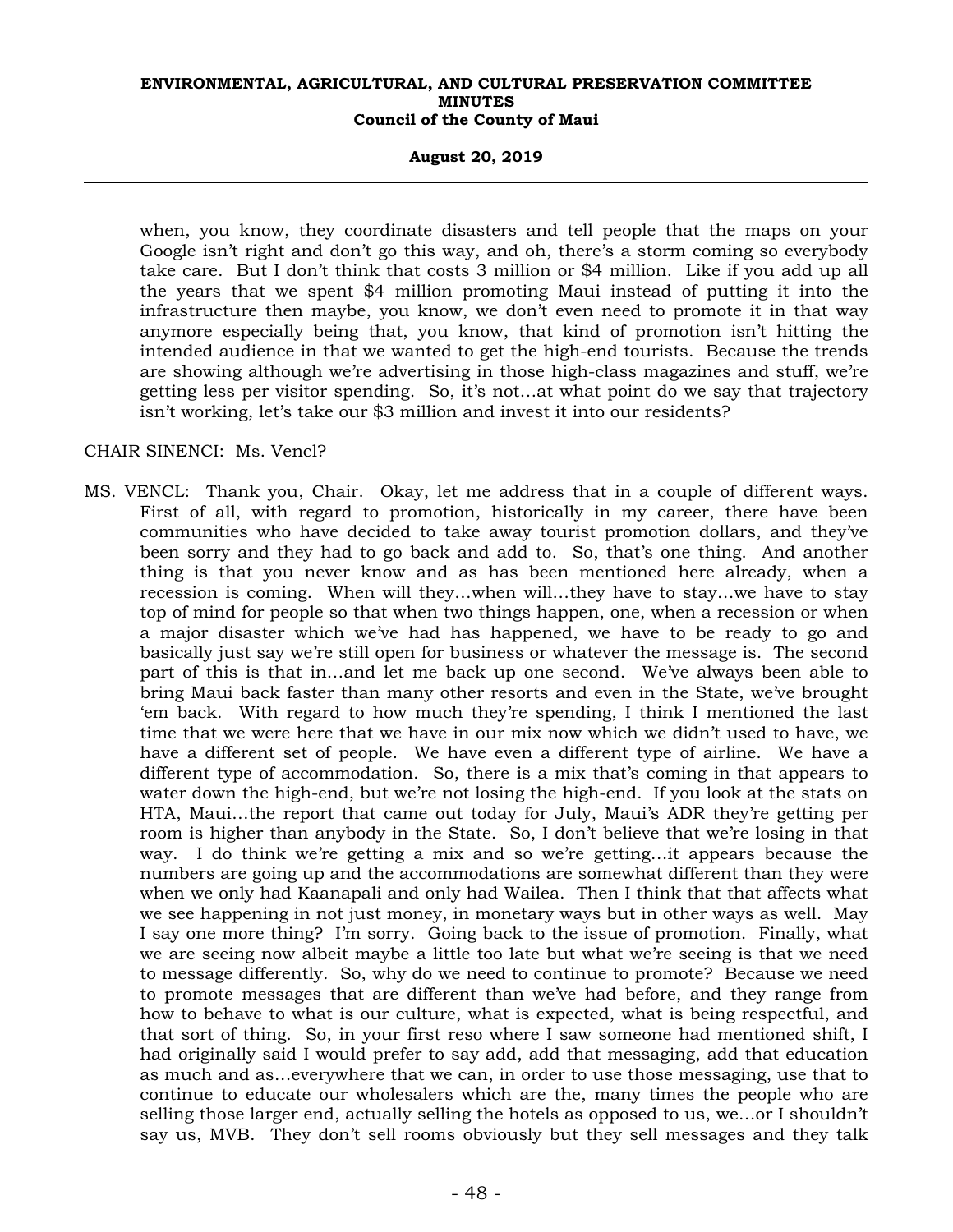#### **August 20, 2019**

about us. And so, we still need to promote and we need to do things in a different way than we have before.

- COUNCILMEMBER PALTIN: So, *Pacific Business News* came out with an article yesterday that says tourism, Hawaii's biggest industry is lowest paying in the country study finds. And so, also, you know, when we were coming back from the Clark County…I haven't been to the continent in many, many years and I flew Hawaiian and kind of like what Member Kama was saying, you know, you can watch the movies for free and then when we're about to land they cut off the movies and so you have to watch what they flash up on the screen. And they're flashing up all pictures of Hawaii, shave ice, this and that but no safety, no respect, and they know what's going on. I mean I don't think…they know you're trying to contact them, they know who the Mayor is. It's just blatant they don't care, they don't want to hear it, they're not going to do it. Because they're smart people, they're making big money, it's not in their interest to do it, and we suffer consequence in footing for the air ambulance, the choppers, the fire/police rescue crews. So, it's like they have no aloha for us and yet we're being tasked with paying for their advertising?
- MS. VENCL: Well, I'm not sure understand their advertising. You mean on the airlines?
- COUNCILMEMBER PALTIN: Their advertising in that us promoting Maui to bring people here is to their financial benefit.
- MS. VENCL: Oh yes, of course it is, yes.
- COUNCILMEMBER PALTIN: But they're not…it's not a reciprocal relationship.
- MS. VENCL: Well, yes, it isn't, and the world has changed since I did a lot of digging around about that. There used to be as you all know the big screens and that's all you watched was the big screen on the airlines. And in my mind, it seems to me now with all the devices and seat backs and all of that sort of thing, I don't understand why it would be difficult to put the kinds of messages there that we want.

COUNCILMEMBER PALTIN: I don't think it's difficult.

- MS. VENCL: That's what I want to do.
- COUNCILMEMBER PALTIN: There's no…it's not difficult, there's no willpower. They see us as we're footing the bill for their advertising and they're not willing to do it. It's not difficult. I mean they have the pictures of Hawaii, they have the pictures of surfing, they have the pictures of ice shave, and it's not difficult, all you got to do is put somewhere respect the culture, don't go in when the water looks like this. You know it's not a difficult thing, it's there's no will. They don't…that's disrespectful to not return your phone call to me. I mean or even just acknowledge that you called them.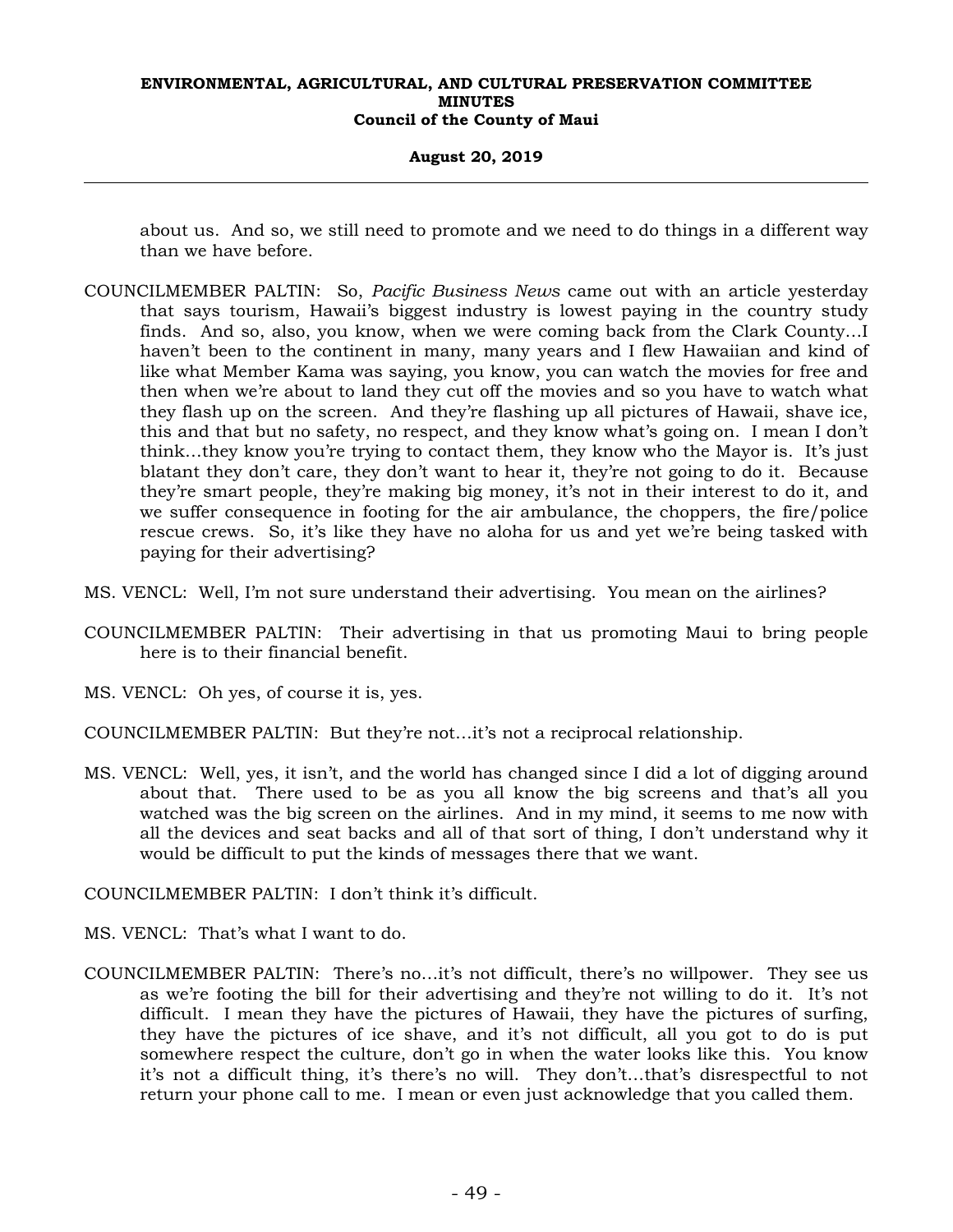## **August 20, 2019**

MS. VENCL: Well, I won't say that it's disrespectful, because I don't know why, they may be off island for all I know, they may be on business, I don't know. I just know that I will…I won't give up on this, I will continue, and I will continue to work with it. And if I can say I got, you know, I got the Council behind me, I do say I got the Mayor behind me. But I can only continue to try because I do think somewhere along the way we'll hit the right nerve and we may get some, maybe not all, some of what we need there. But it's something that I want to continue to work for and I will continue to work for it.

CHAIR SINENCI: Thank you. We have a question from Member Lee.

- COUNCILMEMBER LEE: Yeah. Thank you, Terryl. Okay. I just want some kind of confirmation from you that in my mind it's always better to break down a problem and then identify the forces and resources you have and then attack it from every angle, yeah, not just one. And I think what you're doing is prefect, you know, that the idea of visitor industry management, you know, as we spoke with MVB about it and anybody else who wants to work with you on that, I see that as essential. I also see a group of us working on infrastructure as essential because all these problems are all connected.
- MS. VENCL: Right.
- COUNCILMEMBER LEE: Okay. And then another aspect is Kay Fukumoto's aspect and that's economic development. Do you need more money or people to work with you to develop new industries?
- CHAIR SINENCI: Ms. Fukumoto?
- MS. FUKUMOTO: One of the…my fears obviously is that we shift so much from tourism that we have unemployment and we don't have another industry, right? You know --

COUNCILMEMBER LEE: That's why.

- MS. FUKUMOTO: --because we are so dominantly tourism focused here. And yes, we are…after my six months, we are still trying to develop another focus, you know, hopefully going into like a tech industry where perhaps the level of earnings are higher, you know. So, there is a need for a shift, I just want it to be at a time when we can handle the shift, and we don't have such a, you know, massive unemployment because we've shifted tourism too quickly and we don't have the jobs for people who are losing their tourist industry jobs.
- COUNCILMEMBER LEE: I really don't think you can shift it that quickly and have that kind of impact on tourism. No matter what we do tourism is going to stay for a while, yeah, 'cause it's been developed over like 50 --

MS. FUKUMOTO: Right.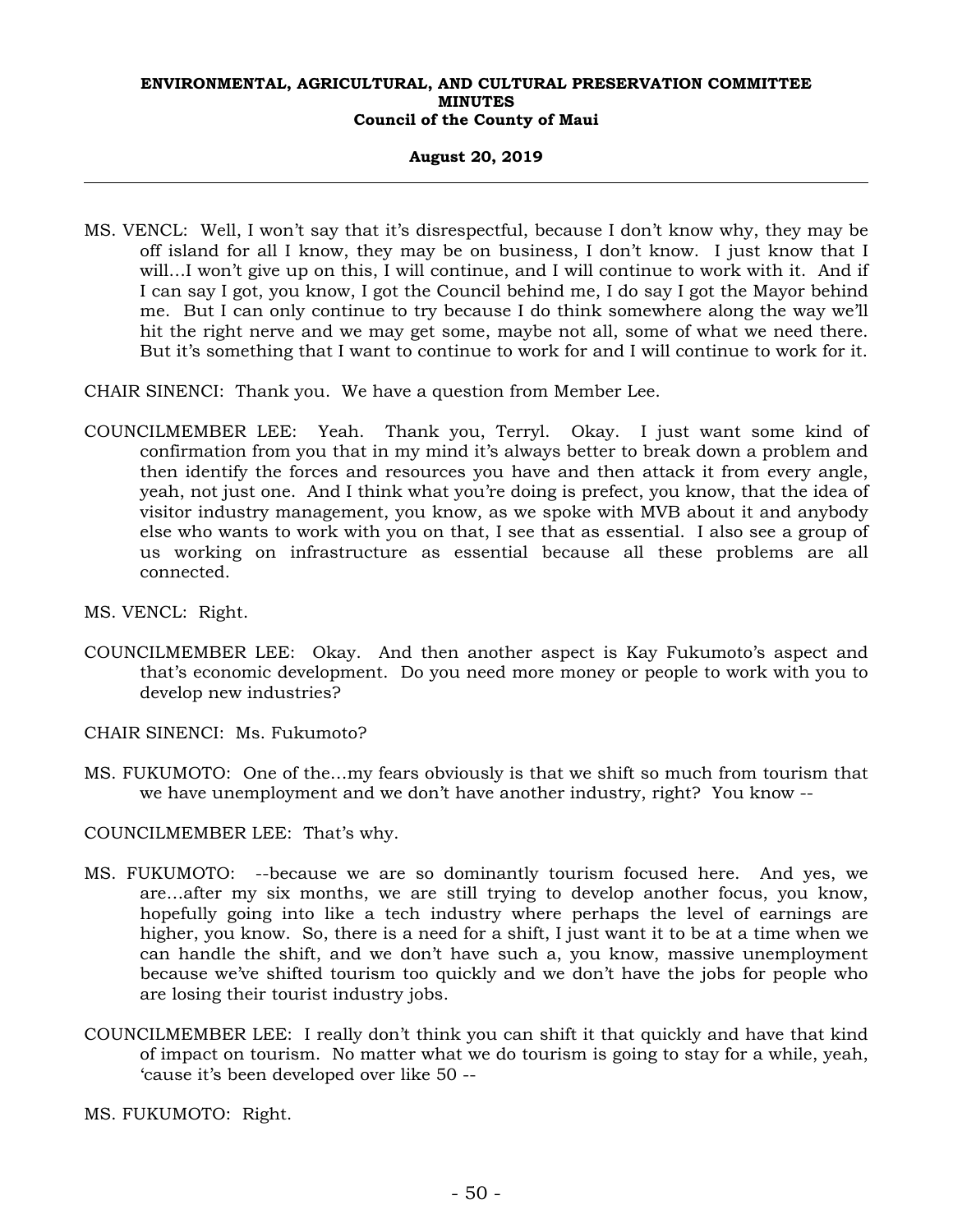#### **August 20, 2019**

COUNCILMEMBER LEE: --60 years.

MS. FUKUMOTO: Right.

COUNCILMEMBER LEE: Okay. So, it's not going to go away. I mean 25 years ago I voted against the extension of the runway because I could see this coming, you know, but then what I didn't see was the recession that came right along with it.

MS. FUKUMOTO: Right.

COUNCILMEMBER LEE: So, that's why I'm saying now that I've experienced, you know, all the gamut, I don't believe I was wrong then, but I didn't take into consideration all the other aspects of the economy, and that's why, you know, I'd hate to see all of us concentrate on trying to fix tourism when we really need some new industries --

MS. FUKUMOTO: Right.

COUNCILMEMBER LEE: --coming up already --

MS. FUKUMOTO: Right.

COUNCILMEMBER LEE: --you know. And no matter what you do, it's not going to take over tourism tomorrow.

MS. FUKUMOTO: Right.

- COUNCILMEMBER LEE: Yeah. Thank you, Mr. Chair.
- CHAIR SINENCI: Thank you, Member Lee. Members, you have a…I just wanted to take a quick temperature check. Is…we wanted to address the reso that's before us today so I didn't want to take it…we can still have those discussions. If you guys want to do amendments, we can do it while addressing the reso or you still want to ask more questions of the panel? Member Molina?
- COUNCILMEMBER MOLINA: Yeah, Mr. Chair, ironically my questions sort of tie in to the reso as well if you'll permit me to --

CHAIR SINENCI: Okay.

COUNCILMEMBER MOLINA: --give me an opportunity. But I want to just ask Ms. Vencl and Administration, and first of all, you know, Mr. Mayer, I appreciate your findings and I agree with you on one thing, housing should be a priority and the infrastructure. But by the same token with respect to Ms. Vencl, you know, we got be careful not to shift too far away from our one lifeblood which is tourism so there's a delicate balance involved here. Ms. Vencl, you know, Mr. Mayer made mention of the Maui Island Plan stating that not to exceed island-wide visitor population of roughly 33 percent. Do you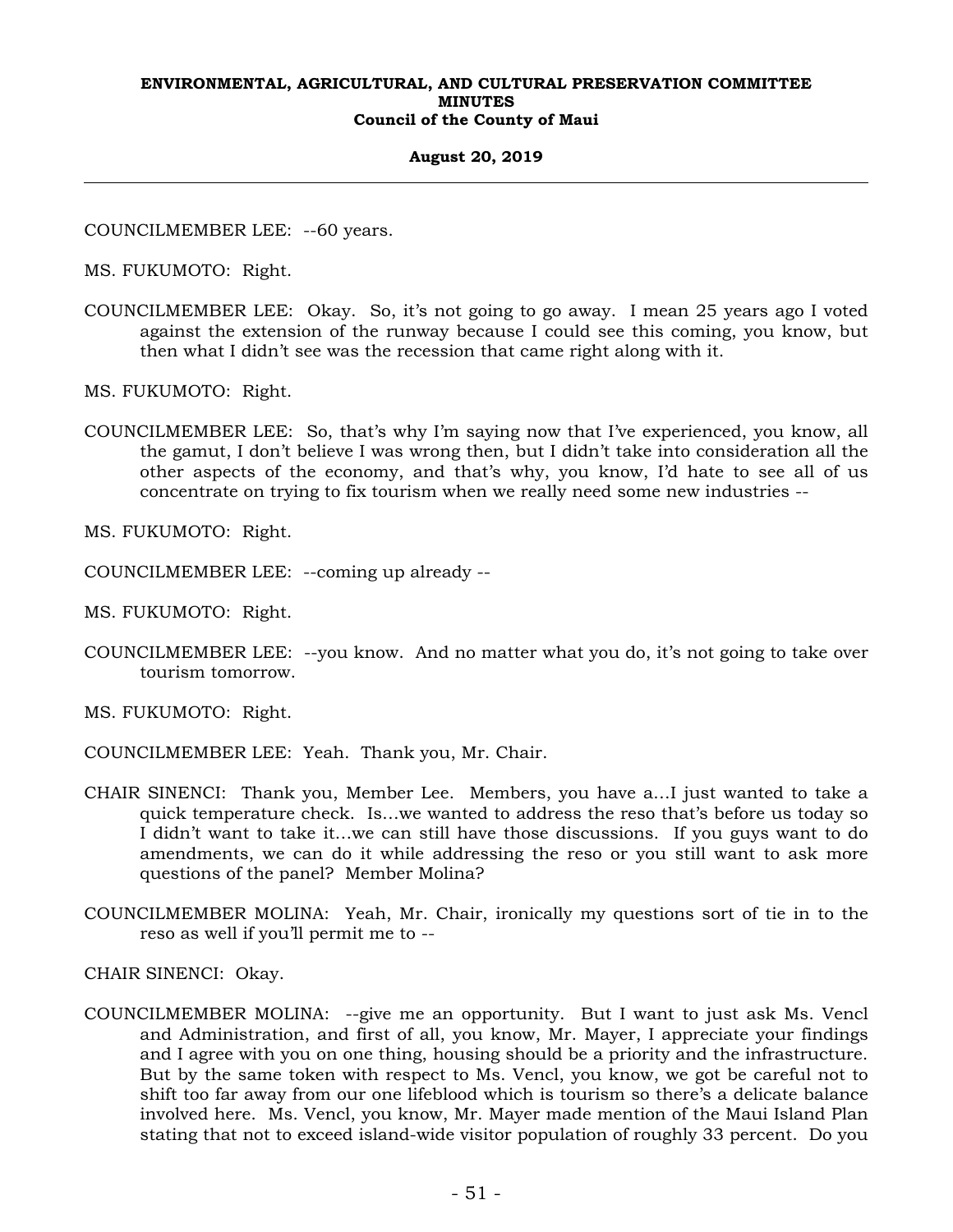#### **August 20, 2019**

agree with that assessment? I believe Mr. Mayer said it's gone to maybe just barely over 40 percent, do you agree with that finding?

- MS. VENCL: I was actually at that meeting if Mr. Mayer remembers and I was asked those kinds of questions. I don't understand a quota which is what I hear when I hear, you know, a 33 percent. I do understand managing it. That's…and in my mind that's a whole different kind of thing. Yes, we're going to have very high times, but we're also going to have some lower times and some disasters--Lord help us--that come along the way. So, when I look at that, I find it hard to say that it's…that we can actually keep to a certain ratio. And we do have as Mr. Mayer talked about, we do have seasonal highs and we don't have as low valleys as we used to have, it's a little...I think that's where some of the numbers go is because we used to have some pretty low valleys in between those peak times. And we've been able to smooth those valleys out a little bit so that it's not such a drop in visitors, in jobs, in all the related things. So, quota, if we look at a quota and if I'm wrong, that's the way I took it, I just don't know how we can say it's got to be this and it's not. I did hear Mr. Mayer explaining today that you, you know, that he, it appears he was looking at maybe the units numbers in order to help do that. So yes, I suppose if we don't have units then people can't book, but I don't know what the outcome of doing that would be.
- COUNCILMEMBER MOLINA: Okay. And you had mentioned about changing the message as far as marketing which I can agree with, because I started thinking about when you stated that, if I were to go visit the Vatican in Italy, I'm not going to go visit there as a place to rollick and frolic and everything else. So, should we consider changing the message to come and visit Hawaii and look at it more as a place that is sacred, you know, to instill that message in visitors that yes, come and recreate but again treat this place as a place that is sacred, respect the culture? Is that along the lines of what you guys are maybe looking at? Because speaking of the Vatican, I was thinking of…I believe in Venice they're looking at limiting tourism because of the burden on their facilities and infrastructure. And in your reso, the resolution it talks about doing this assessment, this sustainable tourism assessment. Is that a part of something you would consider to determine if maybe limiting the promotion of tourism should be implemented as part of this assessment?
- MS. VENCL: If we continue to call it an assessment then yes, I guess I would say yes to that. There are recommendations for messaging as well as things to do that will be going to the Mayor very shortly, like in the next week. And those things will encompass that type of messaging, if you will. We…they'll get messages through a lot of different ways if in fact we do some of the recommendations that are coming forward. And it doesn't necessarily mean it's words in an ad, it's a lot of other different types of things. And I, you know, I hope…we tried to move as fast as we could on that and we are finished and it will be, you know, we'll be talking more about it as we move along shortly. But I think that when we talk about messaging, I'm with you, I keep coming up with two words that aren't really good for messaging but they are respect and obey. And I've actually joked about having that as a crawl along, you know, some of things that we put out there. And I don't know that obey is the right word, but what I am trying to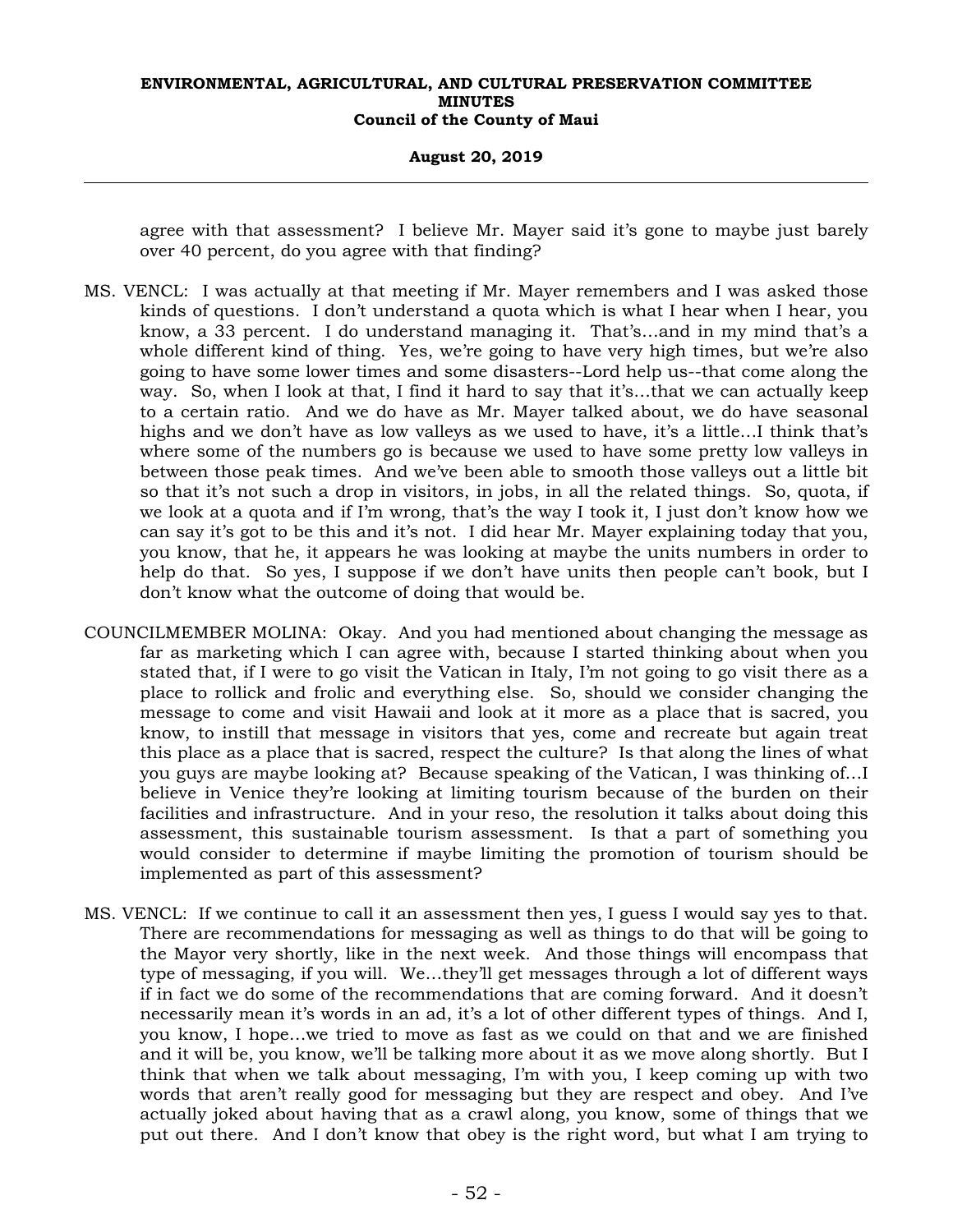## **August 20, 2019**

get across is to pay attention to where you're at and do…what is the word that they say about Rome? When in Rome do as…

COUNCILMEMBER MOLINA: As the Romans do.

MS. VENCL: Yes, do as the Romans do.

COUNCILMEMBER MOLINA: Yeah.

- MS. VENCL: That's really the message that we need to get across. And we've had many years of messaging about fun and places to go and things to do, and that now needs to encompass a larger share of respect and taking care.
- COUNCILMEMBER MOLINA: I like that. And my last question is first of all, you know, Mr. Mayer, seeing you up there reminds me of some of the economic terms. There's no free lunch, opportunity cost, so whatever we delve into as far as industries goes, there's always a cost. And ironically, Ms. Vencl, you and others with the Maui Visitors Bureau you did a fantastic job in marketing Maui, but I don't think we ever envisioned Maui would reach these types of heights or some people would call it lows where now it's spawned additional visitor accommodations like the short-term industry or vacation rental industries, Airbnb's and so forth. And Maui now becoming an island of investment rather than just place to visit which displaces the local residents or deprives them of opportunities to afford a home, and also for our hotel industry workers as well. So, in closing, with regards to spawning other industries, how do you see the visitor industry helping to enhance that area? And I just want to make a quick comment too. You know what really frustrated me a lot, Mr. Chairman, was the airlines itself, I tend to blame them because they provide all these great cheaper prices to come to Hawaii for the visitors, but when we the residents want to go see other places, the prices are high for us. I found that very offensive. And yet we bailed out one of the, our largest airlines many years ago and this is how they thank us. So anyway, that's just a personal statement.

CHAIR SINENCI: Thank you, Mr. Molina.

- COUNCILMEMBER MOLINA: I'm sorry and getting back to the question. Your comments, Ms. Vencl or Ms. Fukumoto?
- MS. VENCL: Remind me of the question. I'm sorry.
- COUNCILMEMBER MOLINA: Well, basically how can in your eyes the visitor industry enhance developing other industries that Member Lee had asked about? So, we're not totally dependent on tourism alone.
- MS. VENCL: Well, I think that there's a lot of different industries that will tie to the tourism industry. You know we have what, in the industry we have what is the Academy of Travel and Tourism, and one of the reasons for that is that we want to show young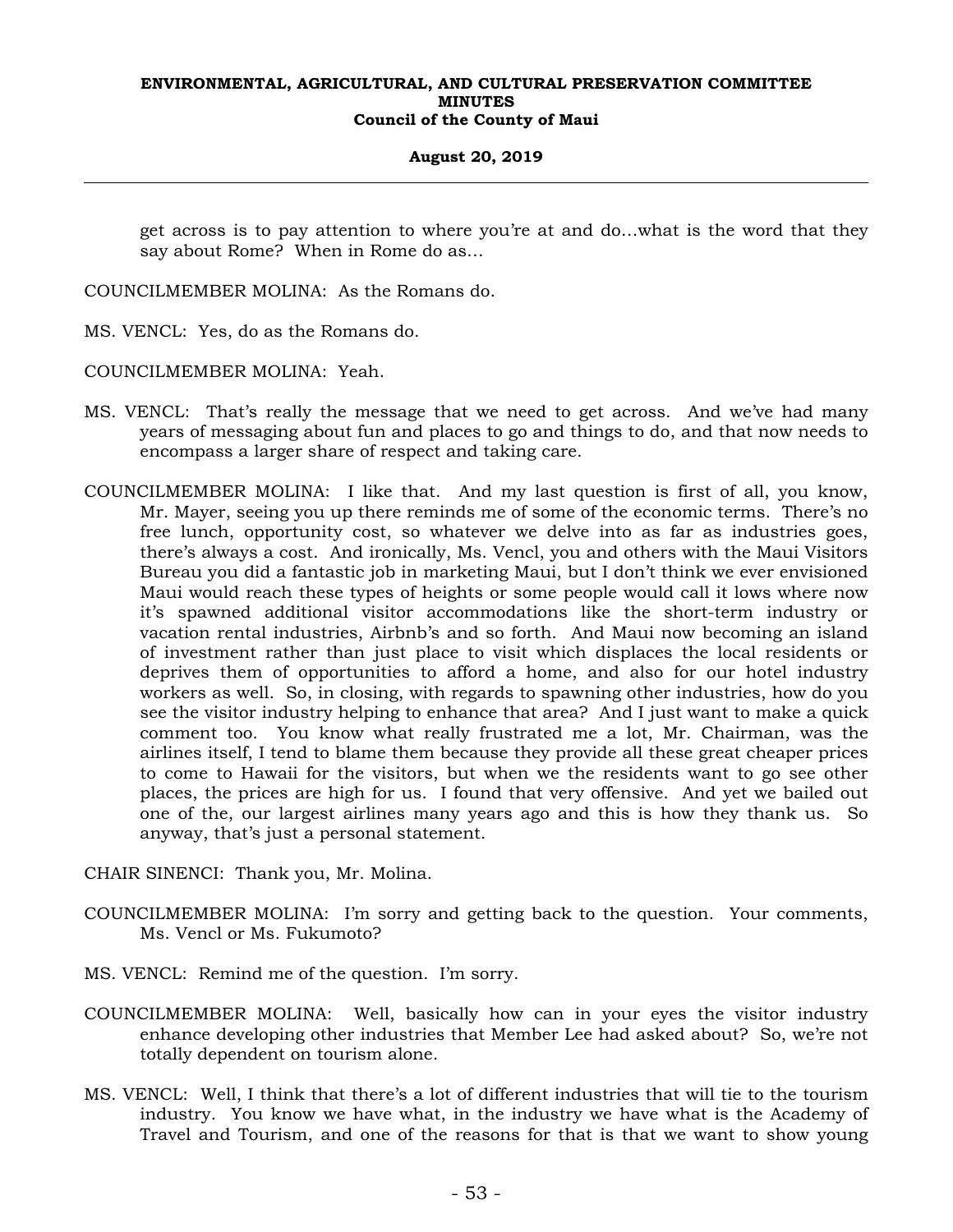**August 20, 2019** 

people coming up what other kinds…what kinds of jobs there are. For example, it's not just an airline pilot, it's not just an airline reservationist, it's not just a front desk clerk. We need lawyers, we need accountants, we need lots of different things, and so to encourage young people to look in those avenues but they still probably might be connected to the visitor industry. That's something that we've tried to do through the Academy of Travel and Tourism. So, that's just one example. And I think as time goes on, we talked at one of the other committees the other day in Councilmember Sugimura about transportation. There's different ways we can spread the transportation around that is different from what we typically do where maybe we wouldn't be gathering lots of people in one small place. So, there's lots of different ways that we can begin to work on spreading the wealth as well as health around. And all the while though, we've got to keep remembering our place where we are. And so, I'd like to see in everything we do that there's something said about…and I think we use the word culture too loosely because everybody's got culture now. In fact, in that meeting the other day, they talked about culture of the Lyft and Uber, and culture to me means something, yes, sacred, something that is special, something that only happens in that place where you are, whether it's Rome or whether it's England or whether it's on Maui, and protecting and using that type of messaging I think will help turn around. But remember, we're turning around mindsets and they don't turn around overnight.

CHAIR SINENCI: Thank you, Ms. Vencl.

COUNCILMEMBER MOLINA: Thank you.

CHAIR SINENCI: I just wanted to go ahead and ask the, take a second temperature check. We're nearing our 4:30 mark and I did want to address the reso. It's, this is such a huge issue that is…can continue on, and we do want to go ahead and defer it later so that we can add to it. But in the meantime, we have this reso that's before us and there are some people that wanted to support it but wanted to add some amendments to the reso, and so if we can switch gears. Well, first of all, are willing to discuss the matter if we go beyond 4:30, Members?

VICE-CHAIR KAMA: Sure.

CHAIR SINENCI: Okay. Ms. Lee?

COUNCILMEMBER LEE: Were you planning to pass this out today?

CHAIR SINENCI: I was.

COUNCILMEMBER LEE: Okay.

CHAIR SINENCI: And if you guys had any…I know there was some amendments that some of the other Members that wanted go ahead and address…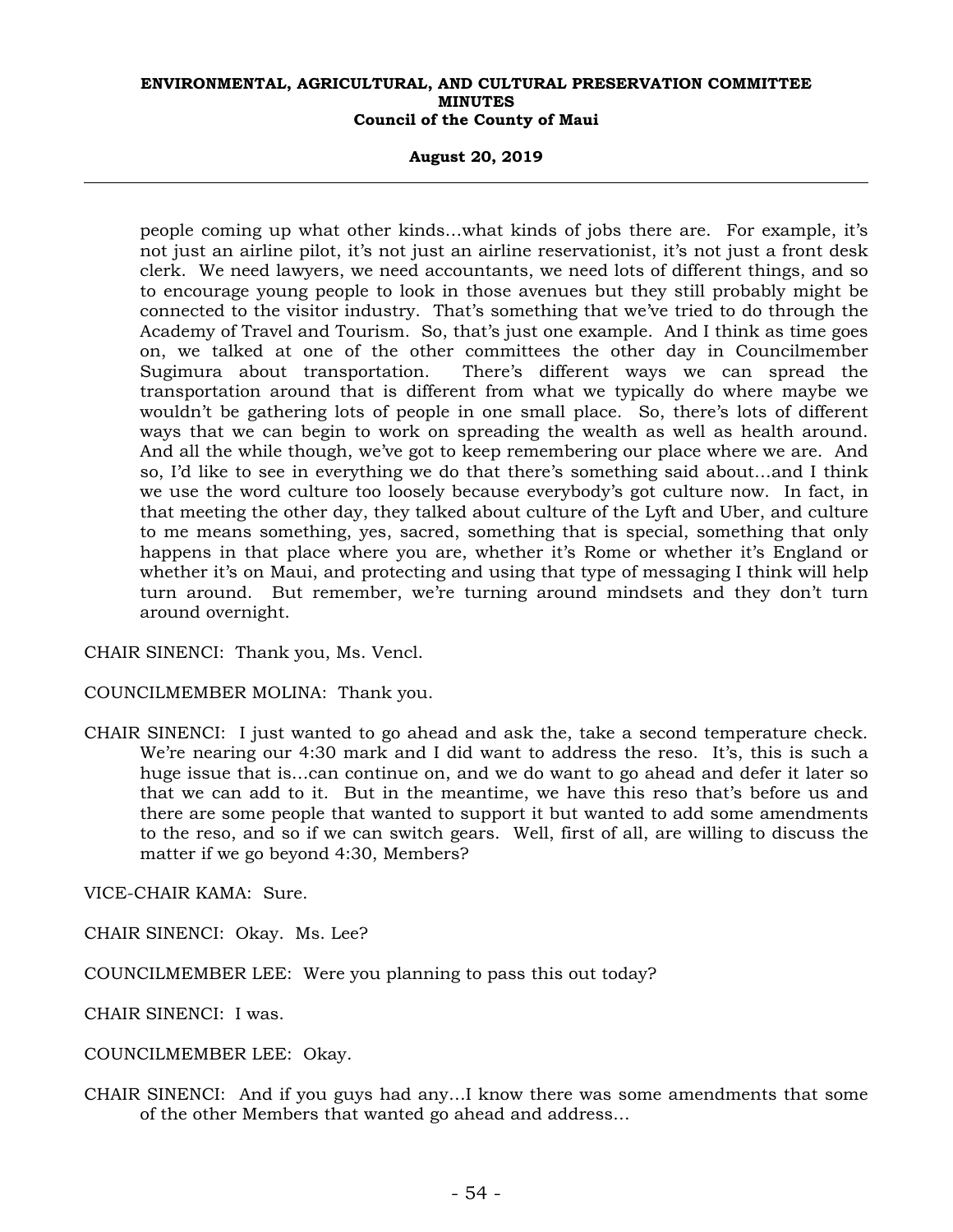#### **August 20, 2019**

COUNCILMEMBER LEE: Yeah, generally speaking I think the feeling is that we ought to replace the word "assessment" with an "impact plan" or "action plan" or --

CHAIR SINENCI: Action plan was --

COUNCILMEMBER LEE: --you know.

CHAIR SINENCI: --brought up, yes.

- COUNCILMEMBER LEE: And I don't know that, you know, creating a plan is something…I think we need create and implement or something like that, you know, something that's going to create some kind of action right away.
- CHAIR SINENCI: Okay. So, do we want to go ahead and before we make some amendments, call for a motion, Members?
- COUNCILMEMBER LEE: Well, I don't know if those are the words you wanted, that was the idea.

CHAIR SINENCI: And…

- VICE-CHAIR KAMA: But…yeah, that was the idea. And I think one of the things that I've heard was that the Mayor is already doing one, and I thought I heard Terryl say something like if we could just say something about to continue the assessment and then, I thought I heard after that, then insert the word "action plan" somewhere along there. Did I hear that right, Terryl?
- MS. VENCL: Thank you, Chair. Councilmember Kama, my suggestion was to continue a visitor industry assessment, including…we should include an action plan, and those things have already been, have already begun. And then to, in the end to make sure that we continue to examine…that action plan basically means to continue to examine solutions, recommendations, and funding to act up on those items that are deemed to be of importance to our culture, environment, and community values.
- VICE-CHAIR KAMA: So, do we have all those laid out?
- CHAIR SINENCI: We were at the…the first one was to change the wording of the title. That was the first change that we wanted to do, and urging the Administration to create a sustainable tourism action plan. Was that something that the Members agree to?
- VICE-CHAIR KAMA: Sorry, Chair. I'm not sure if that's what we're supposed to do or did we want somebody else to do it? Member Lee, who do you think should implement or create the action plan…

CHAIR SINENCI: We're writing the --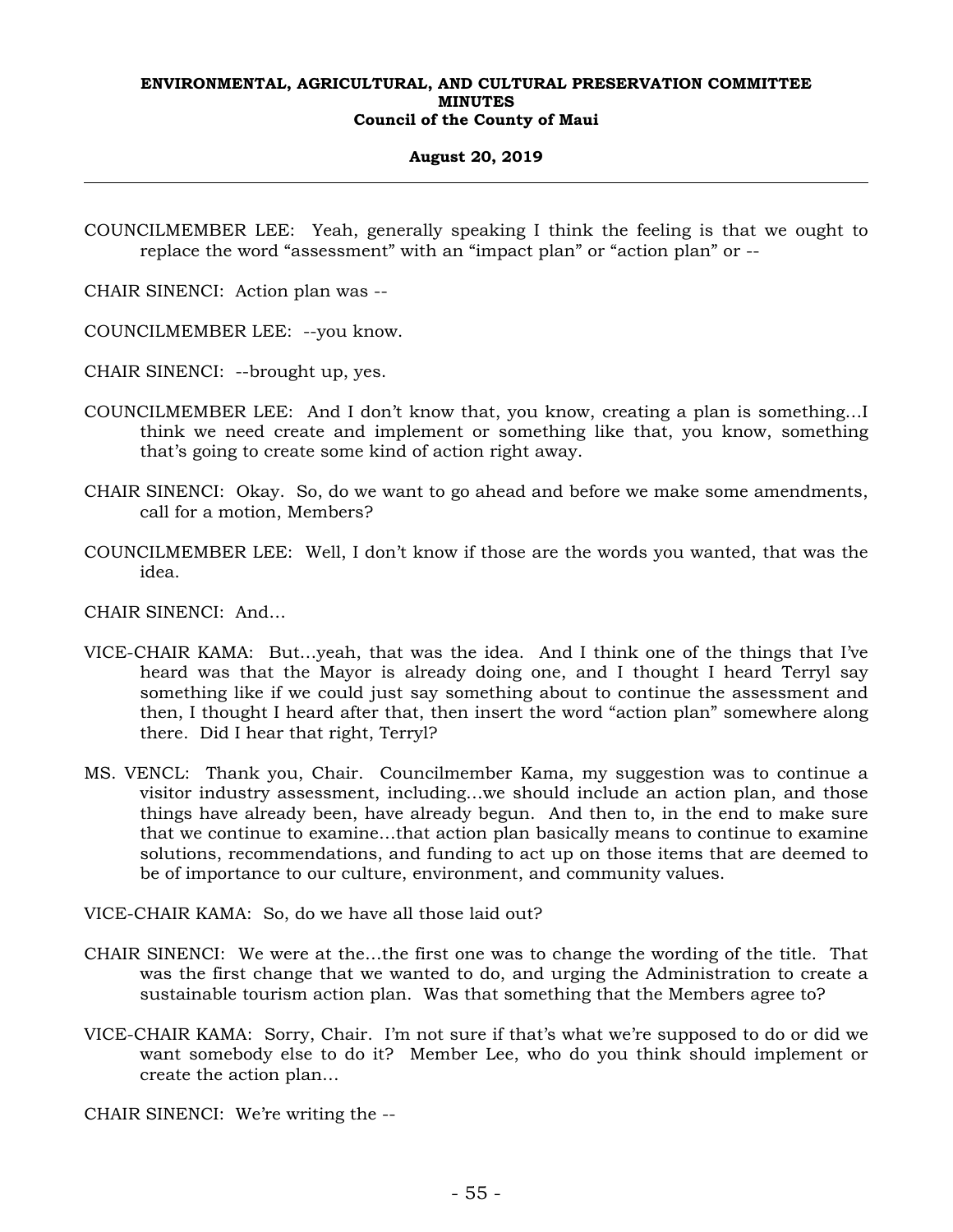#### **August 20, 2019**

VICE-CHAIR KAMA: Yeah.

CHAIR SINENCI: --reso…

VICE-CHAIR KAMA: We're writing the reso right?

CHAIR SINENCI: Right.

VICE-CHAIR KAMA: So, does that mean we want the Mayor to create the action plan and implement it too?

COUNCILMEMBER LEE: Well…

CHAIR SINENCI: Yes.

VICE-CHAIR KAMA: Or do we want to give him some parameters or something?

COUNCILMEMBER LEE: Well, I'm sure we will have parameters from the Committee report, but the original intent was to urge the Administration to come up with a plan. So --

VICE-CHAIR KAMA: Okay.

COUNCILMEMBER LEE: --but now instead of assessment, only assessment, we want an action plan as well. So, for him to…because…with a sense of urgency because we want to deal with this in the upcoming budget.

MS. VENCL: Absolutely and we are we looking at that from that perspective.

CHAIR SINENCI: And you guys are currently doing continual assessing? Yeah.

MS. VENCL: Yes.

CHAIR SINENCI: So…

MS. VENCL: Yes.

CHAIR SINENCI: Okay. Another addition was to include a SMART action plan with the acronyms SMART, and that would be specific, measureable, attainable, relevant, and timely. What you guys think?

COUNCILMEMBER LEE: Hey, that's good.

CHAIR SINENCI: Yeah?

COUNCILMEMBER LEE: I think that's good.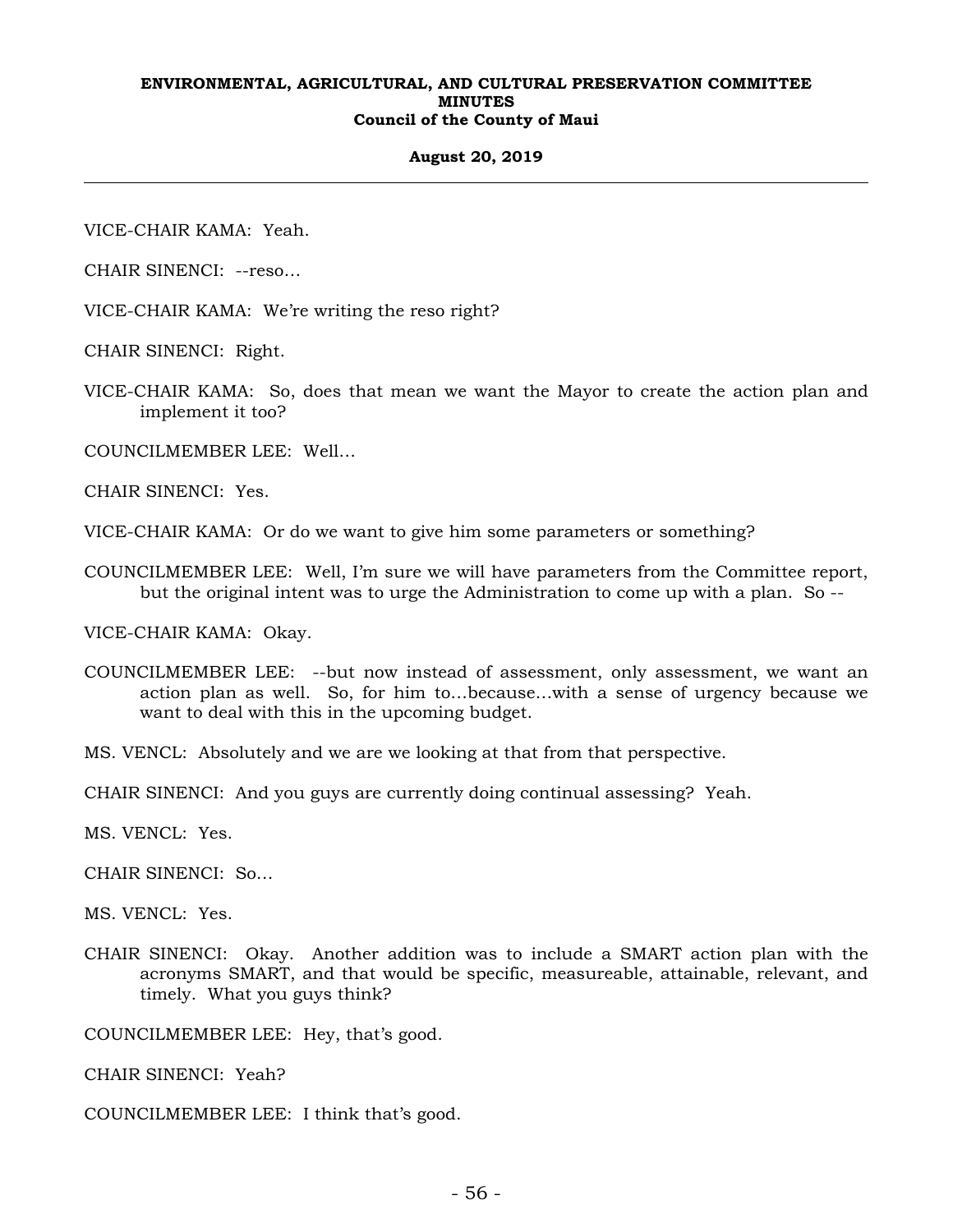## **August 20, 2019**

CHAIR SINENCI: A SMART action plan.

VICE-CHAIR KAMA: I not going da kine but…

UNIDENTIFIED SPEAKER: *. . .(inaudible). . .*

VICE-CHAIR KAMA: No, well…it could be realistic too. I mean I would like to see a realistic plan. But just…but it's up to the Council. So, relevant or realistic.

COUNCILMEMBER LEE: Well, do you think he'll feel offended by it?

MS. VENCL: I'm sorry?

COUNCILMEMBER LEE: Do you think he'll feel offended by it?

MS. VENCL: I'm not.

COUNCILMEMBER LEE: Oh, okay.

MS. VENCL: I'm not.

COUNCILMEMBER LEE: Alright. Just wondering. You know I mean he might say what do you mean smart? I mean of course it would be smart.

CHAIR SINENCI: Smart with those --

VICE-CHAIR KAMA: It's an acronym.

MS. VENCL: That might come up.

CHAIR SINENCI: --it's for…the acronym is SMART, for specific, measurable, attainable, we can put that language in there as well and then just put in parenthesis SMART. Yeah? Okay? We're gonna take a quick recess at the call of the Chair. Recess. . . . *(gavel)* . . .

 **RECESS: 4:31 p.m.** 

# **RECONVENE: 4:35 p.m.**

CHAIR SINENCI: . . . *(gavel)* . . . Will the Environmental, Agricultural, and Cultural Preservation Committee please come back to order. It's 4:35 p.m., Tuesday, August  $20<sup>th</sup>$ . And so, Members, when we last spoke, I got a sense that we have a general consensus for the reso; however, we still need to…there's a couple things that came up that we wanted to address like changing the assessment to a SMART action plan. And also to continue the green initiatives and the eco-friendly practices that were in the last reso, the previous reso, and as part of the title. But did we want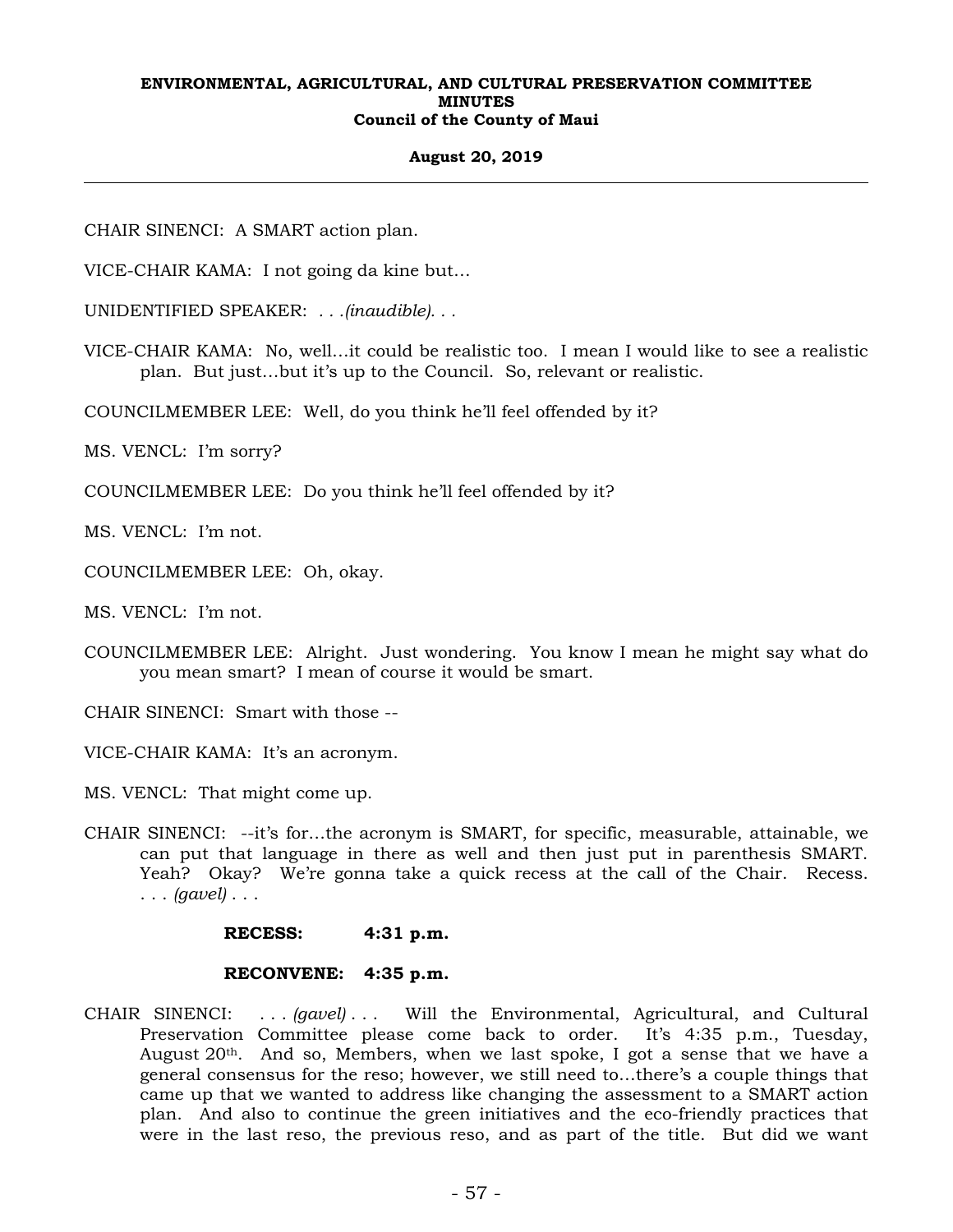## **August 20, 2019**

everybody's feedback and we're not in a rush, this is an important item and a start to some good changes for Maui County. So, we did want to ask if you did have any changes that we could write them down, send them to the Committee, and then when we do come back in Committee we can have a clearer, clean version of the reso and then we can just vote on it then. Any comments to that? Okay.

COUNCILMEMBER MOLINA: Yeah, Chair, I agree with --

CHAIR SINENCI: Member Molina?

COUNCILMEMBER MOLINA: --your direction for this, and it's much appreciated, 'cause this has a very interesting topic, we could be here all night. And so, I think the additional time will give the Committee some consideration for future…possible amendments to the resolution. So, I'm with you on the direction you want to take, Chair.

CHAIR SINENCI: Okay.

COUNCILMEMBER MOLINA: Thank you.

CHAIR SINENCI: Member Lee, you're okay with that?

COUNCILMEMBER LEE: Yes. I agree *. . .(inaudible). . .*

CHAIR SINENCI: Okay, great. Chair King?

COUNCILMEMBER KING: *. . .(inaudible). . .*

CHAIR SINENCI: Okay, great. So, Staff, is there anything else that we needed to…okay, so if there are no objections, the Chair would like to defer this item, EACP-6, to a later date.

## **COUNCILMEMBERS VOICED NO OBJECTIONS.** (Excused: YKS)

# **ACTION: DEFER PENDING FURTHER DISCUSSION.**

CHAIR SINENCI: Okay, great. Thank you. And so, with that, this concludes today's Environmental, Agricultural, and Cultural Preservation Committee meeting. Thank you very much, Members and our departmental representatives and resource persons. Mahalo. This August 20th meeting of the EACP Committee is adjourned. Thank you. . . . *(gavel)* . . .

## **ADJOURN: 4:38 p.m.**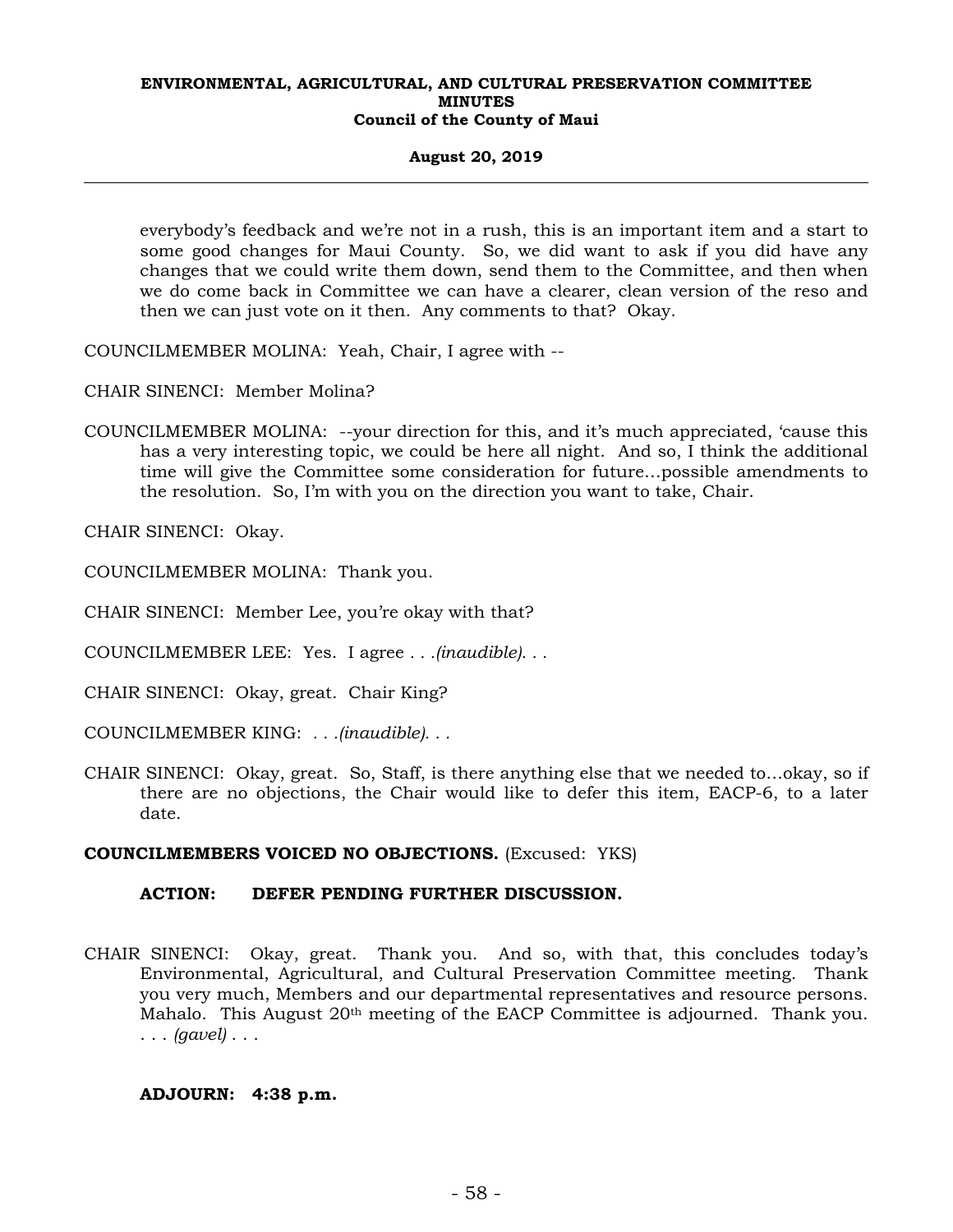August 20, 2019

APPROVED:

**MENTAL,<br>APPI<br>APPI<br>Milime<br>HANE M. S<br>HANE M. S<br>Preservation** 

SHANE M. SINENCI, Chair Environmental, Agricultural, and Cultural Preservation Committee

eacp:min:190820:ds Transcribed by: Daniel Schoenbeck